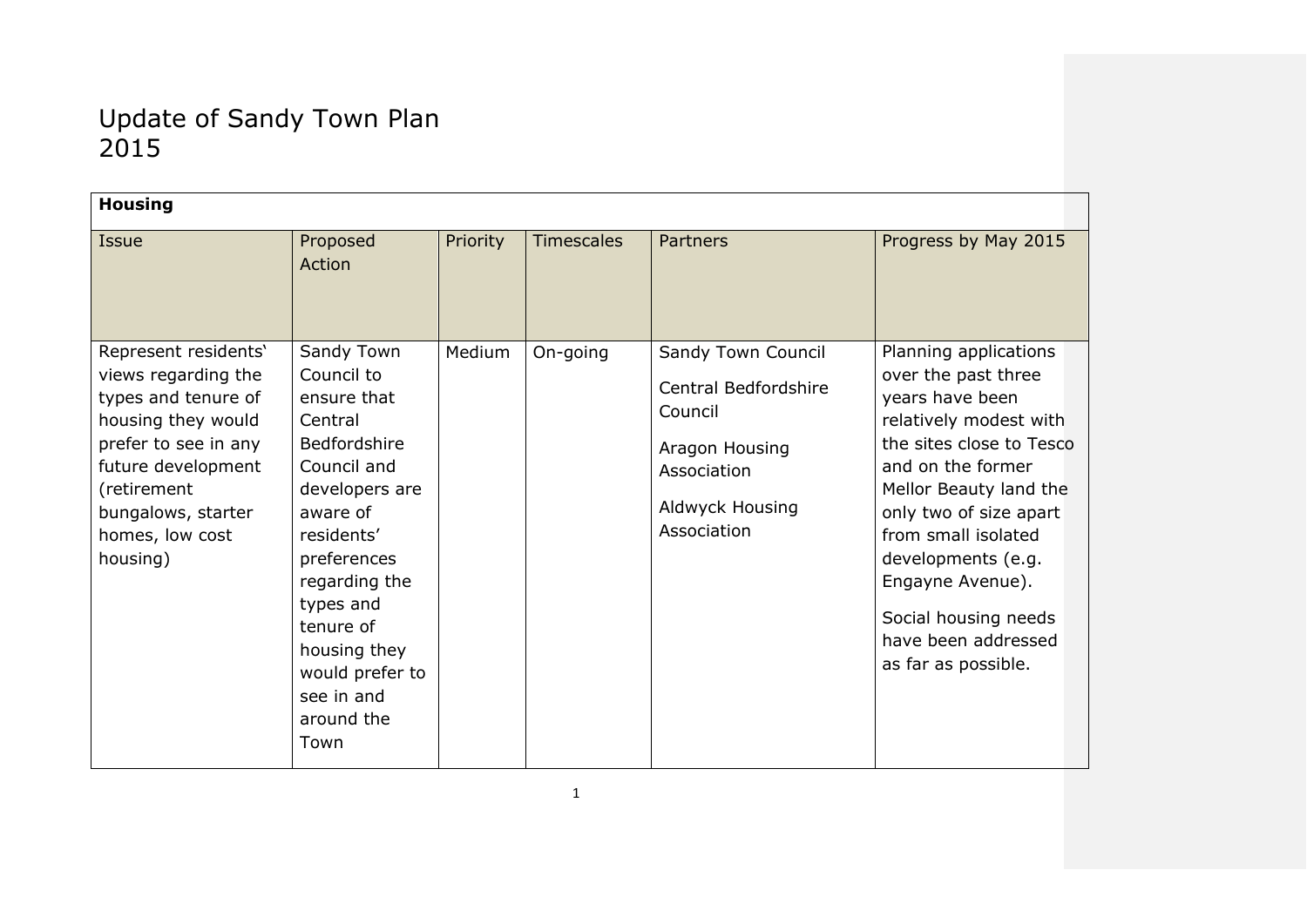| The impact of housing                 | Establish           | High | On-going | Sandy Town Council      | <b>Conservation Area</b> |
|---------------------------------------|---------------------|------|----------|-------------------------|--------------------------|
| development on the                    | effective liaison   |      |          |                         | Review                   |
| infrastructure of the                 | between Sandy       |      |          | Central Bedfordshire    |                          |
| Town, for example                     | <b>Town Council</b> |      |          | Council                 | S106 compiled.           |
| proposed parking<br>issues, impact on | and Central         |      |          | <b>NHS Bedfordshire</b> | Main town car park less  |
| public services (e.g.                 | Bedfordshire        |      |          |                         | overcrowded since        |
| doctors), impact                      | Council             |      |          |                         | barrier installed and    |
| on Town's character.                  | regarding           |      |          |                         | more parking at          |
|                                       | future              |      |          |                         | station.                 |
|                                       | development         |      |          |                         |                          |
|                                       | plans and           |      |          |                         | Doctors' surgeries       |
|                                       | infrastructure      |      |          |                         | under pressure; Kings    |
|                                       | provision in        |      |          |                         | Road full.               |
|                                       | and around          |      |          |                         | Enforcement of parking   |
|                                       | Sandy.              |      |          |                         | and speeding             |
|                                       |                     |      |          |                         | legislation. Bus routes  |
|                                       | Sandy Town          |      |          |                         | improved in some         |
|                                       | Council to liaise   |      |          |                         | areas but concerns       |
|                                       | with Central        |      |          |                         | elsewhere, such as       |
|                                       | Bedfordshire        |      |          |                         | Engayne Avenue.          |
|                                       | Council             |      |          |                         |                          |
|                                       | regarding how       |      |          |                         | Rail services fluctuate. |
|                                       | future              |      |          |                         | Too many                 |
|                                       | development         |      |          |                         | Peterborough trains not  |
|                                       | can be              |      |          |                         |                          |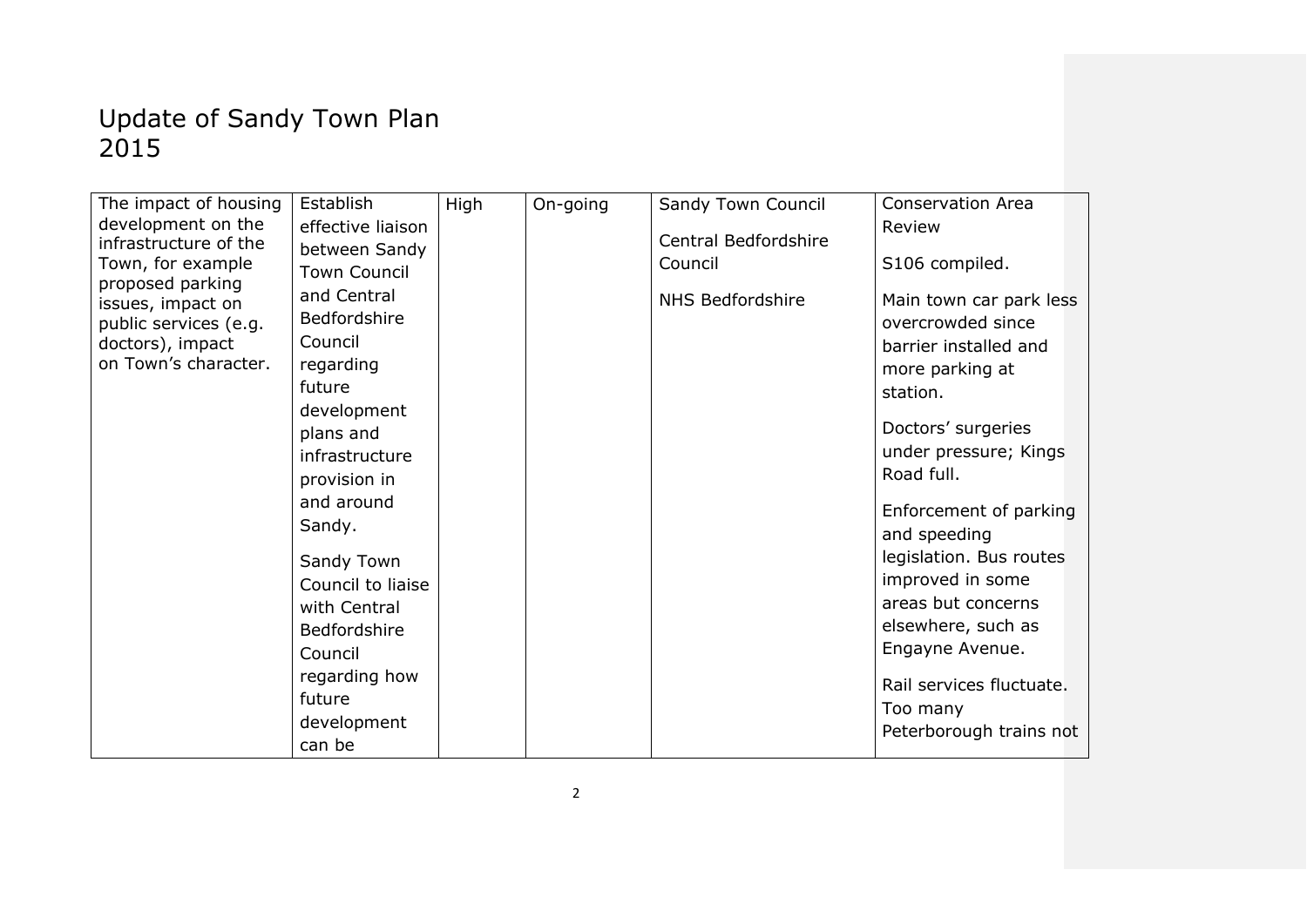|                      | sensitive to the    |        |      |                      | stopping at Sandy.    |
|----------------------|---------------------|--------|------|----------------------|-----------------------|
|                      | character of        |        |      |                      |                       |
|                      | the Town.           |        |      |                      | Review status of S106 |
|                      |                     |        |      |                      | payments.             |
|                      | Ensure future       |        |      |                      |                       |
|                      | Section 106         |        |      |                      |                       |
|                      | contributions       |        |      |                      |                       |
|                      | from                |        |      |                      |                       |
|                      | developers are      |        |      |                      |                       |
|                      | secured for         |        |      |                      |                       |
|                      | public services.    |        |      |                      |                       |
|                      |                     |        |      |                      |                       |
| Location of future   | <b>Town Council</b> | Medium | Long | Sandy Town Council   | No future large scale |
| development if there | to carry out        |        |      | Central Bedfordshire | development planned,  |
| are plans to expand  | further detailed    |        |      |                      | see LDF.              |
| the Town in future.  | consultation if     |        |      |                      |                       |
|                      | further             |        |      |                      | Some office           |
|                      | development is      |        |      |                      | development in the    |
|                      | proposed to         |        |      |                      | Arcade building but   |
|                      | establish           |        |      |                      | general concerns that |
|                      | whether             |        |      |                      | all retail outlets    |
|                      | residents           |        |      |                      | currently empty       |
|                      | favour              |        |      |                      |                       |
|                      | development to      |        |      |                      | Survey did show a     |
|                      |                     |        |      |                      | majority of residents |
|                      | the North of        |        |      |                      | would prefer future   |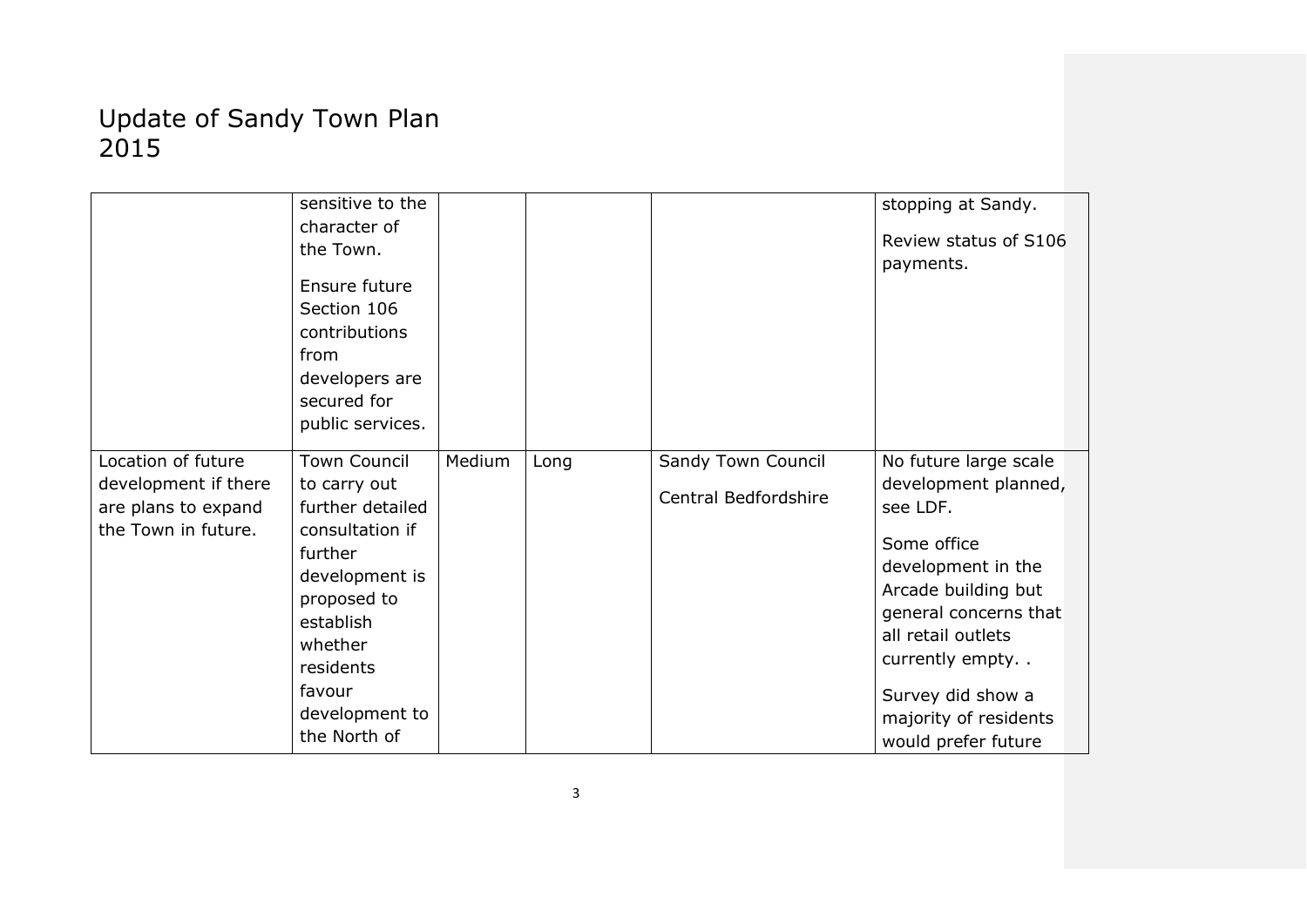|                                    | the Town or to<br>the East side of<br>the railway. |        |          |                                 | developments to the<br>north of the town.<br>Would present obvious<br>traffic concerns with<br>the A1.<br>More affordable<br>housing a priority. |
|------------------------------------|----------------------------------------------------|--------|----------|---------------------------------|--------------------------------------------------------------------------------------------------------------------------------------------------|
| <b>Youth &amp; Leisure</b>         |                                                    |        |          |                                 |                                                                                                                                                  |
| Skate park                         | Carry out                                          | Medium | On-going | Community                       | Skatepark closed down                                                                                                                            |
| improvements and<br>extra lighting | additional<br>consultation<br>with users of        |        |          | Central Bedfordshire<br>Council | in 2012 because of<br>safety concerns.<br>Volunteer group                                                                                        |
|                                    | the skate park                                     |        |          | Sandy Town Council              | seeking to reinstate                                                                                                                             |
|                                    | regarding<br>improvements                          |        |          | Sandy Skate Park 2000           | and have done a lot of<br>campaigning. Funding                                                                                                   |
|                                    | they feel are<br>needed.                           |        |          | Youth Parliament                | remains the principal<br>issue.                                                                                                                  |
|                                    |                                                    |        |          |                                 | Is another Skate park<br>really the answer?<br>What exactly do young<br>people want?                                                             |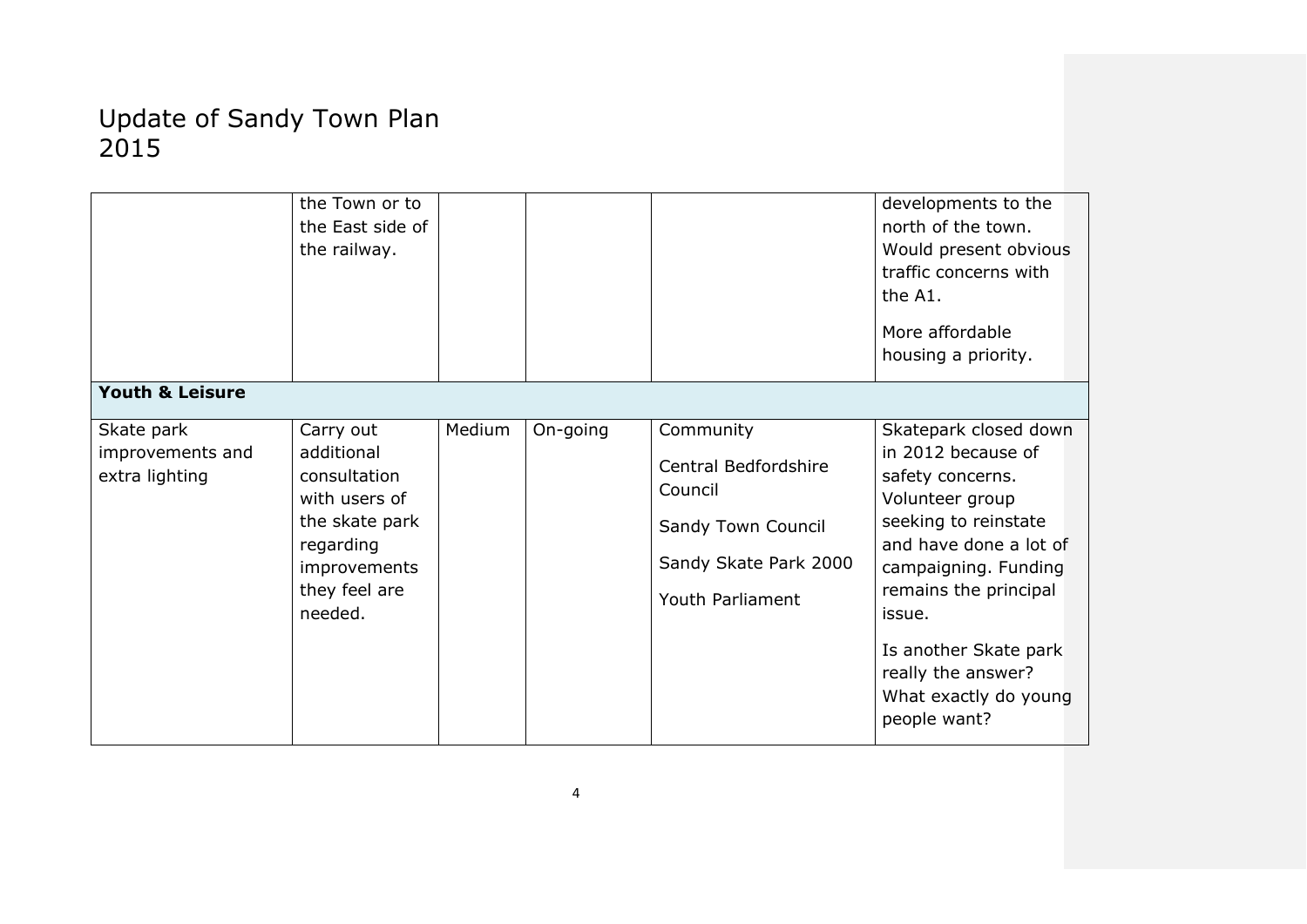| Increased youth | Liaise with                                 | High | On-going | Sandy Town Council            | Work done with Skate                              |
|-----------------|---------------------------------------------|------|----------|-------------------------------|---------------------------------------------------|
| facilities      | providers of                                |      |          | Central Bedfordshire          | Park Assoc.                                       |
|                 | youth activities                            |      |          | Council                       | Groundworks operating                             |
|                 | to review<br>current youth<br>provision and |      |          | Community                     | with schools on various<br>projects.              |
|                 | the potential                               |      |          | Youth Parliament              | Drop-in youth club re-                            |
|                 | for increasing                              |      |          | <b>Schools</b>                | established and open                              |
|                 | the facilities                              |      |          |                               | three times per week.                             |
|                 | available.                                  |      |          | Aragon Housing<br>Association | A number of local                                 |
|                 | Conduct a                                   |      |          |                               | sports clubs targeting                            |
|                 | feasibility study                           |      |          |                               | young people.                                     |
|                 | for the                                     |      |          |                               |                                                   |
|                 | provision of a                              |      |          |                               | Increased opportunities<br>for cricket, football, |
|                 | dedicated                                   |      |          |                               | archery and hockey.                               |
|                 | central drop-in                             |      |          |                               |                                                   |
|                 | venue for<br>young people.                  |      |          |                               | Bedford Road sports'                              |
|                 |                                             |      |          |                               | pavilion refurbished                              |
|                 | Carry out                                   |      |          |                               | with much improved                                |
|                 | further                                     |      |          |                               | and needed toilet                                 |
|                 | consultation                                |      |          |                               | facilities.                                       |
|                 | with young                                  |      |          |                               | Feasibility study not                             |
|                 | people about                                |      |          |                               | done but consultation                             |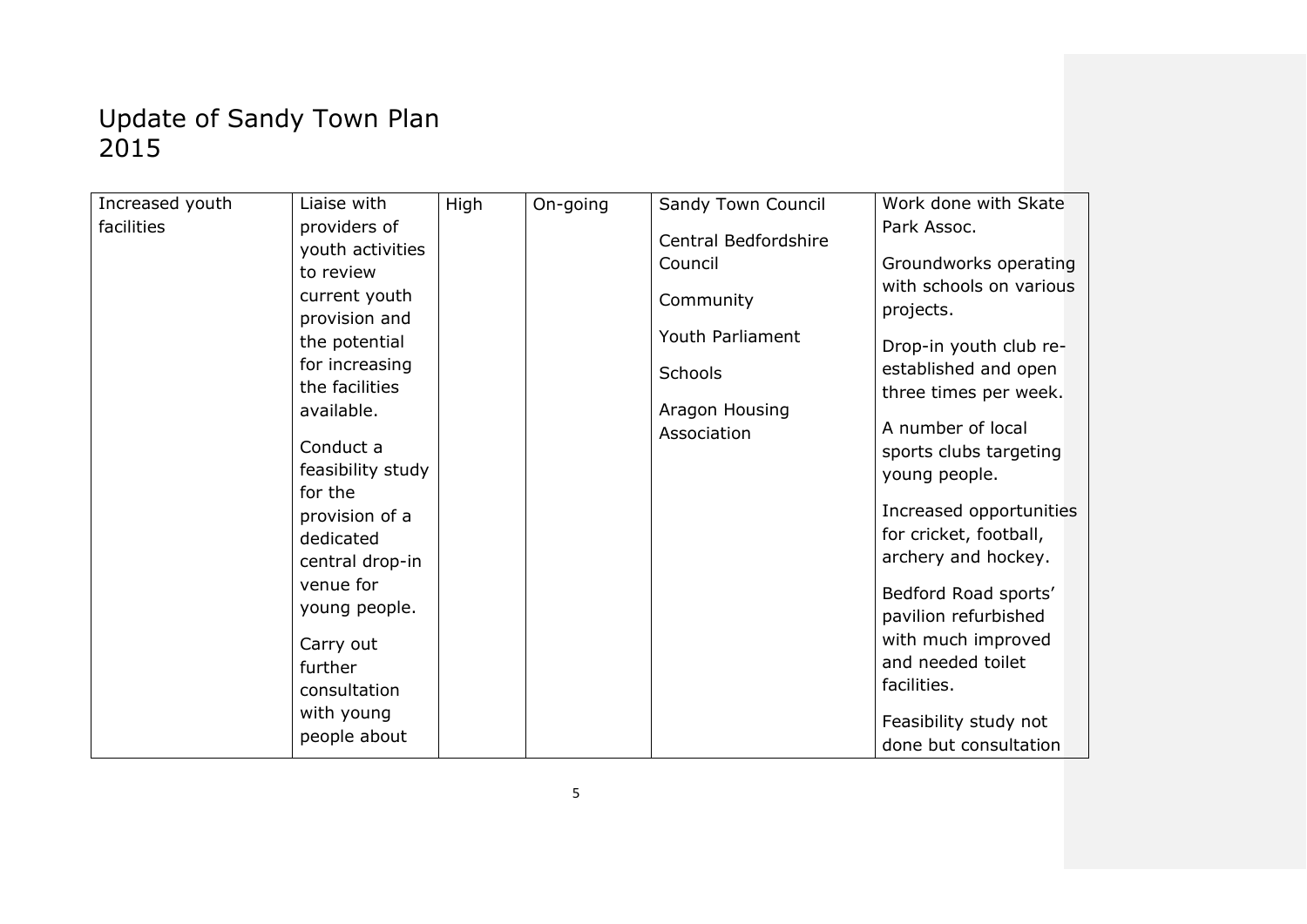|                                                             | what activities<br>and facilities<br>they would like<br>available in the<br>Town.                                                                                                                    |      |          |                                                                                                                | with young people on-<br>going and significant.<br>Sport England Grants<br>for new facilities from<br>various sports clubs<br>(cricket, hockey, bowls)<br>with support from Town<br>Council.                                                                                                         |
|-------------------------------------------------------------|------------------------------------------------------------------------------------------------------------------------------------------------------------------------------------------------------|------|----------|----------------------------------------------------------------------------------------------------------------|------------------------------------------------------------------------------------------------------------------------------------------------------------------------------------------------------------------------------------------------------------------------------------------------------|
| <b>Community Facilities</b>                                 |                                                                                                                                                                                                      |      |          |                                                                                                                |                                                                                                                                                                                                                                                                                                      |
| Provision of facilities<br>to be considered in<br>the Town. | Investigate<br>the possibility<br>of whether<br>Sandy could<br>support any of<br>the following<br>leisure facilities<br>- swimming<br>pool, cinema,<br>ten-pin bowling<br>alley, indoor<br>soft play | High | On-going | Community<br><b>Central Bedfordshire</b><br>Council<br>Sandy Town Council<br>Sandy Chamber of Trade<br>Schools | Indoor soft play area<br>for toddlers provided by<br>private org. Jungle<br>Jim's seems popular.<br>CBC Leisure strategy<br>review and consultation<br>has been completed,<br>indoor swimming pool<br>and cinema unlikely to<br>be feasible for Sandy in<br>near future.<br>Need to try and identify |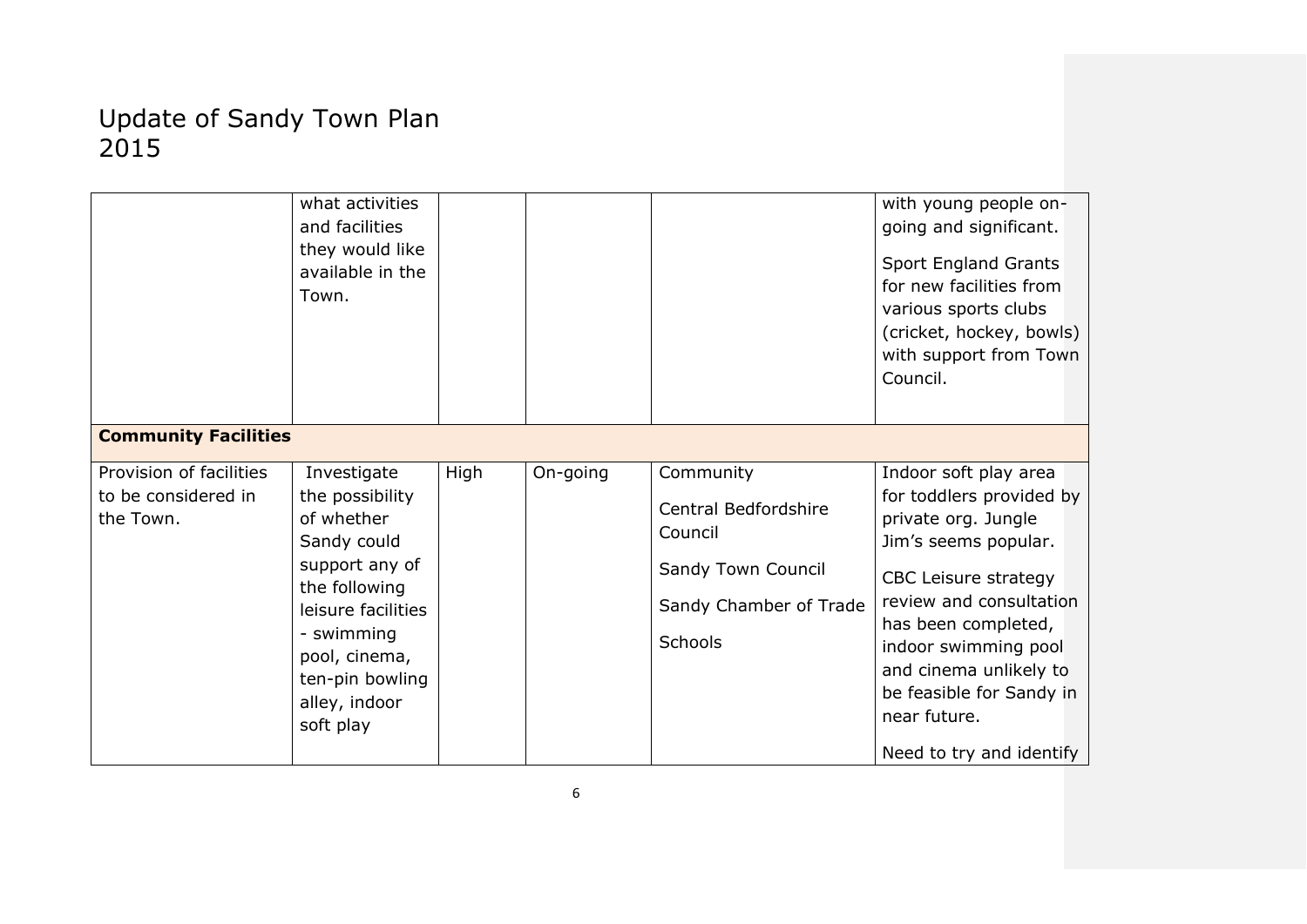|                                | centre.<br>Approach<br>potential<br>providers to<br>assess the<br>potential of<br>Sandy<br>attracting these<br>facilities. |      |          |                                    | 'new' facilities that are<br>not replicated in<br>neighbouring towns. |
|--------------------------------|----------------------------------------------------------------------------------------------------------------------------|------|----------|------------------------------------|-----------------------------------------------------------------------|
| Provision of a Town<br>Museum. | Look into the<br>funding                                                                                                   | High | On-going | Community                          | Progress limited mainly<br>due to issues of                           |
|                                | available for                                                                                                              |      | /Long    | Sandy Town Council                 | revenue funding.                                                      |
|                                | the initial set<br>up and the long<br>term                                                                                 |      |          | Central Bedfordshire<br>Council    | Is station the right<br>location?                                     |
|                                | sustainability of<br>suitable                                                                                              |      |          | Sandy Historical<br>Research Group | An obvious priority<br>given the wealth of                            |
|                                | premises.                                                                                                                  |      |          | Sandy History Society              | artefacts already<br>available. More with                             |
|                                |                                                                                                                            |      |          | Sandy Transport Society            | cemetery                                                              |
|                                |                                                                                                                            |      |          |                                    | archaeological dig?                                                   |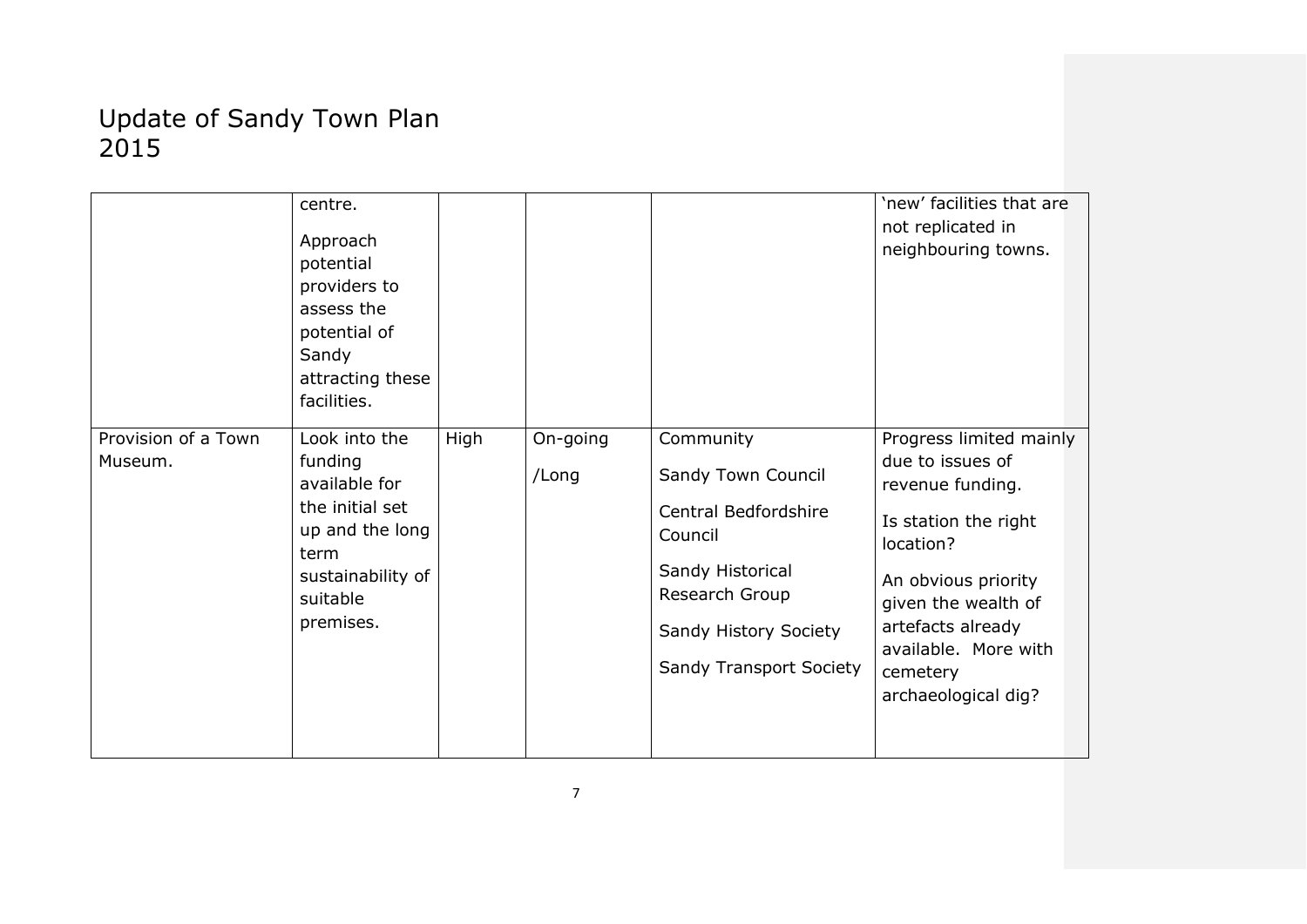| Demand for additional | Assess the                                       | High | On-going | Community          | Good neighbour                                                                                 |
|-----------------------|--------------------------------------------------|------|----------|--------------------|------------------------------------------------------------------------------------------------|
| community groups or   | need from                                        |      | /Long    | Sandy Town Council | scheme.                                                                                        |
| clubs.                | Town Plan<br>Survey and                          |      |          | Schools            | STC Website well used.                                                                         |
|                       | canvass<br>support.                              |      |          |                    | New groups established<br>including Thai boxing                                                |
|                       | Identify                                         |      |          |                    | and Knit and Natter.                                                                           |
|                       | volunteers<br>from the<br>community to           |      |          |                    | Community First grants<br>awarded to a wide<br>variety of organisations                        |
|                       | lead groups.                                     |      |          |                    | in town. Pot of money                                                                          |
|                       | Continue to                                      |      |          |                    | oversubscribed.                                                                                |
|                       | publicise<br>existing<br>community<br>groups and |      |          |                    | Jenkins pavilion now<br>being used more,<br>especially for exercise<br>classes eg spinning and |
|                       | clubs.                                           |      |          |                    | active retired classes.                                                                        |
|                       |                                                  |      |          |                    | Constant search for<br>new leaders for<br>scouts/guides groups<br>etc.                         |
|                       |                                                  |      |          |                    | Big gap to fill since the                                                                      |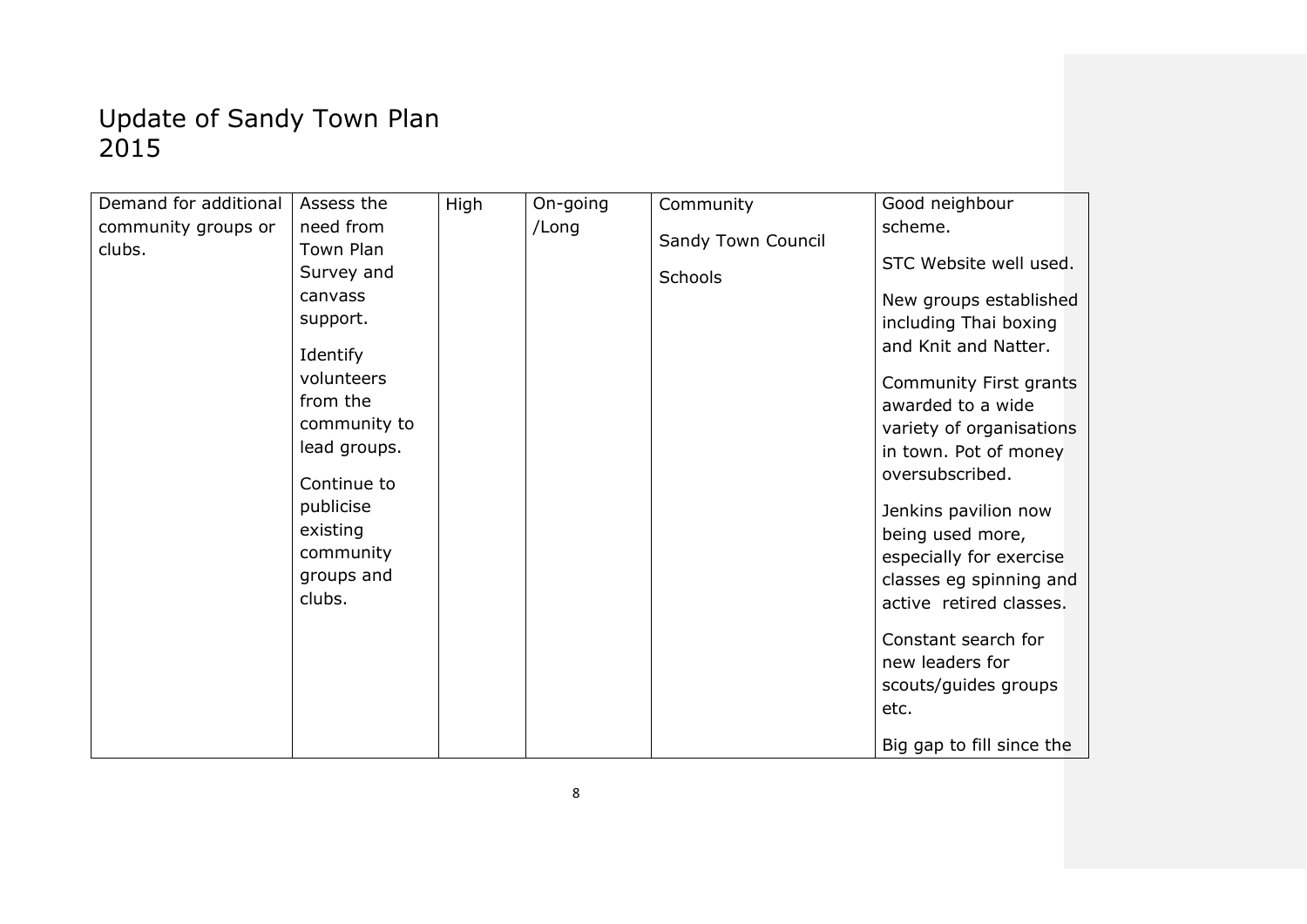| Additional sports<br>facilities.                                            | Conduct further<br>research into<br>the sports that<br>residents would<br>like to<br>participate in.<br>Retain existing<br>facilities<br>ensuring that<br>they remain<br>open and<br>accessible. | Low    | On-going | Sandy Town Council<br>Central Bedfordshire<br>Council<br>Sandy Upper School | demise of adult<br>education provision in<br>the town. U3A group<br>not yet in town and not<br>well known in the area.<br>Consultation on CBC<br>leisure strategy.<br>Importantly no facilities<br>lost.<br>Stevenage Leisure<br>offering an increased<br>range of classes. |
|-----------------------------------------------------------------------------|--------------------------------------------------------------------------------------------------------------------------------------------------------------------------------------------------|--------|----------|-----------------------------------------------------------------------------|-----------------------------------------------------------------------------------------------------------------------------------------------------------------------------------------------------------------------------------------------------------------------------|
| Demand for additional<br>baby changing<br>facilities in the Town<br>Centre. | Look into the<br>feasibility of<br>providing<br>additional baby<br>changing<br>facilities in a                                                                                                   | Medium | Long     | Community<br>Central Bedfordshire<br>Council<br>Sandy Town Council          | No baby changing<br>facilities in town as yet<br>other than at one town<br>café.                                                                                                                                                                                            |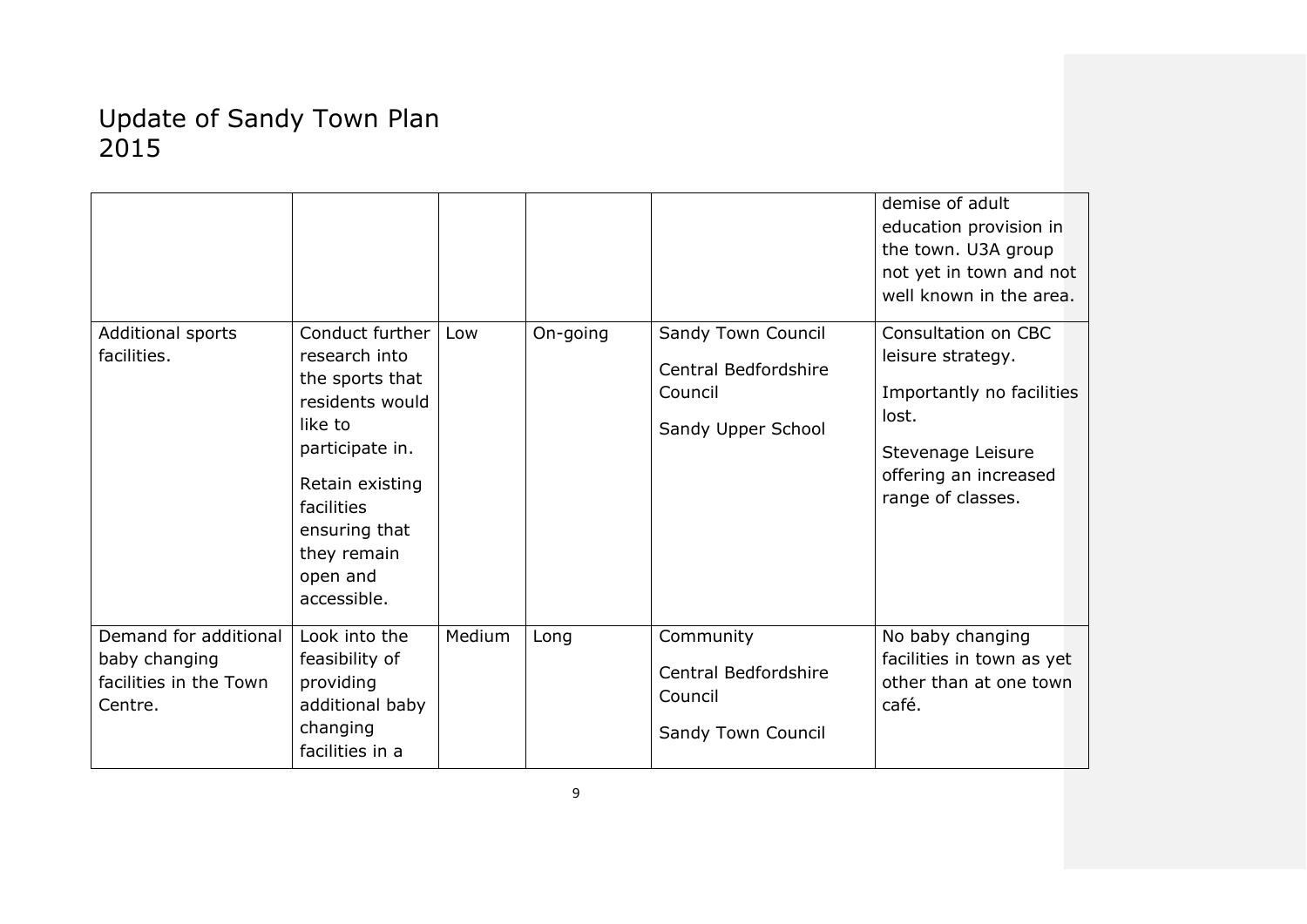|                                                          | suitable venue<br>in the Town<br>Centre.<br>Encourage<br>services in the<br>Town to<br>provide baby<br>changing<br>facilities if they<br>do not already<br>do so. |      |          | Sandy Chamber of Trade                                                                                                   |                                                                                                                                                                            |
|----------------------------------------------------------|-------------------------------------------------------------------------------------------------------------------------------------------------------------------|------|----------|--------------------------------------------------------------------------------------------------------------------------|----------------------------------------------------------------------------------------------------------------------------------------------------------------------------|
| <b>Environment</b>                                       |                                                                                                                                                                   |      |          |                                                                                                                          |                                                                                                                                                                            |
| Campaign to reduce<br>general litter and dog<br>fouling. | Audit of worst<br>affected areas.<br>Review of<br>current bin<br>provision.<br>More bins<br>installed.<br>Increase public                                         | High | On-going | Sandy Town Council<br>Central Bedfordshire<br>Council<br>Retail outlets and<br>restaurants<br>Local residents<br>Schools | More litter bins<br>provided.<br>Greater public<br>awareness, especially<br>on dog-fouling.<br>Walkers are Welcome<br>group addressing these<br>issues.<br>Town Council in |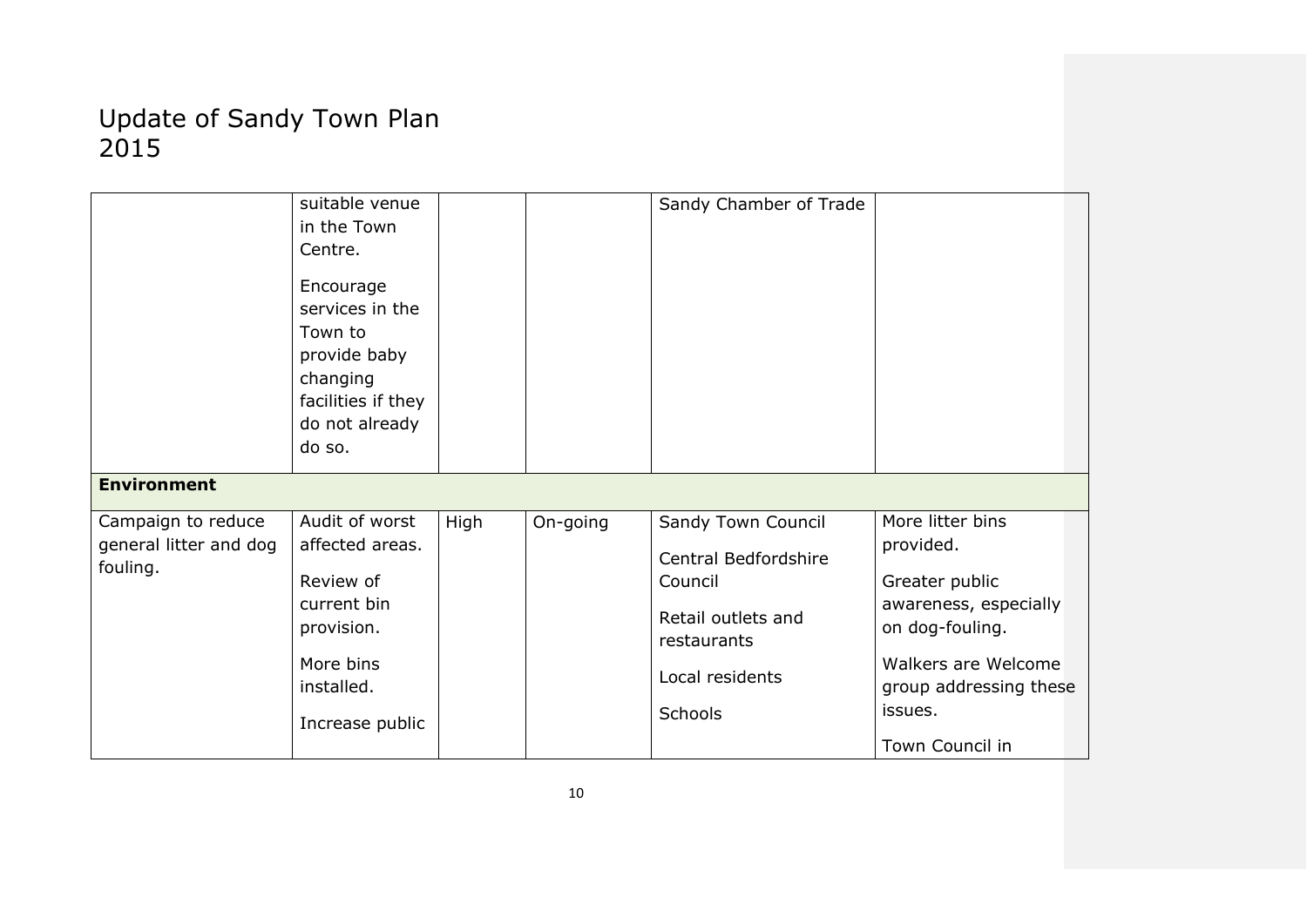|                                            | awareness.                                                                          |        |          |                                                                                             | discussion with CBC on<br>the issue of issuing<br>tickets to offenders for<br>litter offences.<br>Some areas require<br>special attention, e.g.<br>A1 verges and railway<br>station. A1 Roundabout<br>something of an<br>eyesore. Need to<br>establish effective<br>liaison with Amey over<br>central reservation<br>maintenance and litter<br>control. |
|--------------------------------------------|-------------------------------------------------------------------------------------|--------|----------|---------------------------------------------------------------------------------------------|---------------------------------------------------------------------------------------------------------------------------------------------------------------------------------------------------------------------------------------------------------------------------------------------------------------------------------------------------------|
| Improve maintenance<br>of overgrown hedges | Develop a<br>mechanism to<br>enable<br>residents to<br>report issues to<br>the Town | Medium | On-going | Sandy Town Council<br>Central Bedfordshire<br>Council<br>Local residents<br>Interest groups | STC website upgraded<br>and is used by<br>residents to report<br>incidents.<br>STC encouraging group<br>and public reports.                                                                                                                                                                                                                             |
|                                            | Council through<br>the web-site                                                     |        |          |                                                                                             | Two multi-agency                                                                                                                                                                                                                                                                                                                                        |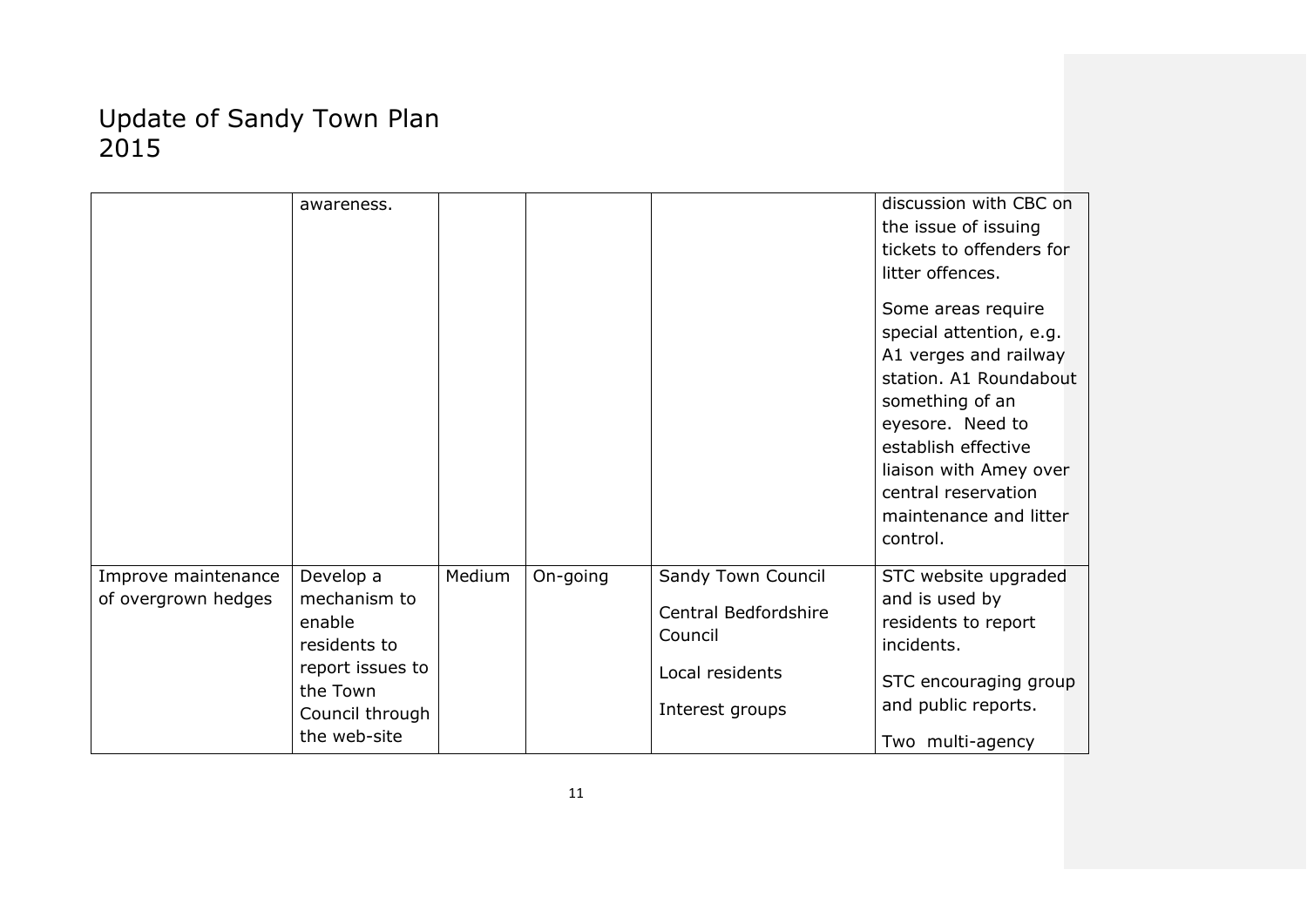|            | and through<br>writing to the<br>Town Clerk.<br><b>Town Council</b><br>to encourage<br>responsible<br>parties to<br>improve<br>maintenance.<br>Special action<br>to improve the<br>state of the A1<br>roundabout. |        |          | <b>Highways Agency</b>                                                        | Pride in Sandy days<br>held since Town Plan<br>adopted.<br>RSPB has been<br>considering sponsorship<br>of roundabout on A1 -<br>is this a realistic<br>option?                                      |
|------------|-------------------------------------------------------------------------------------------------------------------------------------------------------------------------------------------------------------------|--------|----------|-------------------------------------------------------------------------------|-----------------------------------------------------------------------------------------------------------------------------------------------------------------------------------------------------|
| Flytipping | Inform<br>residents about<br>how to report<br>incidences of<br>fly tipping.                                                                                                                                       | Medium | On-going | Sandy Town Council<br>Central Bedfordshire<br>Council<br>Environmental groups | STC website, CBC<br>website<br>Pride In days, police,<br>housing associations -<br>all outlets for residents<br>with complaints.<br>Problems periodical;<br>several vulnerable<br>areas such as the |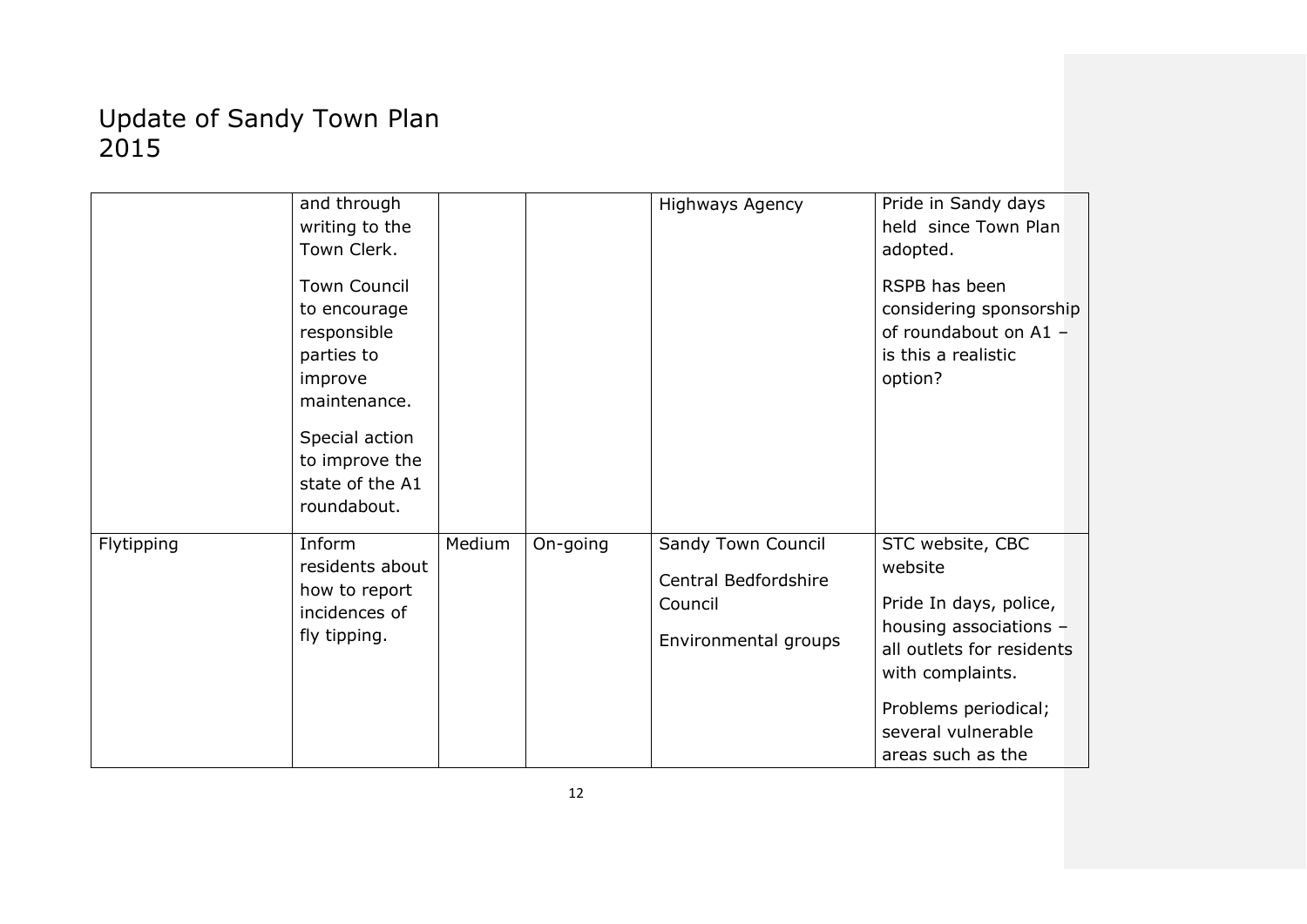|                                                 |                                                                                                                                                                                                                                                                                                     |      |          |                                                                                                                                                                          | Sandhills and specific                                                                                                                                                                                                                                                                                                                                                                         |
|-------------------------------------------------|-----------------------------------------------------------------------------------------------------------------------------------------------------------------------------------------------------------------------------------------------------------------------------------------------------|------|----------|--------------------------------------------------------------------------------------------------------------------------------------------------------------------------|------------------------------------------------------------------------------------------------------------------------------------------------------------------------------------------------------------------------------------------------------------------------------------------------------------------------------------------------------------------------------------------------|
|                                                 |                                                                                                                                                                                                                                                                                                     |      |          |                                                                                                                                                                          | sites in town centre.                                                                                                                                                                                                                                                                                                                                                                          |
| Improvements to<br>footpaths and<br>bridleways. | Identify priority<br>areas.<br>Consult/recruit<br>interest<br>groups.<br>Carry out a<br>survey of<br>footpaths and<br>bridleways to<br>identify where<br>maintenance to<br>clear<br>overgrown<br>footpaths,<br>additional<br>signage and<br>improvements<br>to access are<br>required.<br>Develop a | High | On-going | Sandy Town Council<br>Central Bedfordshire<br>Council<br>Ramblers' Association<br><b>British Horse Riders</b><br>Association<br>Local interest groups<br>Local residents | Some improvements<br>have occurred; Sandy<br>Greenwheel and<br>Walkers are Welcome<br>(WaW) reviewing<br>access to and use of<br>footpaths around<br>Sandy.<br>STC website has report<br>a footpath page.<br>Local interest groups<br>etc.<br>CBC also surveying<br>paths.<br>More leaflets available<br>such as Jubilee walks.<br>STC providing<br>information into<br>Villager, Bulletin and |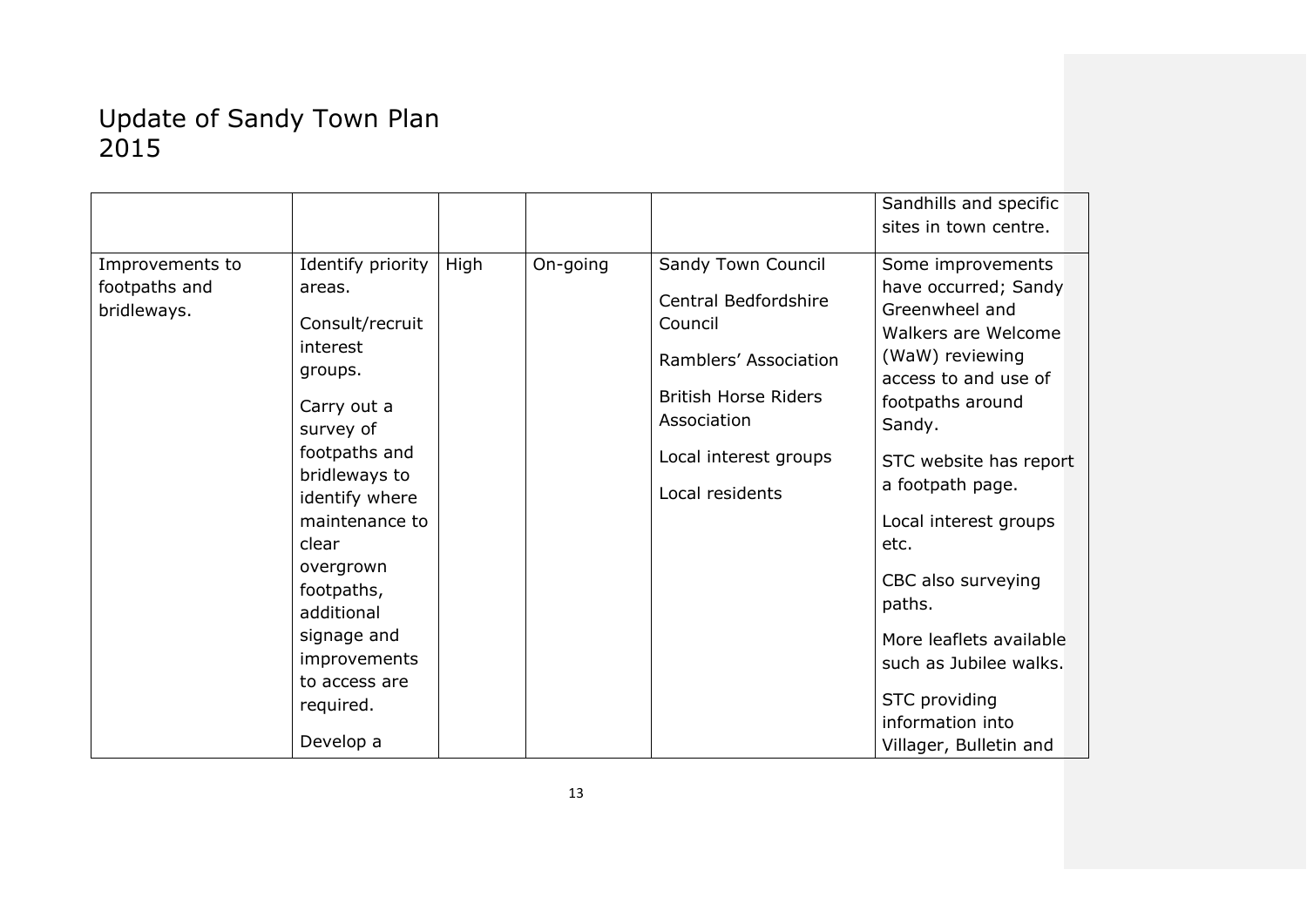| network of      |  | local guides and       |
|-----------------|--|------------------------|
| volunteers to   |  | organising more guided |
| assist with     |  | walks via Tourist      |
|                 |  | Information Centre.    |
| on-going        |  |                        |
| maintenance of  |  | Kings Arms AC has      |
| the rights of   |  | been working with CB   |
| way network.    |  | to improve the         |
|                 |  | environment in         |
| Identify        |  | Sandcaste Wood by      |
| existing        |  | clearing the path,     |
| footpaths that  |  | pruning, felling trees |
| could be        |  | etc.                   |
| upgraded to     |  |                        |
| bridleways and  |  | Disabled fishing       |
| cycle routes.   |  | platforms under        |
| Look at ways to |  | negotiations - on      |
| improve the     |  | going.                 |
|                 |  |                        |
| Sandhills as a  |  | Sandy tourist booklets |
| public amenity. |  | can now be found       |
| Produce an      |  | across the country.    |
| information     |  | Improvements to        |
| leaflet / map   |  | sandcast wood on-      |
| on the routes   |  | going.                 |
|                 |  |                        |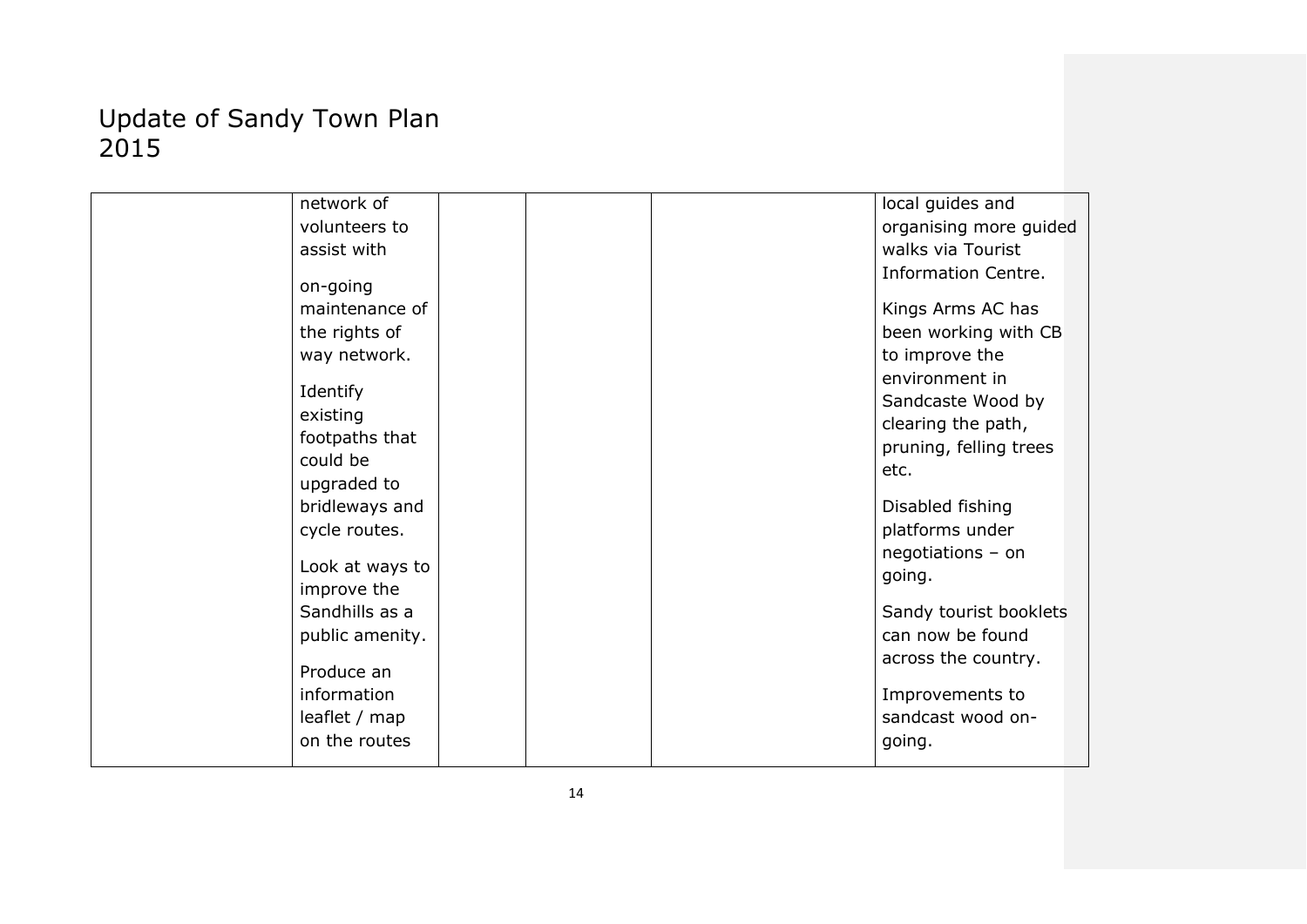|                                  | currently<br>available.                                                                                                                            |      |       |                                                                                                                               | Outstanding Health and<br>Safety issues in a<br>number of areas.<br>Sandhills quite well<br>used but difficult to get<br>agreement as to how to<br>develop further as a<br>public amenity.                                                                                                                           |
|----------------------------------|----------------------------------------------------------------------------------------------------------------------------------------------------|------|-------|-------------------------------------------------------------------------------------------------------------------------------|----------------------------------------------------------------------------------------------------------------------------------------------------------------------------------------------------------------------------------------------------------------------------------------------------------------------|
| Provision of more<br>allotments. | On-going<br>search for<br>available land.<br>Approach local<br>landowners<br>regarding<br>possible<br>locations.<br>Reduction of<br>waiting lists. | High | Short | Short Sandy Town<br>Council<br>Central Bedfordshire<br>Council<br>Sandy & District<br>Allotments &<br>Leisure Gardens Society | Main town allotment<br>site closed at end of<br>2013.<br>Shortage of available<br>agricultural land<br>discussions on-going<br>with CBC estates on<br>one site, two others<br>investigated and ruled<br>out. New site identified<br>in 2015 and<br>negotiations on-going.<br>Private provisions in<br>Seddington and |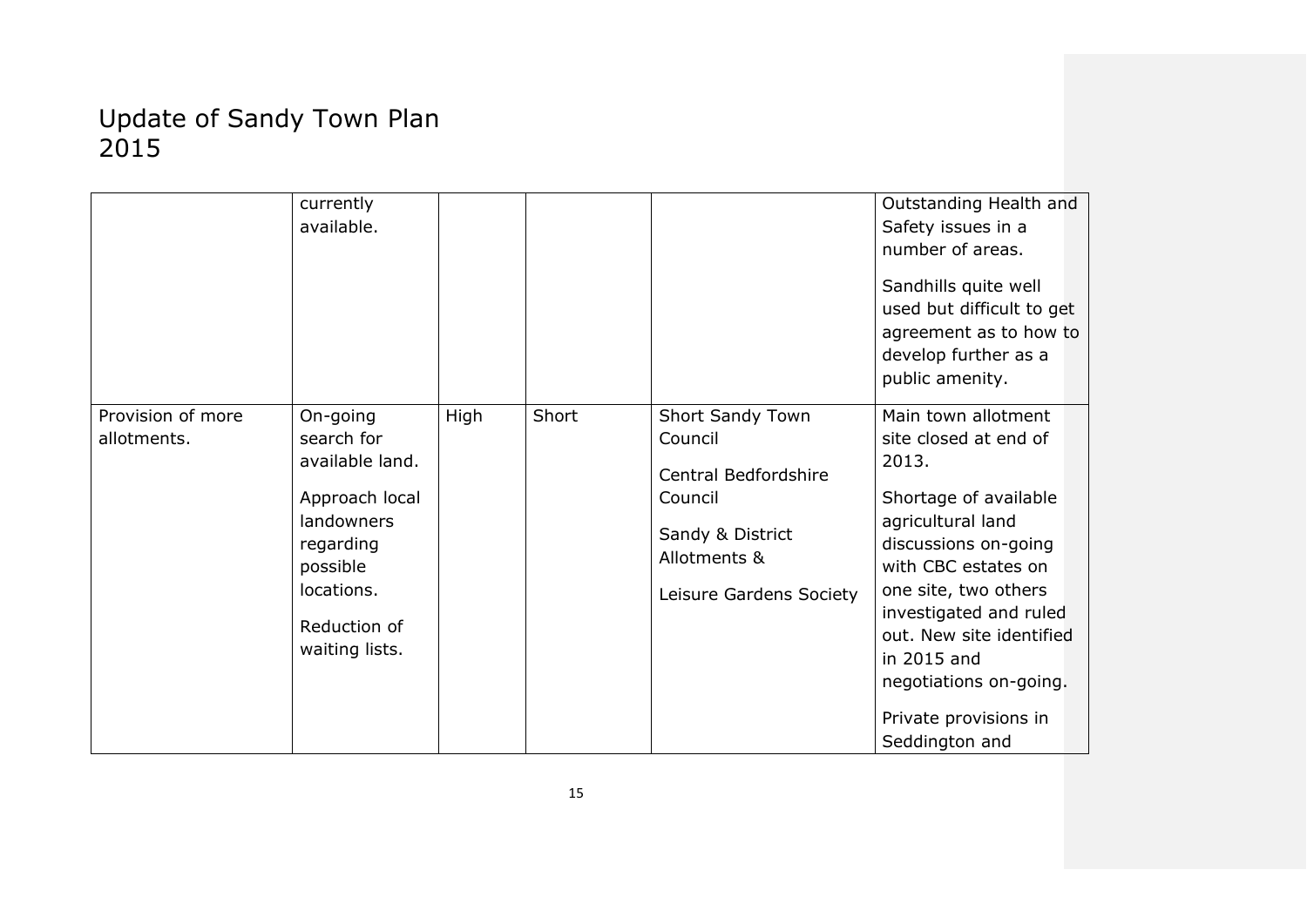|                                                 |                                                                                                                                                                                                                          |      |          |                                                                                                                                                                 | Caldecote have slightly                                                                                                                                                                                                                                                                                                                                                                                                                               |
|-------------------------------------------------|--------------------------------------------------------------------------------------------------------------------------------------------------------------------------------------------------------------------------|------|----------|-----------------------------------------------------------------------------------------------------------------------------------------------------------------|-------------------------------------------------------------------------------------------------------------------------------------------------------------------------------------------------------------------------------------------------------------------------------------------------------------------------------------------------------------------------------------------------------------------------------------------------------|
|                                                 |                                                                                                                                                                                                                          |      |          |                                                                                                                                                                 | relieved pressure.                                                                                                                                                                                                                                                                                                                                                                                                                                    |
| Better access for<br>wheelchairs<br>/pushchairs | Identify<br>problem areas.<br>Agree best<br>options e.g.<br>dropped kerbs<br>or ramps.<br>Prioritise<br>costings.<br>Special<br>attention to A1<br>footbridge to<br>enable access<br>by cyclists,<br>wheelchairs<br>etc. | High | On-going | Sandy Town Council<br>Central Bedfordshire<br>Council<br>Local retailers<br><b>Highways Agency</b><br>Sandy Chamber of Trade<br>Wheelchair / pushchair<br>users | Public funding<br>extremely limited CoT<br>survey identified<br>problems and articles in<br>press have identified<br>issues with dropped<br>kerbs etc.<br>Only limited work with<br>kerb and paths<br>completed but the A1<br>bridge at Beeston has<br>had significant<br>improvements and the<br>Riddy path has been<br>made more wheelchair<br>friendly.<br>Community U-tube<br>video expressing<br>concerns about<br>footways and<br>pavements has |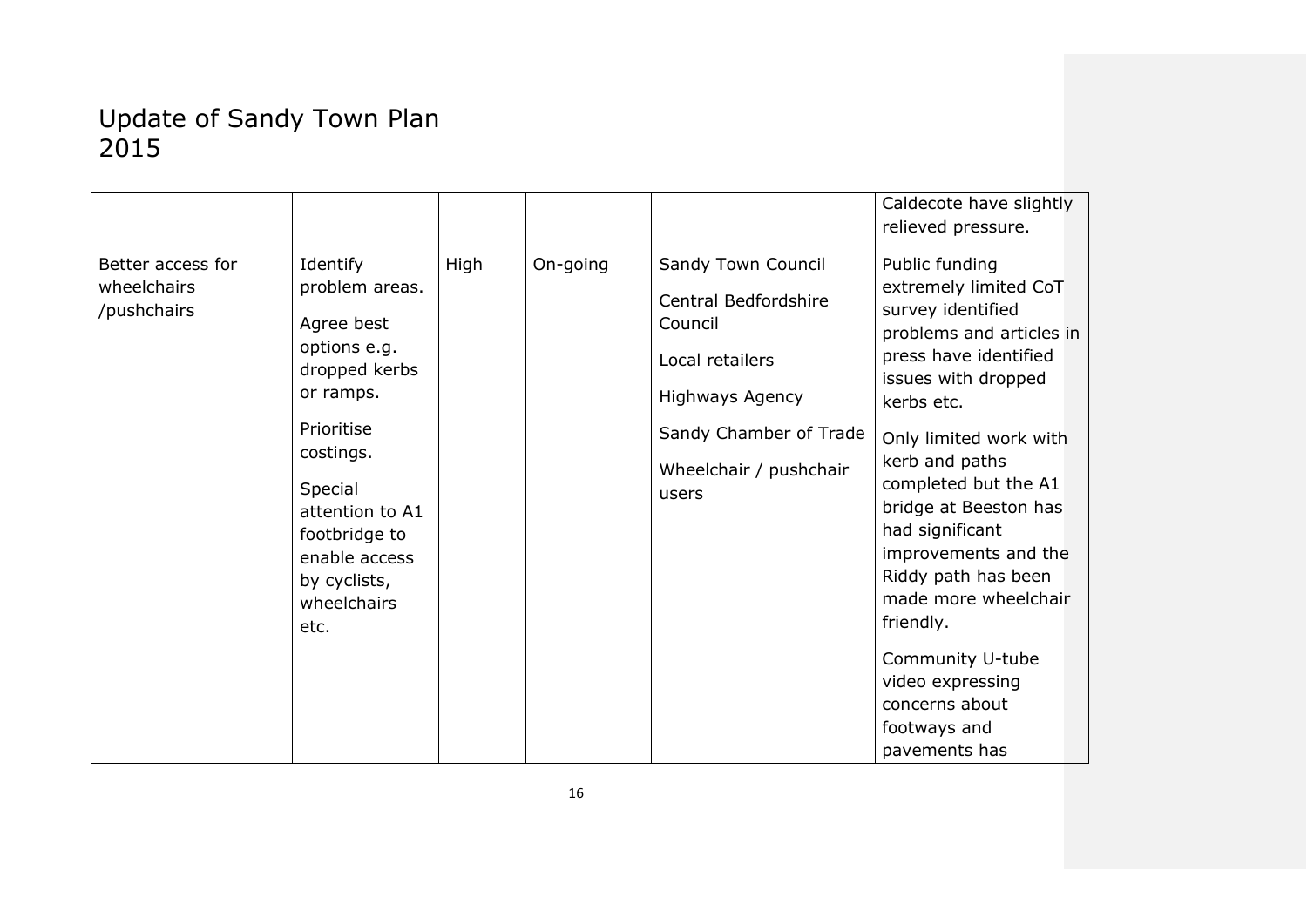|                      |               |        |        |                         | highlighted residents' |
|----------------------|---------------|--------|--------|-------------------------|------------------------|
|                      |               |        |        |                         | concerns               |
|                      |               |        |        |                         |                        |
| Green Infrastructure | Extend        | Medium | Medium | Sandy Town Council      | Sandy to Potton        |
| issues.              | cycleways to  |        |        | Central Bedfordshire    | cycleway remains an    |
|                      | Potton,       |        |        | Council                 | aspiration and         |
|                      | Gamlingay,    |        |        |                         | development work is on |
|                      | Everton and   |        |        | Local landowners        | going with Potton TC   |
|                      | Biggleswade.  |        |        |                         | and other agencies. No |
|                      |               |        |        | <b>RSPB</b>             | other new cycle paths  |
|                      | Improve       |        |        | Beeston Wildlife Group  | currently under        |
|                      | bridleways in |        |        |                         | consideration.         |
|                      | the areas of  |        |        | Ivel Valley Cycle Forum |                        |
|                      | Biggleswade   |        |        |                         | <b>Extensive site</b>  |
|                      | Common, the   |        |        | Ramblers' Association   | refurbishment at the   |
|                      | Riddy and     |        |        |                         | Lodge; new habitats    |
|                      | Everton Road, |        |        |                         | created together with  |
|                      | Sandcast      |        |        |                         | the construction of a  |
|                      | Wood.         |        |        |                         | new wooden reception   |
|                      |               |        |        |                         | area.                  |
|                      | Creation of   |        |        |                         |                        |
|                      | other         |        |        |                         | A1 Sandy roundabout    |
|                      | community     |        |        |                         | remains an eyesore     |
|                      | green spaces. |        |        |                         | 'though some           |
|                      |               |        |        |                         | improvements with      |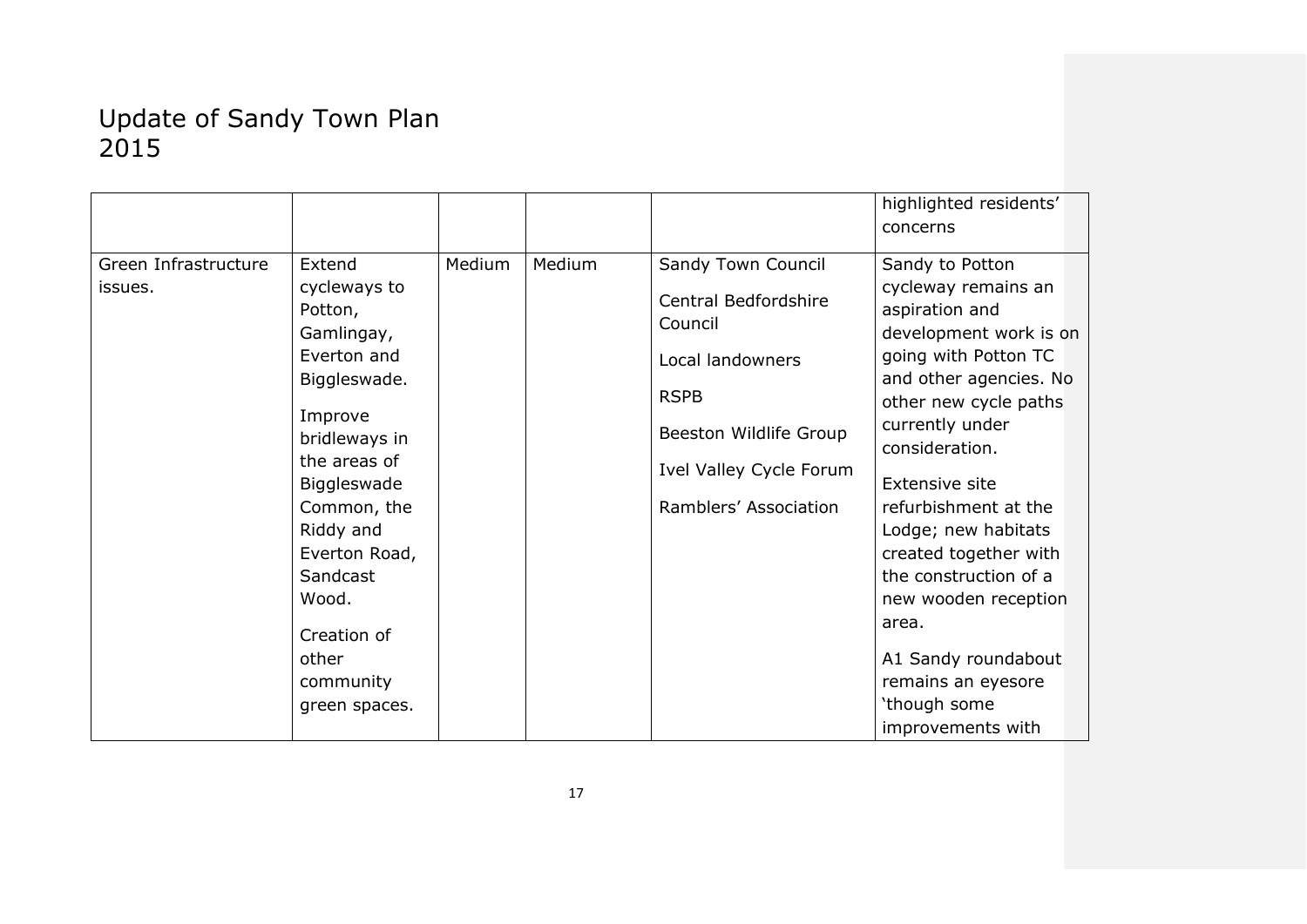|                                                           |                                                                                                             |        |        |                                                                                                                              | litter removal.<br>Project to develop a<br>community orchard at a<br>site in Beeston is on-<br>going.<br><b>Ivel Restoration Project</b><br>now on the horizon and<br>causing concerns.<br>Possible weir removal<br>at New Road. Unknown<br>implications.<br><b>Exploratory meetings</b><br>held with EA. |
|-----------------------------------------------------------|-------------------------------------------------------------------------------------------------------------|--------|--------|------------------------------------------------------------------------------------------------------------------------------|-----------------------------------------------------------------------------------------------------------------------------------------------------------------------------------------------------------------------------------------------------------------------------------------------------------|
| Extensions and<br>improvements to<br>community parklands. | <b>Actions</b><br>required in<br>relation to:<br>Sandcast Wood<br>Sandhills<br>Beeston Green<br>Fallowfield | Medium | Medium | Medium Sandy Town<br>Council<br>Central Bedfordshire<br>Council<br>Local landowners<br><b>RSPB</b><br>Beeston Wildlife Group | Adoption of open<br>spaces by TC in<br>Fallowfield with more<br>improvements<br>envisaged.<br><b>Beeston Green</b><br>Management Plan in<br>the pipeline.<br>Various leisure options                                                                                                                      |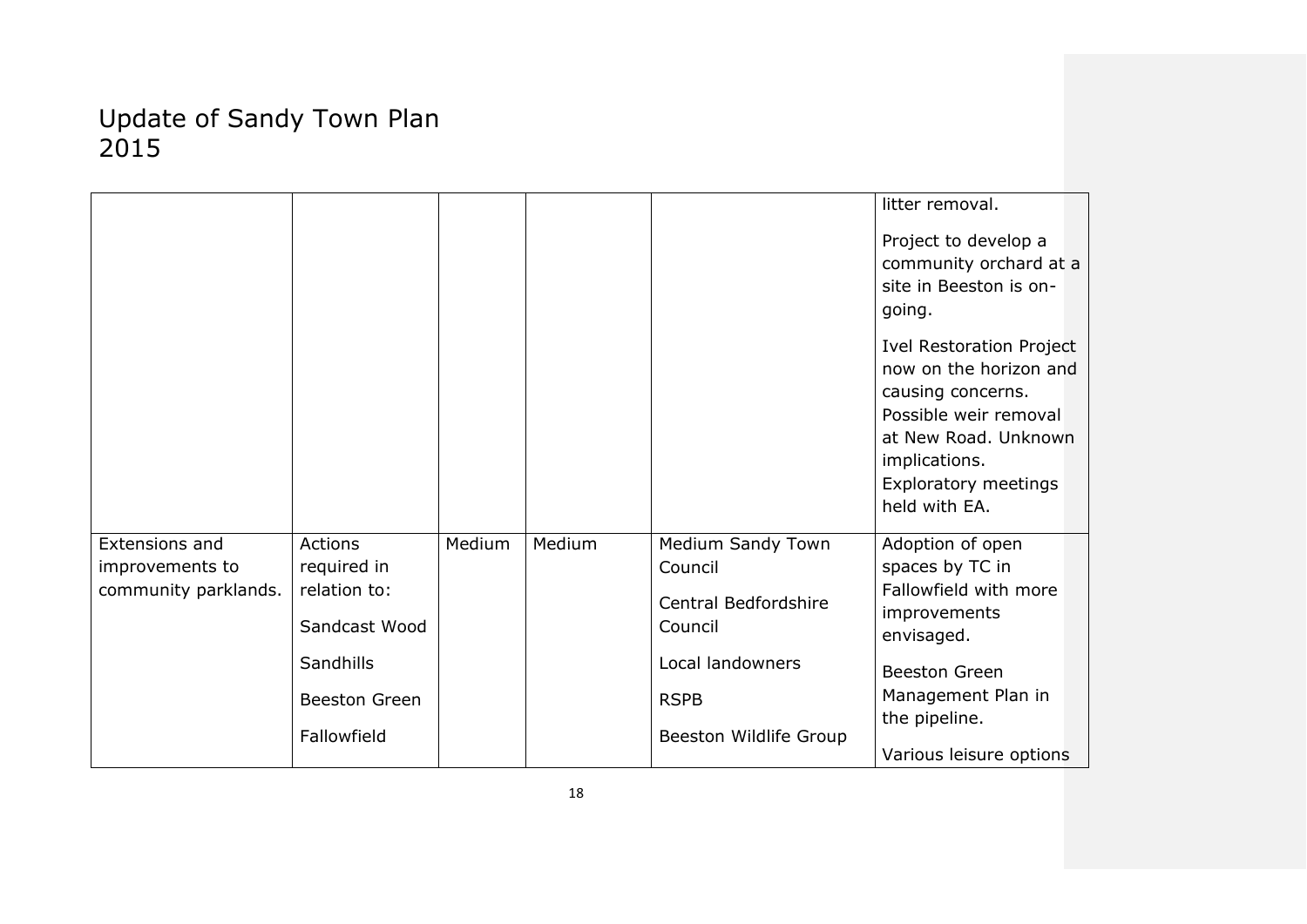|                                     | Open Spaces &                                                 |        |          | <b>Schools</b>                                        | being considered for                                          |
|-------------------------------------|---------------------------------------------------------------|--------|----------|-------------------------------------------------------|---------------------------------------------------------------|
|                                     | fringes.                                                      |        |          | Community groups                                      | Sandcast wood.                                                |
|                                     | For all sites<br>raise public                                 |        |          | Neighbourhood Watch                                   | Safety concerns.                                              |
|                                     | awareness of<br>responsibilities,                             |        |          | Local interest groups                                 | Flood concerns greatly<br>reduced in recent<br>years. Despite |
|                                     | access rights &                                               |        |          |                                                       | exceptional weather in                                        |
|                                     | restrictions,                                                 |        |          |                                                       | early 2014 flood                                              |
|                                     | damage, litter,                                               |        |          |                                                       | damage limited in                                             |
|                                     | signage etc.                                                  |        |          |                                                       | Sandy.                                                        |
|                                     |                                                               |        |          |                                                       | Community orchard<br>(see above)                              |
| Skate park                          | Carry out                                                     | Medium | On-going | Community                                             | See above                                                     |
| improvements and<br>extra lighting. | additional<br>consultation<br>with users of<br>the skate park |        |          | Central Bedfordshire<br>Council<br>Sandy Town Council | Consultations with<br>users rather than with<br>residents.    |
|                                     | regarding<br>improvements                                     |        |          | Sandy Skate Park 2000                                 | Changes to lighting put<br>on hold since some                 |
|                                     | they feel are<br>needed.                                      |        |          | Youth Parliament                                      | equipment dismantled.                                         |
|                                     |                                                               |        |          |                                                       |                                                               |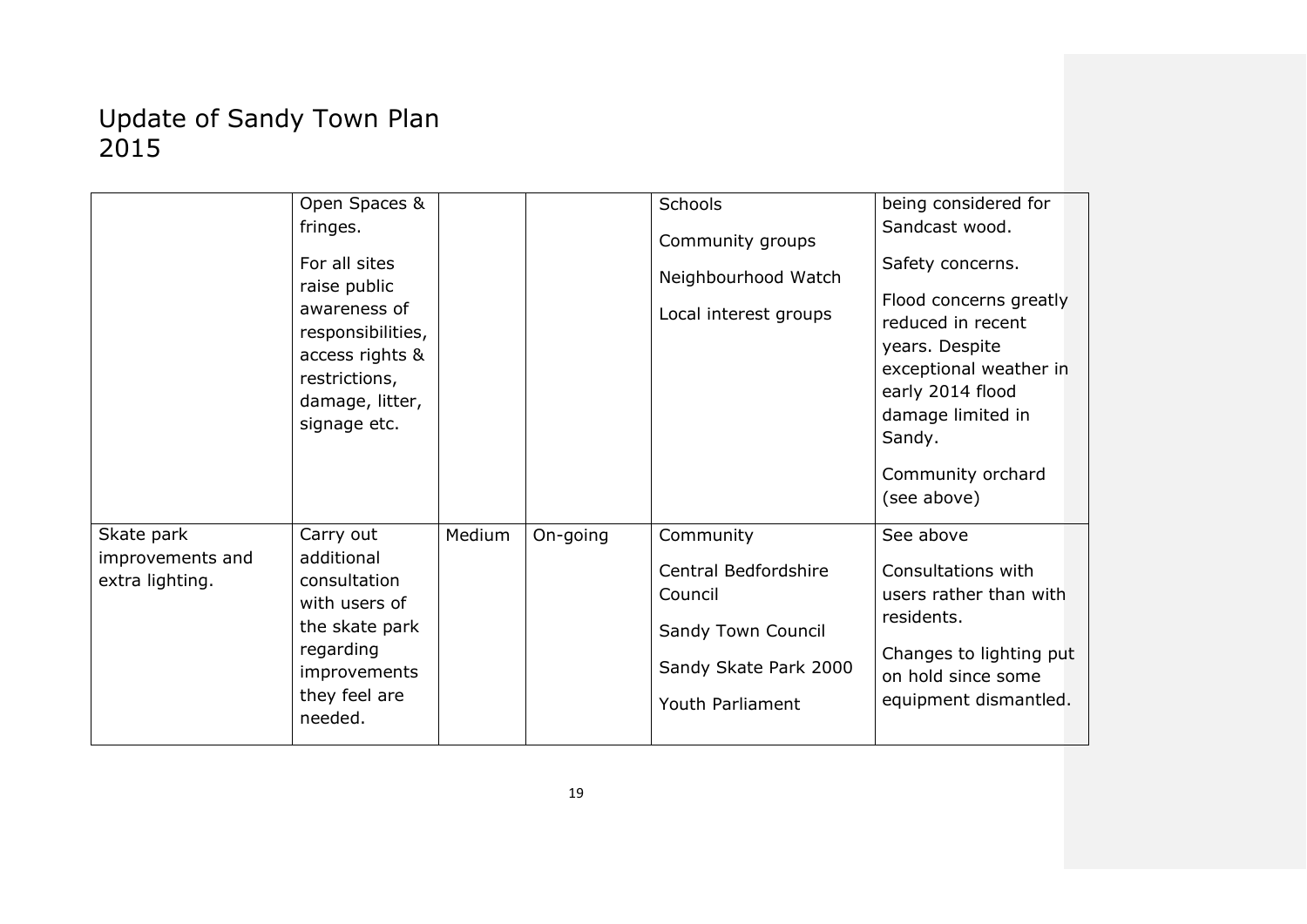| Increased youth | Liaise with                                                                                                                                           | High | On-going | Sandy Town Council                                                                                           | See above |
|-----------------|-------------------------------------------------------------------------------------------------------------------------------------------------------|------|----------|--------------------------------------------------------------------------------------------------------------|-----------|
| facilities.     | providers of<br>youth activities<br>to review<br>current youth<br>provision and<br>the<br>potential for<br>increasing the<br>facilities<br>available. |      |          | Central Bedfordshire<br>Council<br>Community<br>Youth Parliament<br>Schools<br>Aragon Housing<br>Association |           |
|                 | Conduct a<br>feasibility study                                                                                                                        |      |          |                                                                                                              |           |
|                 | for the<br>provision of a                                                                                                                             |      |          |                                                                                                              |           |
|                 | dedicated<br>central drop-in                                                                                                                          |      |          |                                                                                                              |           |
|                 | venue for                                                                                                                                             |      |          |                                                                                                              |           |
|                 | young people.                                                                                                                                         |      |          |                                                                                                              |           |
|                 | Carry out<br>further                                                                                                                                  |      |          |                                                                                                              |           |
|                 | consultation                                                                                                                                          |      |          |                                                                                                              |           |
|                 | with young                                                                                                                                            |      |          |                                                                                                              |           |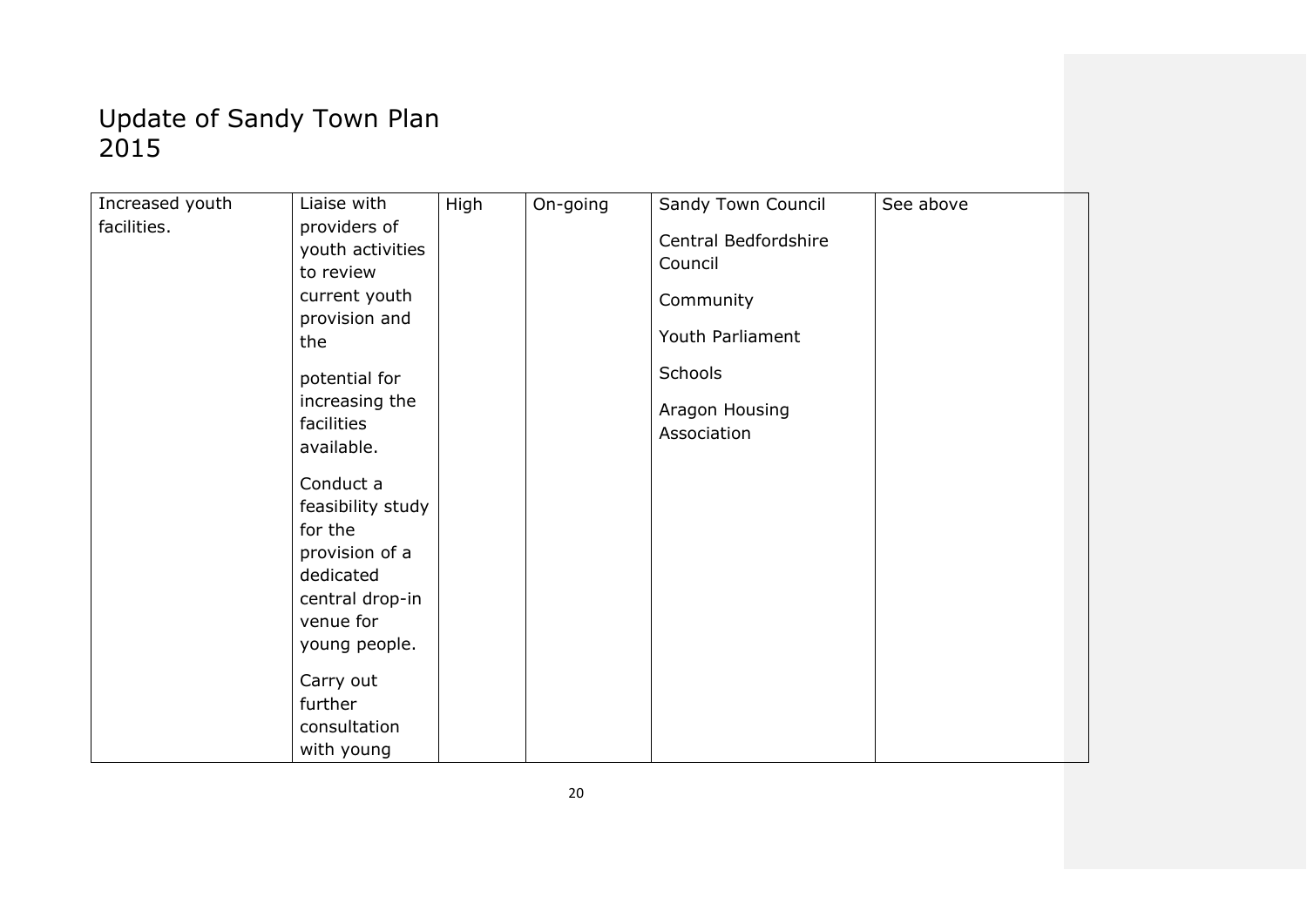|                              | people about     |      |      |                        |                        |
|------------------------------|------------------|------|------|------------------------|------------------------|
|                              | what activities  |      |      |                        |                        |
|                              | and facilities   |      |      |                        |                        |
|                              | they would like  |      |      |                        |                        |
|                              | available in the |      |      |                        |                        |
|                              | Town.            |      |      |                        |                        |
|                              |                  |      |      |                        |                        |
|                              |                  |      |      |                        |                        |
| <b>Retail &amp; Services</b> |                  |      |      |                        |                        |
|                              |                  |      |      |                        |                        |
| Insufficient range of        | Undertake        | High | Long | Sandy Town Council     | Tesco store realised.  |
| shops in Sandy.              | research to      |      |      |                        | See below.             |
|                              | assess what      |      |      | Central Bedfordshire   |                        |
|                              | shops/ retail    |      |      | Council                | Town Team and COT      |
|                              | outlets would    |      |      |                        | have tried various     |
|                              | be sustainable   |      |      | Sandy Chamber of Trade | initiatives.           |
|                              | in Sandy and     |      |      |                        |                        |
|                              |                  |      |      |                        | Town centre shops      |
|                              | advertise /      |      |      |                        | come and go and        |
|                              | market the       |      |      |                        | Budgens reduced.       |
|                              | Town to          |      |      |                        |                        |
|                              | potential        |      |      |                        | No big name to attract |
|                              | retailers.       |      |      |                        | shoppers, though large |
|                              |                  |      |      |                        | charity store very     |
|                              |                  |      |      |                        | popular.               |
|                              |                  |      |      |                        |                        |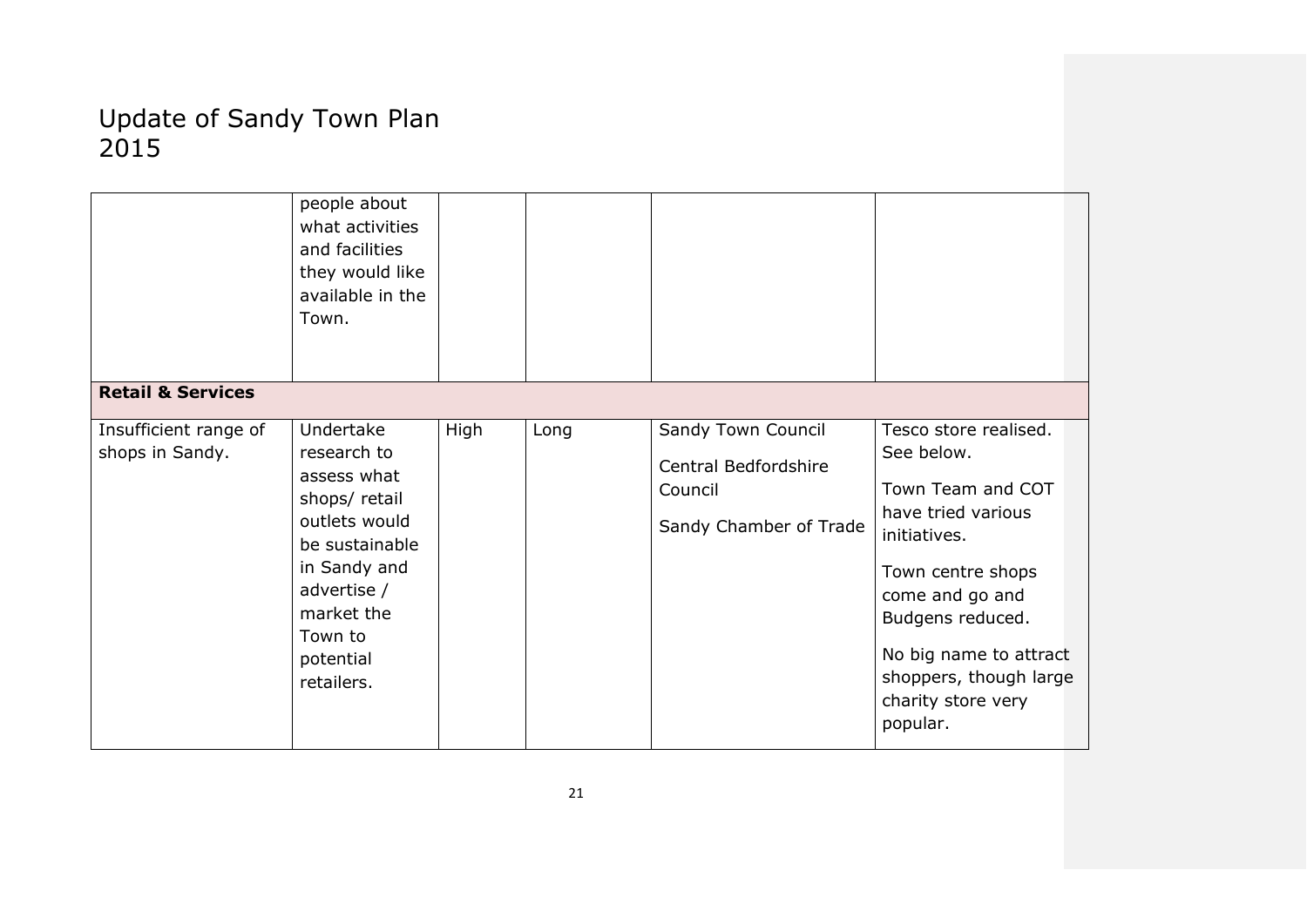|                                                |                                                                                                                                                            |        |        |                                                                                 | Arcade situation<br>worrying $-$ currently<br>just a shell.                                                                                                                                                                                                                                                                                                                                                                           |
|------------------------------------------------|------------------------------------------------------------------------------------------------------------------------------------------------------------|--------|--------|---------------------------------------------------------------------------------|---------------------------------------------------------------------------------------------------------------------------------------------------------------------------------------------------------------------------------------------------------------------------------------------------------------------------------------------------------------------------------------------------------------------------------------|
| Location of weekly<br>and Farmers'<br>markets. | Conduct a<br>review of the<br>location of<br>these markets.<br>Seek advice<br>from other<br>market towns<br>and experts in<br>stall holding<br>management. | Medium | Medium | Sandy Town Council<br>Central Bedfordshire<br>Council<br>Sandy Chamber of Trade | <b>Weekly Market Stalls</b><br>moved to Post Office<br>forefront.<br>Continental markets<br>tried and with some<br>success. Very<br>dependent upon<br>weather and timing.<br>Farmers' markets have<br>never really lifted off<br>and weekly market just<br>about survives. Just not<br>enough people in<br>Sandy on<br>Fridays/Saturdays.<br>Need to rethink Sandy's<br>status as a market<br>town. Periodic high<br>profile markets? |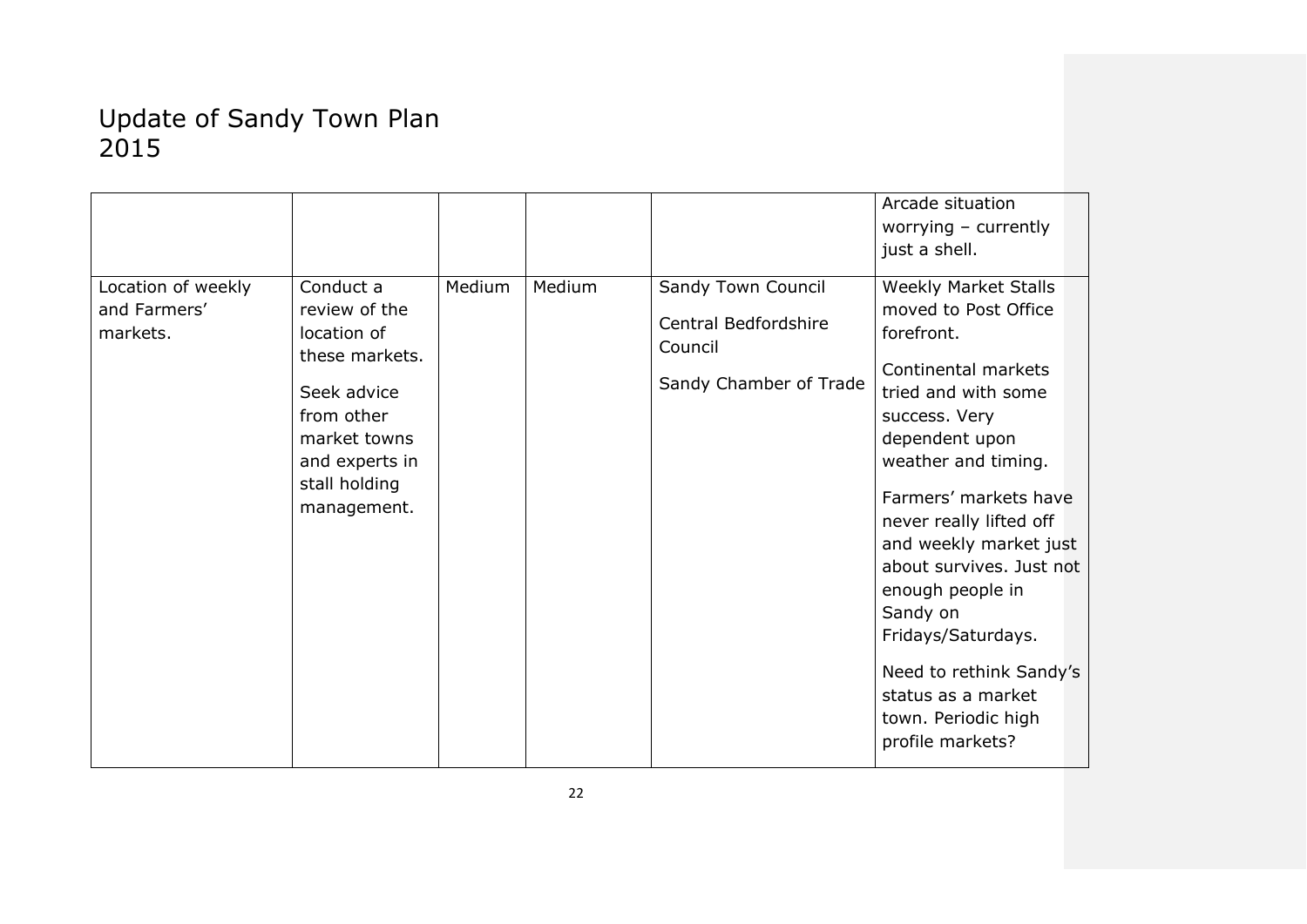| Demand for a large<br>supermarket / food<br>store in Sandy. | Actively<br>encourage a<br>large<br>supermarket /                                                                                                                                                                                                    | High | On-going | Chamber of Trade<br>Central Bedfordshire<br>Council | Tesco store realised.<br>Usage perhaps not as<br>great as expected at<br>present but will                                                                                                                                                                                                           |
|-------------------------------------------------------------|------------------------------------------------------------------------------------------------------------------------------------------------------------------------------------------------------------------------------------------------------|------|----------|-----------------------------------------------------|-----------------------------------------------------------------------------------------------------------------------------------------------------------------------------------------------------------------------------------------------------------------------------------------------------|
|                                                             | food store to<br>come to Sandy.<br>If a store<br>comes to<br>Sandy ensure<br>there are good<br>transport links<br>between the<br>store and the<br>Town Centre so<br>that the store<br>enhances<br>rather than<br>damages Town<br>Centre<br>shopping. |      |          | Sandy Town Council                                  | increase with building<br>development alongside<br>and if improved bus<br>services achieved.<br>Tesco building deemed<br>eye-catching and eco-<br>friendly although<br>access road a bit 'tight'<br>Tesco management<br>reported to be<br>'reasonably happy' with<br>stores fortunes at<br>present. |
| <b>Work &amp; Education</b>                                 |                                                                                                                                                                                                                                                      |      |          |                                                     |                                                                                                                                                                                                                                                                                                     |
| Employment / Career                                         | Encourage<br>quality                                                                                                                                                                                                                                 | High | On-going | Job Centre Plus                                     | Sandy Helping Hands.                                                                                                                                                                                                                                                                                |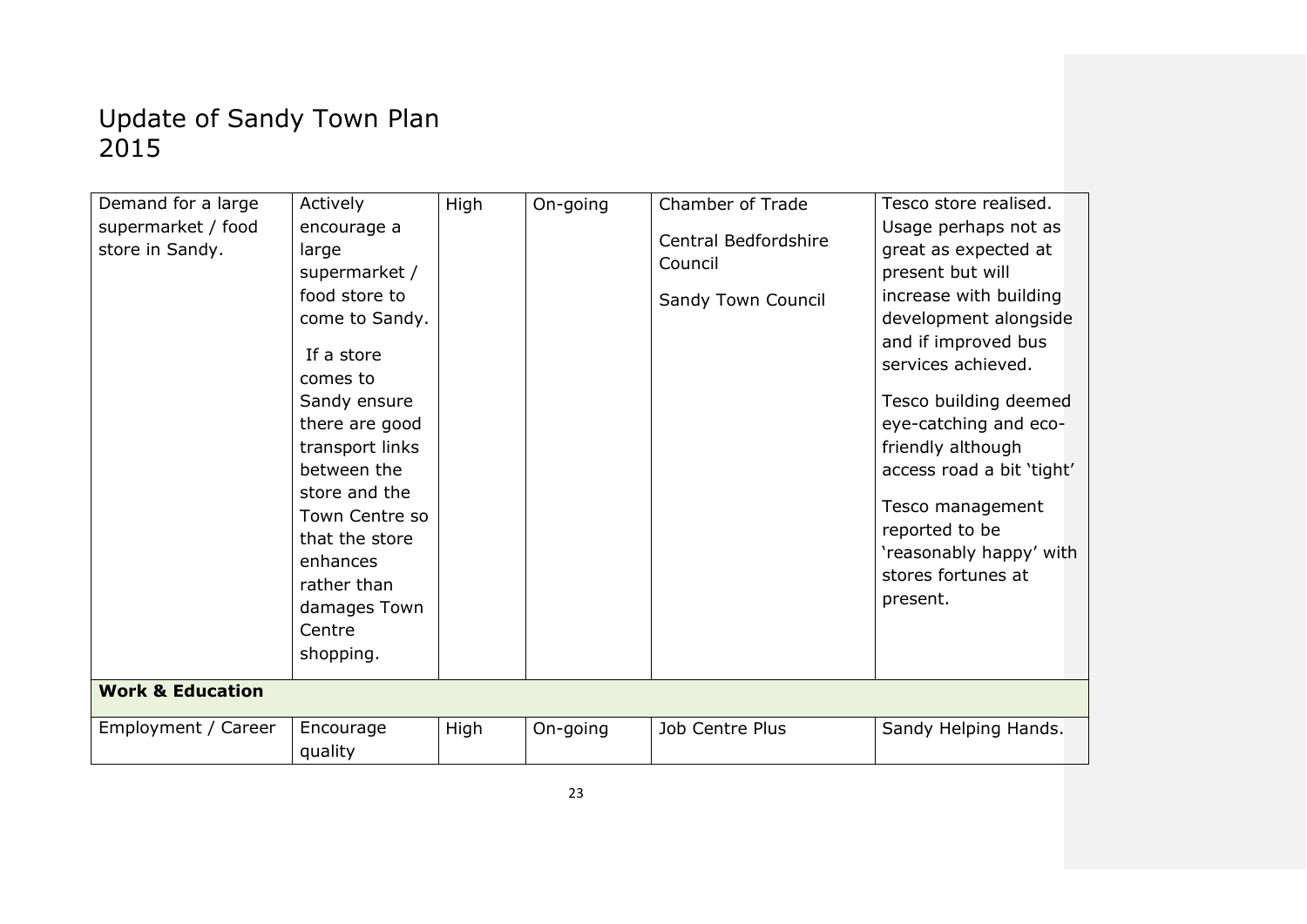| Advice.          | provision via              |      |          | Pinnacle Schools Trust | POC in Library.             |  |
|------------------|----------------------------|------|----------|------------------------|-----------------------------|--|
|                  | Schools.                   |      |          | Central Bedfordshire   | Liaison with schools?       |  |
|                  | Look into the              |      |          | Council                |                             |  |
|                  | feasibility of             |      |          |                        | Unemployment levels in      |  |
|                  | the Library                |      |          |                        | the town have fallen        |  |
|                  | being acentral             |      |          |                        | over the past three         |  |
|                  | base for                   |      |          |                        | years.                      |  |
|                  | advertising job            |      |          |                        | Opportunities locally       |  |
|                  | vacancies.                 |      |          |                        | limited.                    |  |
| Need for further | Respondents                | High | On-going | Central Bedfordshire   | Some jobs creation          |  |
| employment       | showed a                   |      |          | Council                | since Town Plan             |  |
| opportunities.   | preference for             |      |          |                        | adopted eg Tesco,           |  |
|                  | employment                 |      |          | Sandy Town Council     | Timberyard, Frontier        |  |
|                  | opportunities to           |      |          | Sandy Chamber of Trade | etc.                        |  |
|                  | be provided                |      |          |                        | <b>Business Improvement</b> |  |
|                  | through small<br>shops and |      |          |                        | District status being       |  |
|                  | businesses                 |      |          |                        | sought for Sunderland       |  |
|                  | therefore:                 |      |          |                        | Road estate and could       |  |
|                  |                            |      |          |                        | be extended to the          |  |
|                  | Encourage the              |      |          |                        | centre of Sandy.            |  |
|                  | planners to                |      |          |                        |                             |  |
|                  | resist the                 |      |          |                        | Chamber of Trade and        |  |
|                  | conversion of              |      |          |                        | Town Team still in          |  |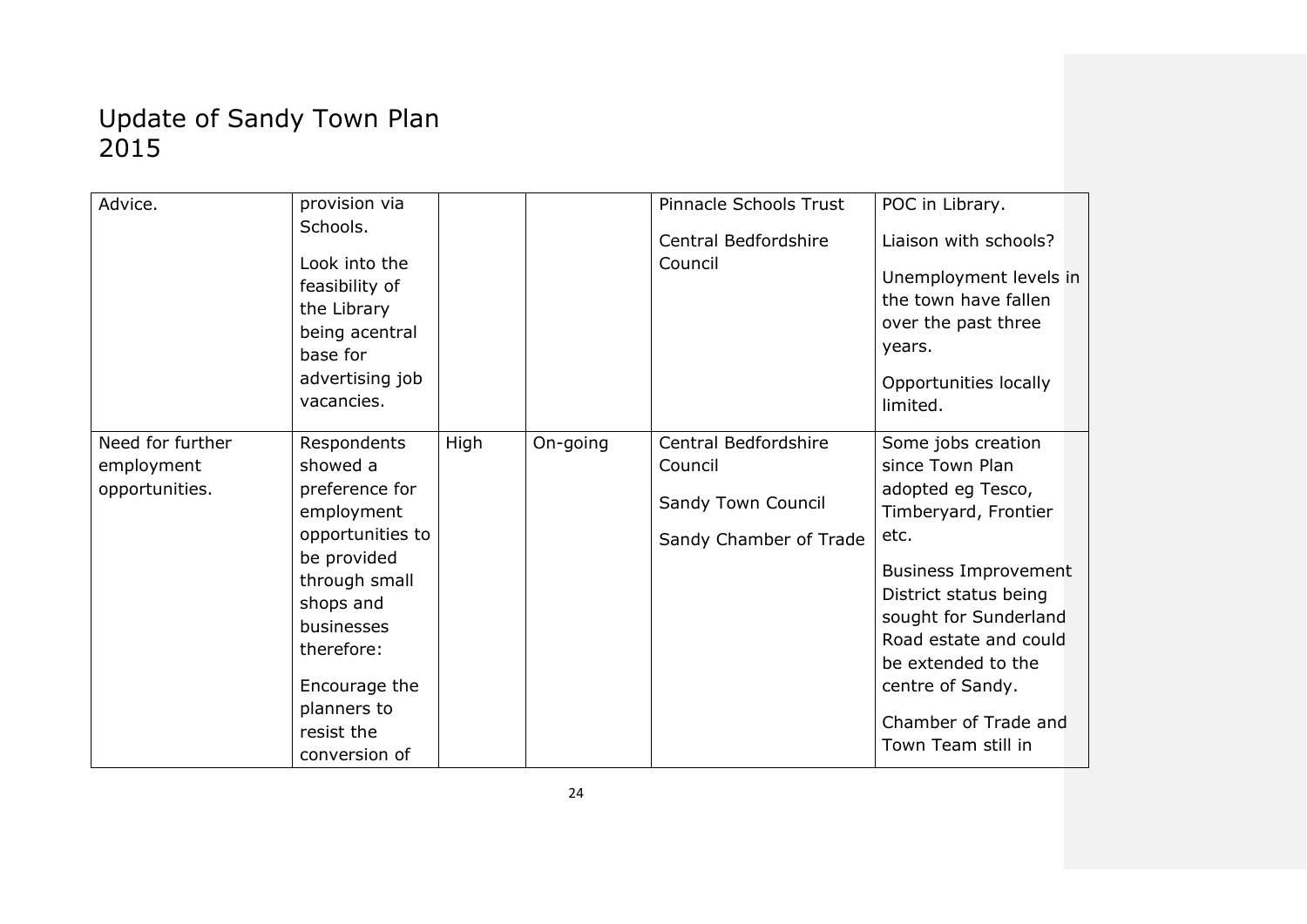|                     | shop premises<br>to alternative<br>uses.<br>Ensure that<br>there is<br>adequate<br>provision<br>forsmall<br>businesses in<br>the Town<br>Centre and on |     |        |                                 | existence though their<br>activities to promote<br>further employment<br>necessarily limited. |
|---------------------|--------------------------------------------------------------------------------------------------------------------------------------------------------|-----|--------|---------------------------------|-----------------------------------------------------------------------------------------------|
|                     | the industrial                                                                                                                                         |     |        |                                 |                                                                                               |
|                     | estate.                                                                                                                                                |     |        |                                 |                                                                                               |
|                     |                                                                                                                                                        |     |        |                                 |                                                                                               |
| Childcare provision | Promote<br>existing                                                                                                                                    | Low | Medium | Central Bedfordshire<br>Council | Childcare provision<br>deemed adequate at                                                     |
|                     | childcare                                                                                                                                              |     |        |                                 | present.                                                                                      |
|                     | facilities in                                                                                                                                          |     |        | Sandy Town Council              |                                                                                               |
|                     | Sandyand the<br>surrounding                                                                                                                            |     |        | Churches Together               | Mini-Explorers<br>relocated.                                                                  |
|                     | area.                                                                                                                                                  |     |        |                                 | Toy Box, which started                                                                        |
|                     | Seek further                                                                                                                                           |     |        |                                 | in Sandy, now a mega<br>provider in Beds.                                                     |
|                     | market data                                                                                                                                            |     |        |                                 |                                                                                               |
|                     | from providers                                                                                                                                         |     |        |                                 |                                                                                               |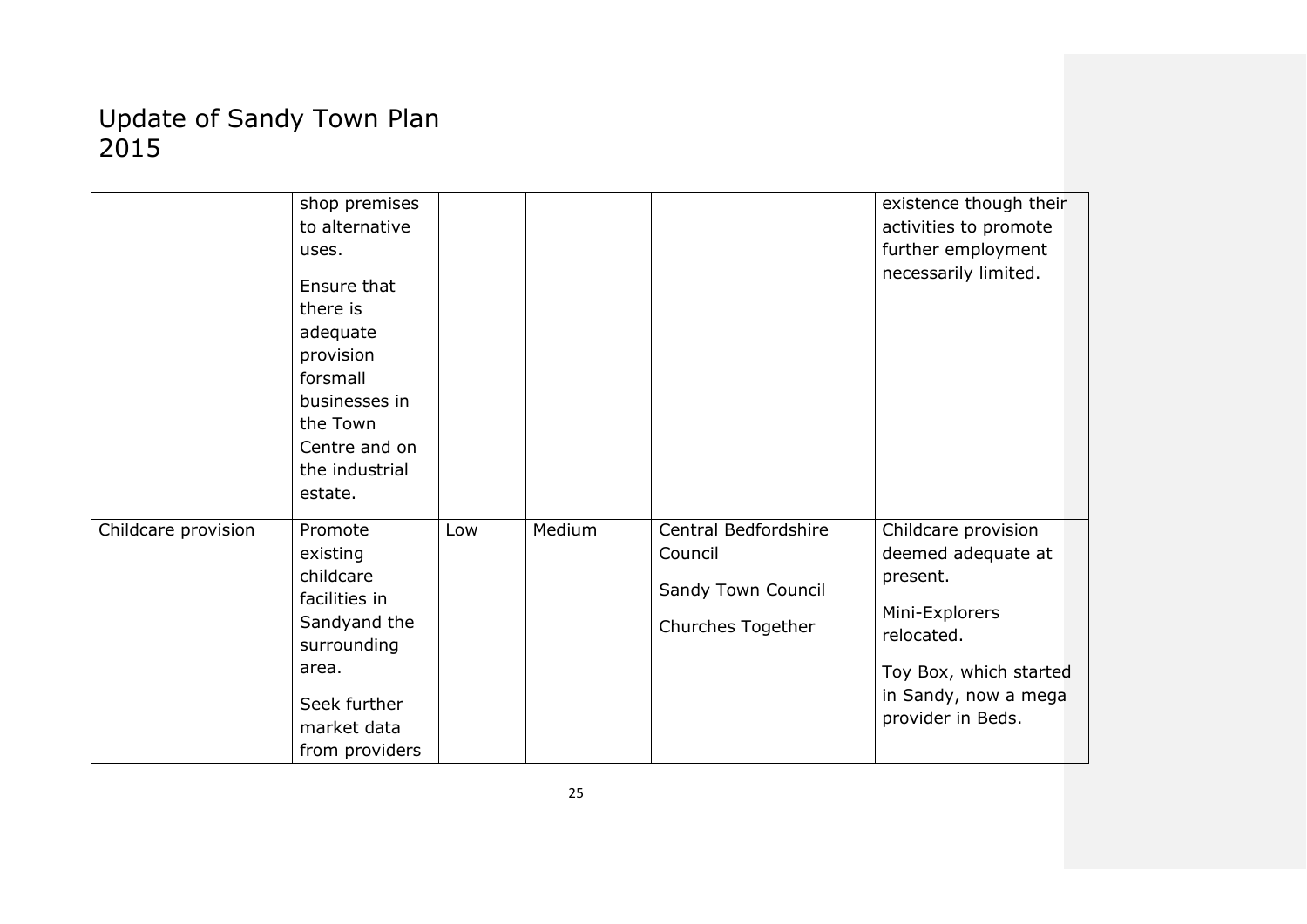|                        | and the local<br>authority and<br>seek to                     |     |       |                                                 |                                                                                                      |
|------------------------|---------------------------------------------------------------|-----|-------|-------------------------------------------------|------------------------------------------------------------------------------------------------------|
|                        | encourage<br>further                                          |     |       |                                                 |                                                                                                      |
|                        | provision as                                                  |     |       |                                                 |                                                                                                      |
|                        | necessary.                                                    |     |       |                                                 |                                                                                                      |
| <b>Adult Education</b> | Investigate                                                   | Low | Short | Central Bedfordshire                            | An area of concern                                                                                   |
| Provision.             | what is already                                               |     |       | Council                                         | since changes to Adult                                                                               |
|                        | available in<br>Sandy and                                     |     |       | Sandy Town Council                              | Education, which used<br>to be extensive in the                                                      |
|                        | surrounding<br>areas e.g.<br>through                          |     |       | <b>Further Education</b><br>Colleges<br>Schools | town. This a nation-<br>wide phenomenon due<br>to spending cuts.                                     |
|                        | schools,<br>commercial<br>providers,<br>further               |     |       | Sandy Library<br>Commercial providers           | Residents need to<br>travel to Bedford for<br>specialist courses.                                    |
|                        | education<br>colleges,<br>Library and<br>publicise<br>current |     |       |                                                 | Some locally run art<br>classes and interest<br>groups.<br>Significant and<br>Widespread concerns at |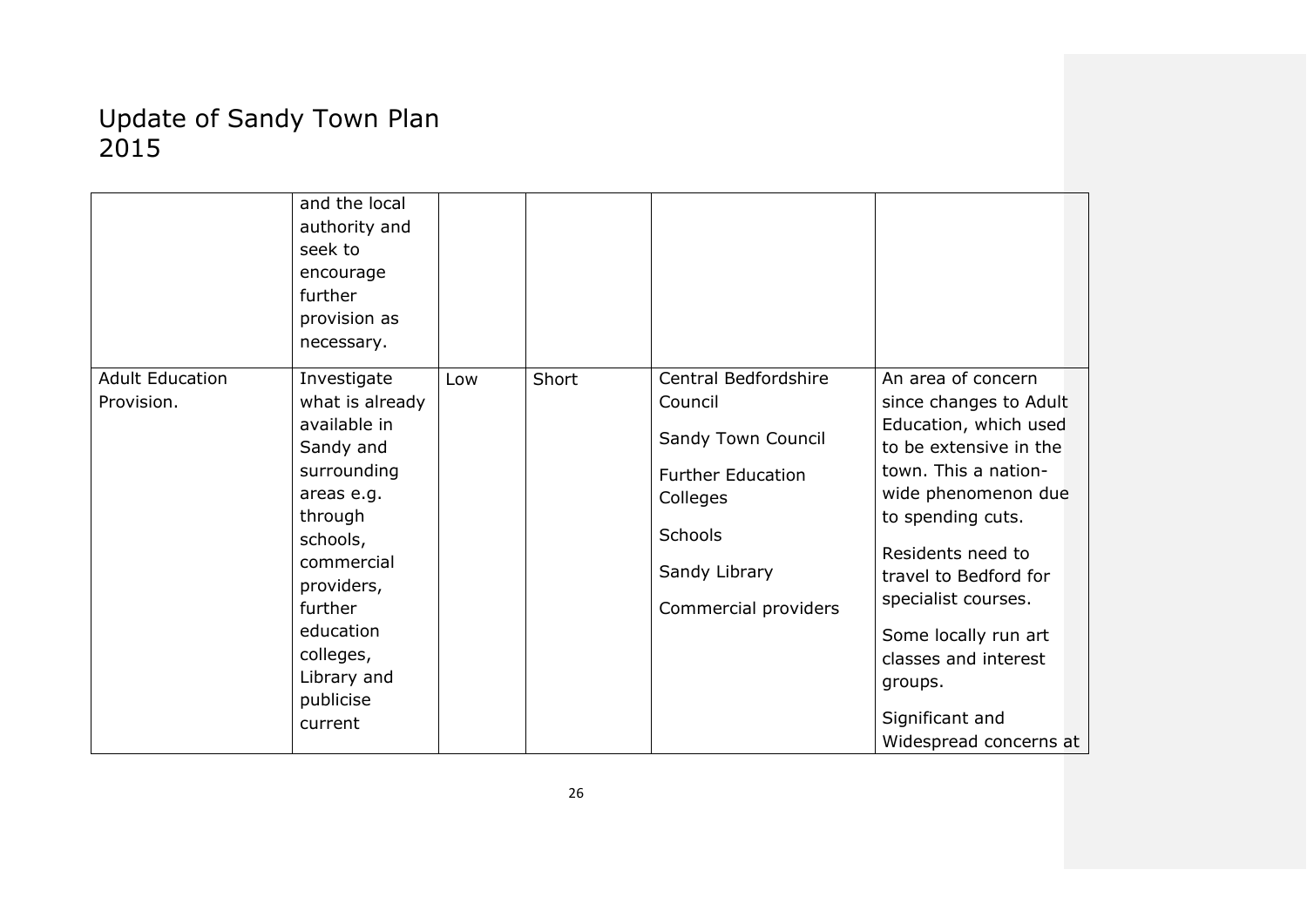|       | opportunities.                                                                                                                                                                  |        |        |                                 | present about the<br>future of secondary<br>education in the town.<br>Some Sandy residents<br>use the U3A group on<br><b>Biggleswade and Potton</b><br>Ladies. |                                                                                                                                |
|-------|---------------------------------------------------------------------------------------------------------------------------------------------------------------------------------|--------|--------|---------------------------------|----------------------------------------------------------------------------------------------------------------------------------------------------------------|--------------------------------------------------------------------------------------------------------------------------------|
| LETS. | Research<br>existing LETS /<br>bartering<br>schemes and<br>learn from their<br>experiences.<br>Set up a<br>committee of<br>volunteers to<br>pilot such a<br>scheme in<br>Sandy. | Medium | Medium | Sandy Town Council<br>Community | Sandy Good Neighbour<br>scheme initiated.<br>.Other volunteer<br>schemes also<br>operating.<br>No progress with LETS.                                          | <b>Comment [DS1]: Actually they had a</b><br>good response to the initial request so<br>think we could be a bit more generous/ |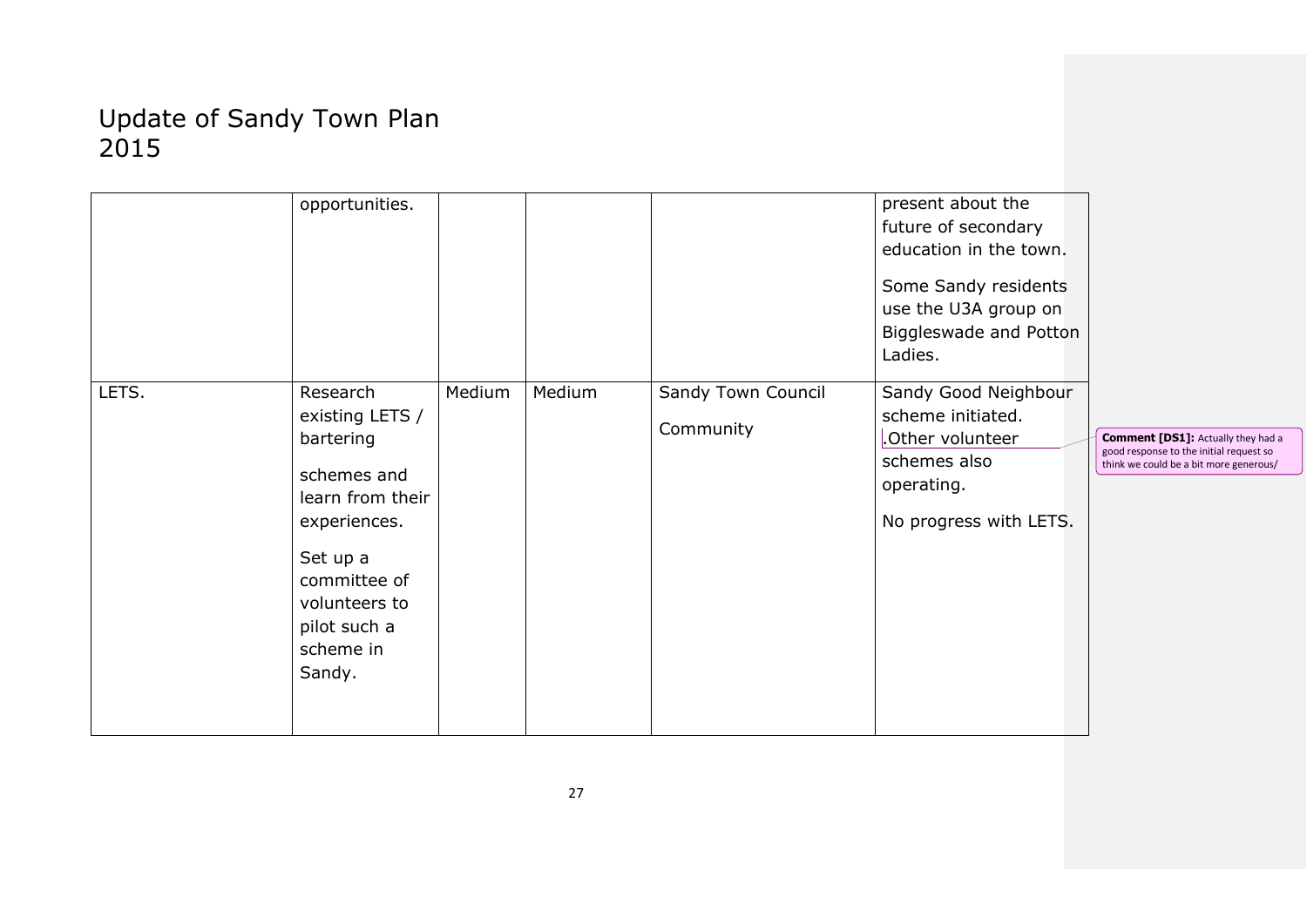| <b>Traffic &amp; Transport</b> |                            |        |        |                              |                                        |
|--------------------------------|----------------------------|--------|--------|------------------------------|----------------------------------------|
| Station.                       | Discuss with               | High   | Medium | <b>First Capital Connect</b> | Platform extended,                     |
|                                | <b>First Capital</b>       |        |        | Sandy Town Council           | longer trains available.               |
|                                | Connect the                |        |        |                              | Station triangle                       |
|                                | possibility of             |        |        | Central Bedfordshire         | created.                               |
|                                | improving<br>facilities at |        |        | Council                      |                                        |
|                                | Sandy station.             |        |        |                              | No waiting area but                    |
|                                |                            |        |        |                              | station does have a<br>café and office |
|                                | Longer ticket              |        |        |                              | retained.                              |
|                                | office opening             |        |        |                              |                                        |
|                                | hours.                     |        |        |                              | <b>Ticket machines</b>                 |
|                                | Toilet facilities.         |        |        |                              | improved after large                   |
|                                | Enclosed                   |        |        |                              | numbers of complaints.                 |
|                                | waiting area.              |        |        |                              | Car parking extended                   |
|                                |                            |        |        |                              | but quite expensive.                   |
|                                | User friendly              |        |        |                              |                                        |
|                                | ticket machine.            |        |        |                              |                                        |
| Frequency of trains            | Discuss with               | Medium | Long   | Network Rail                 | Use of station                         |
| stopping and                   | Network Rail               |        |        |                              | underestimated?                        |
| departing from Sandy.          | the possibility            |        |        | <b>First Capital Connect</b> | Large cohort of users                  |
|                                | of providing a             |        |        | Sandy Town Council           | from the Bedford area.                 |
|                                | more frequent              |        |        |                              |                                        |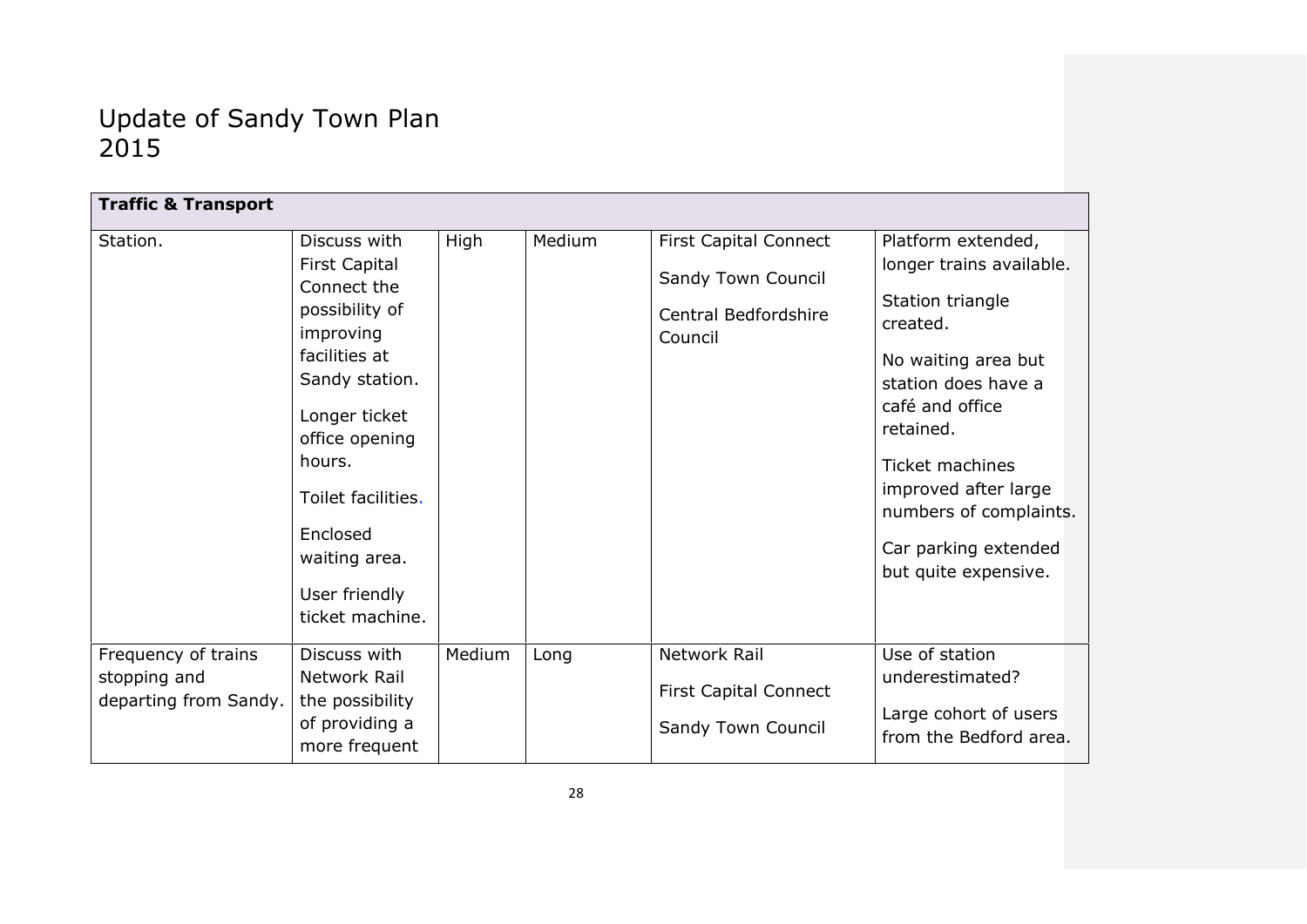| Parking at Station. | train service in<br>particular more<br>trains stopping<br>at Sandy in the<br>evening.<br>Look at                                                                                                  | Medium | Medium | Central Bedfordshire<br>Council<br>Network Rail                                       | Decision to run more<br>fast trains to<br>Peterborough which do<br>not stop at Sandy<br>difficult to justify.<br>Late night provision<br>considered<br>unsatisfactory at<br>present by some.<br>More parking available |
|---------------------|---------------------------------------------------------------------------------------------------------------------------------------------------------------------------------------------------|--------|--------|---------------------------------------------------------------------------------------|------------------------------------------------------------------------------------------------------------------------------------------------------------------------------------------------------------------------|
|                     | additional<br>areas near the<br>station that<br>could be used<br>for extra car<br>parking spaces.<br>Pilot a scheme<br>where<br>individuals rent<br>out their<br>driveways to<br>regular users of |        |        | <b>First Capital Connect</b><br>Central Bedfordshire<br>Council<br>Sandy Town Council | but quite expensive.<br>Less pressure on<br>nearby roads as car<br>park rarely completely<br>full. A handful of<br>spaces available most<br>days.                                                                      |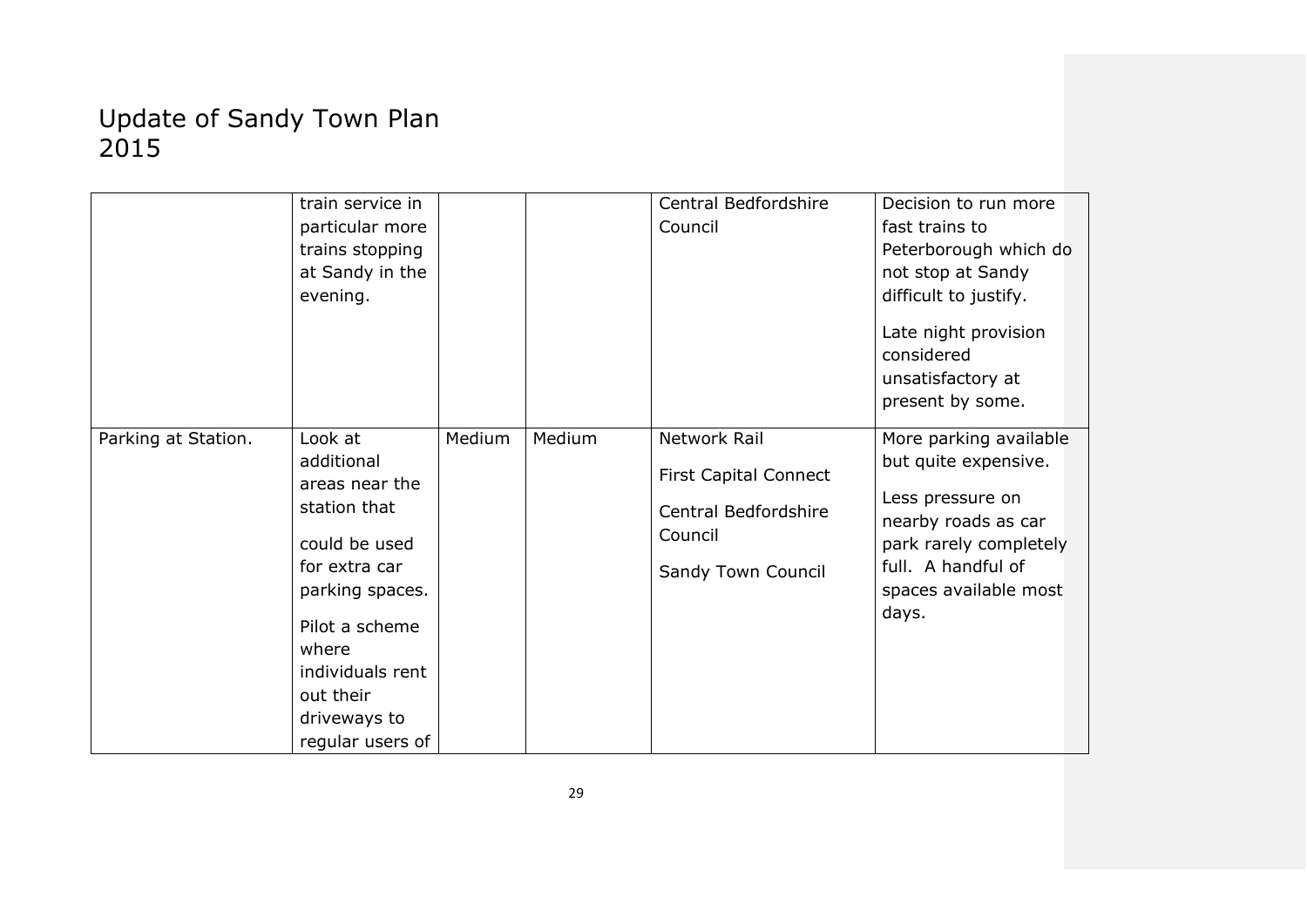|                 | the station.<br>Discuss the<br>cost of car<br>parking at the                                                           |      |      |                                                                                            |                                                                                                                                                                        |
|-----------------|------------------------------------------------------------------------------------------------------------------------|------|------|--------------------------------------------------------------------------------------------|------------------------------------------------------------------------------------------------------------------------------------------------------------------------|
|                 | station for rail<br>passengers.                                                                                        |      |      |                                                                                            |                                                                                                                                                                        |
|                 | Consideration<br>of whether<br>there should be<br>additional<br>controls and<br>locations for<br>on-street<br>parking. |      |      |                                                                                            |                                                                                                                                                                        |
| East West Link. | Encourage and<br>support<br>planners<br>involved in the<br>project to<br>move it<br>forward.                           | High | Long | East - West Consortium<br>Local Economic<br>Partnership<br>Central Bedfordshire<br>Council | Some progress<br>recently. Active<br>discussions now<br>underway. Anticipated<br>opening of Oxford to<br>Bletchley branch.<br>Bedford to Sandy<br>deemed the difficult |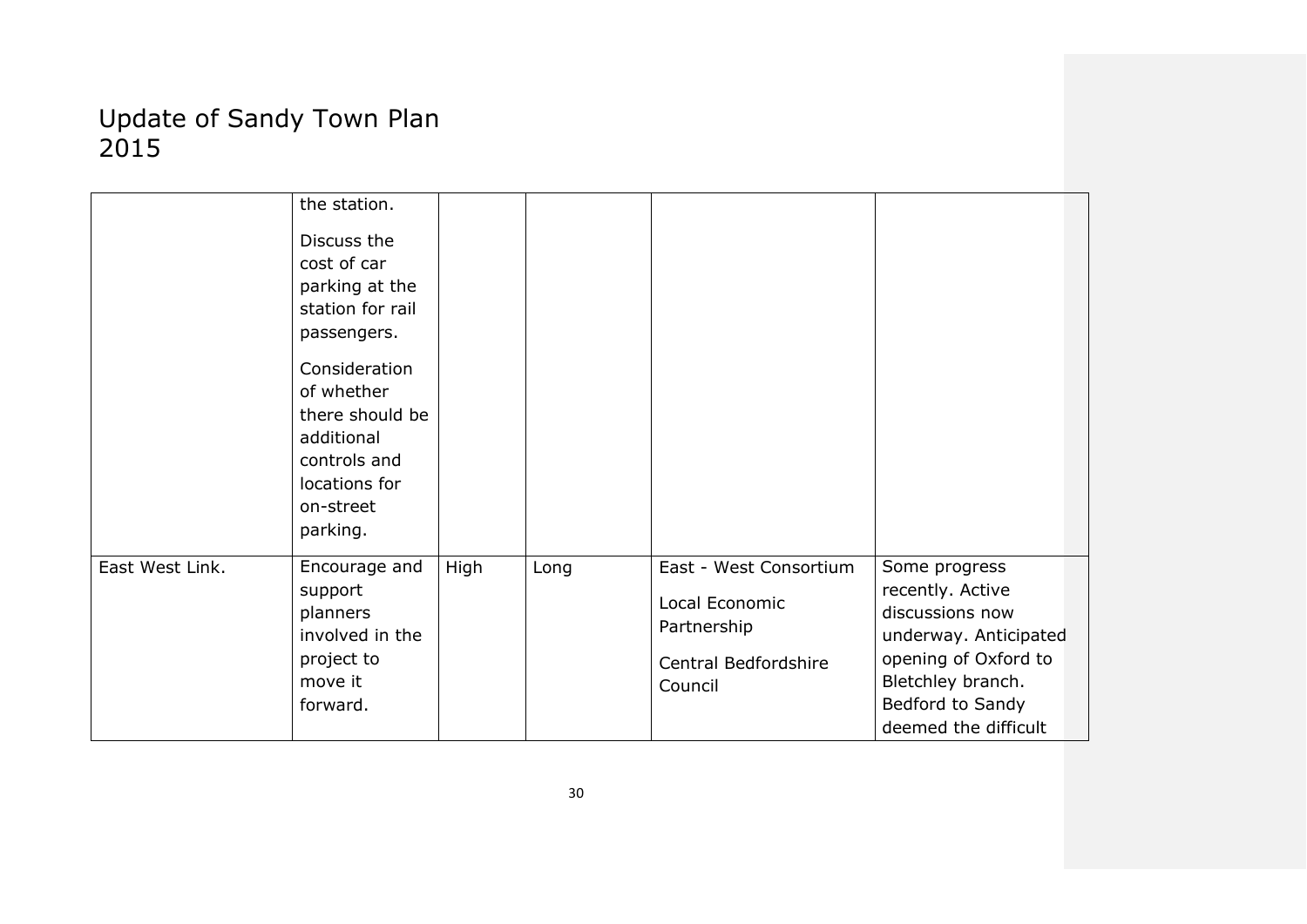|                                 |                                                                                                                                                             |     |        |                                                                     | stretch to deliver.                                                                                                                                                                                                                                                                                                                                                                                                                          |
|---------------------------------|-------------------------------------------------------------------------------------------------------------------------------------------------------------|-----|--------|---------------------------------------------------------------------|----------------------------------------------------------------------------------------------------------------------------------------------------------------------------------------------------------------------------------------------------------------------------------------------------------------------------------------------------------------------------------------------------------------------------------------------|
| Improvements to bus<br>service. | Conduct a<br>transport needs<br>survey to<br>further<br>investigate the<br>demand for<br>destinations<br>and the current<br>timings of the<br>bus services. | Low | Medium | Stagecoach<br>Sandy Town Council<br>Central Bedfordshire<br>Council | Mixed experiences over<br>the past three years.<br>On-going issues with<br>Fallowfield, Sunderland<br>Road, Engayne Avenue<br>and Tesco.<br>RSPB has own bus-stop<br>plus own service from<br>local communities to<br>the Lodge.<br>Greater Promotion of<br>existing bus services<br>via the TIC and more<br>notices locally.<br>Need to review new<br>bus service to address<br>the Engayne Avenue<br>situation - frequency<br>and timings. |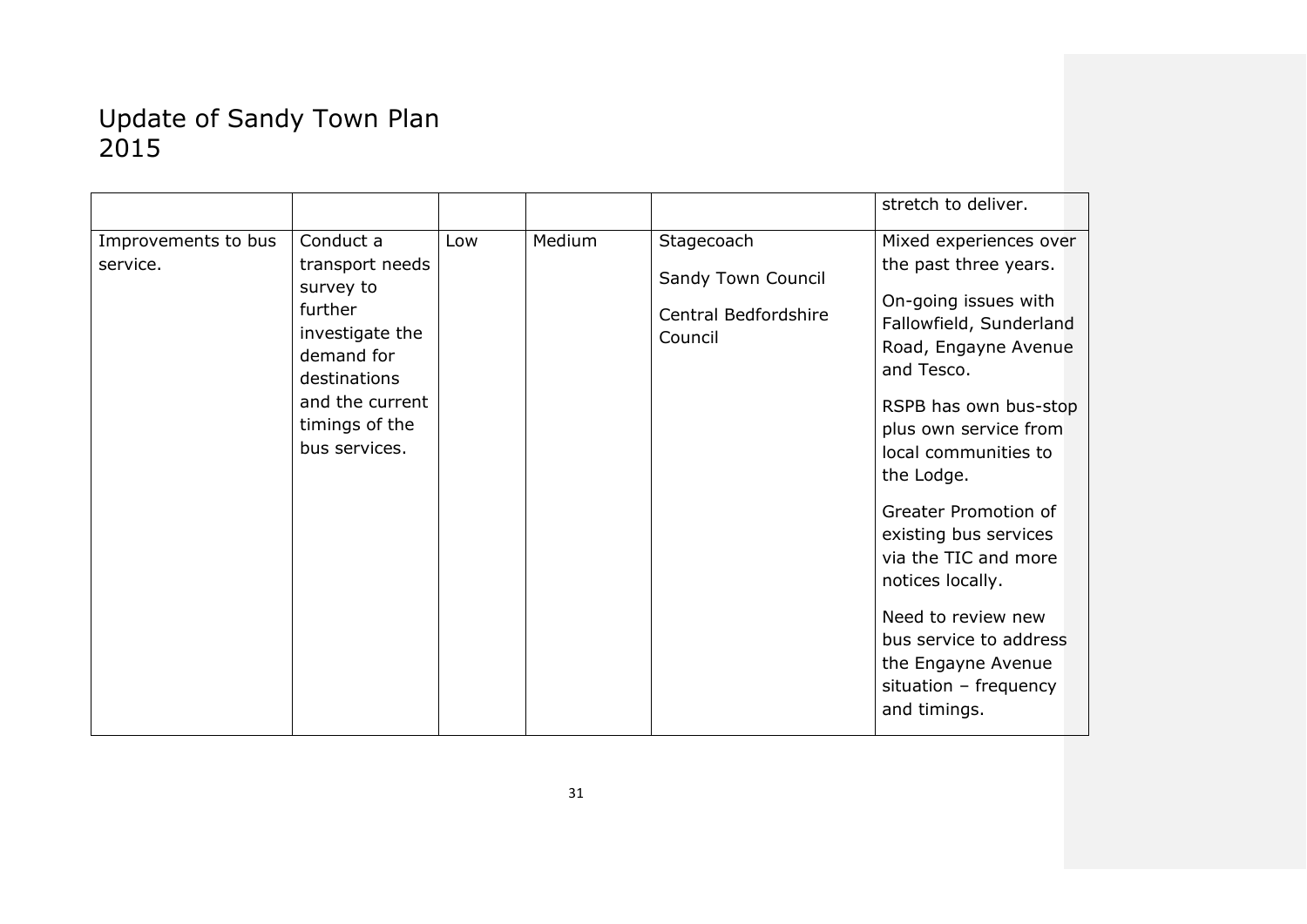| Increase promotion of  | Increased       | Medium | Medium | <b>Tourist Information</b> |  |
|------------------------|-----------------|--------|--------|----------------------------|--|
| existing bus services. | promotion of    |        |        | Centre                     |  |
|                        | bus timetables  |        |        |                            |  |
|                        | and maps -      |        |        | Sandy Library              |  |
|                        | display         |        |        | Sandy Town Council         |  |
|                        | timetables at   |        |        |                            |  |
|                        | all bus stops   |        |        | Central Bedfordshire       |  |
|                        | and a map of    |        |        | Council                    |  |
|                        | routes in the   |        |        | Stagecoach Bus             |  |
|                        | Town Centre.    |        |        | Company                    |  |
|                        | Make            |        |        |                            |  |
|                        | information     |        |        |                            |  |
|                        | available on    |        |        |                            |  |
|                        | bus services at |        |        |                            |  |
|                        | the Library,    |        |        |                            |  |
|                        | Tourist         |        |        |                            |  |
|                        | Information     |        |        |                            |  |
|                        | Centre and on   |        |        |                            |  |
|                        | the Town        |        |        |                            |  |
|                        | Council web-    |        |        |                            |  |
|                        | site.           |        |        |                            |  |
|                        |                 |        |        |                            |  |
|                        | Display real    |        |        |                            |  |
|                        | time            |        |        |                            |  |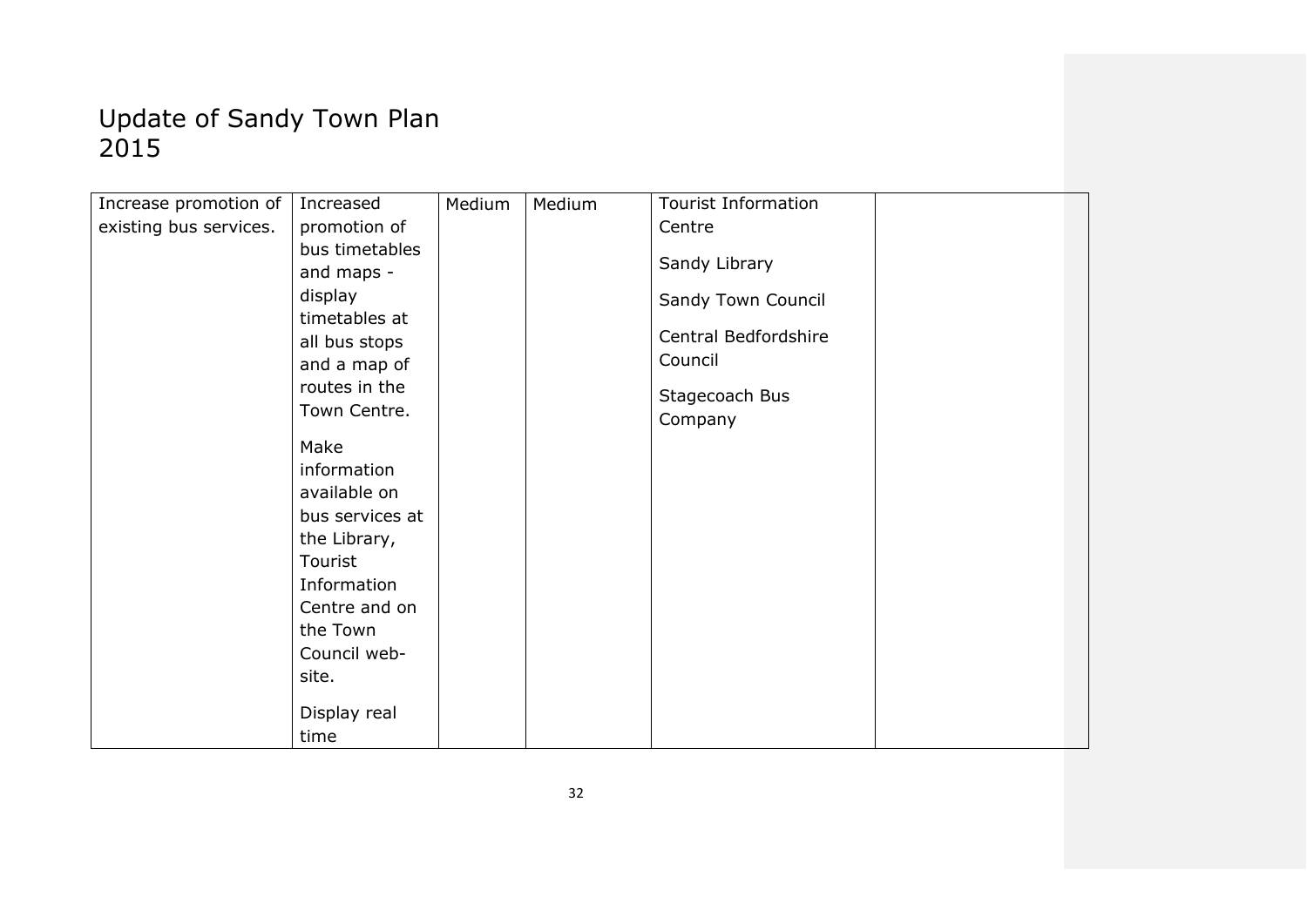| Demand for cycle<br>routes.                              | information at<br>bus stops.<br>Look at the<br>feasibility of<br>providing<br>additional &<br>enhanced<br>routes,<br>particularly<br>between Sandy<br>and<br>Biggleswade,<br>Sandy and<br>Potton,<br>Beeston and<br>Sandy High<br>Street, Potton,<br>Gamlingay and<br>Everton. | High | Medium | Sandy Town Council<br><b>Sustrans</b><br>Ivel Valley Cycle Forum<br><b>Central Bedfordshire</b><br>Council | Sandy to Potton cycle<br>route in the pipeline for<br>the future.<br>Access to Beeston<br>improved.<br>Sandy Green Wheel<br>should join up with<br>Biggleswade Green<br>wheel and both<br>projects aim to improve<br>cycle routes. |
|----------------------------------------------------------|--------------------------------------------------------------------------------------------------------------------------------------------------------------------------------------------------------------------------------------------------------------------------------|------|--------|------------------------------------------------------------------------------------------------------------|------------------------------------------------------------------------------------------------------------------------------------------------------------------------------------------------------------------------------------|
| Pedestrian access<br>across the A1 from<br>Bedford Road. | Lobby for a<br>safe crossing<br>point for<br>walkers and                                                                                                                                                                                                                       | High | Long   | <b>Highways Agency</b><br>Central Bedfordshire<br>Council                                                  | Pedestrian footbridge<br>or other safe crossing<br>at the A1 roundabout<br>remains a high priority.                                                                                                                                |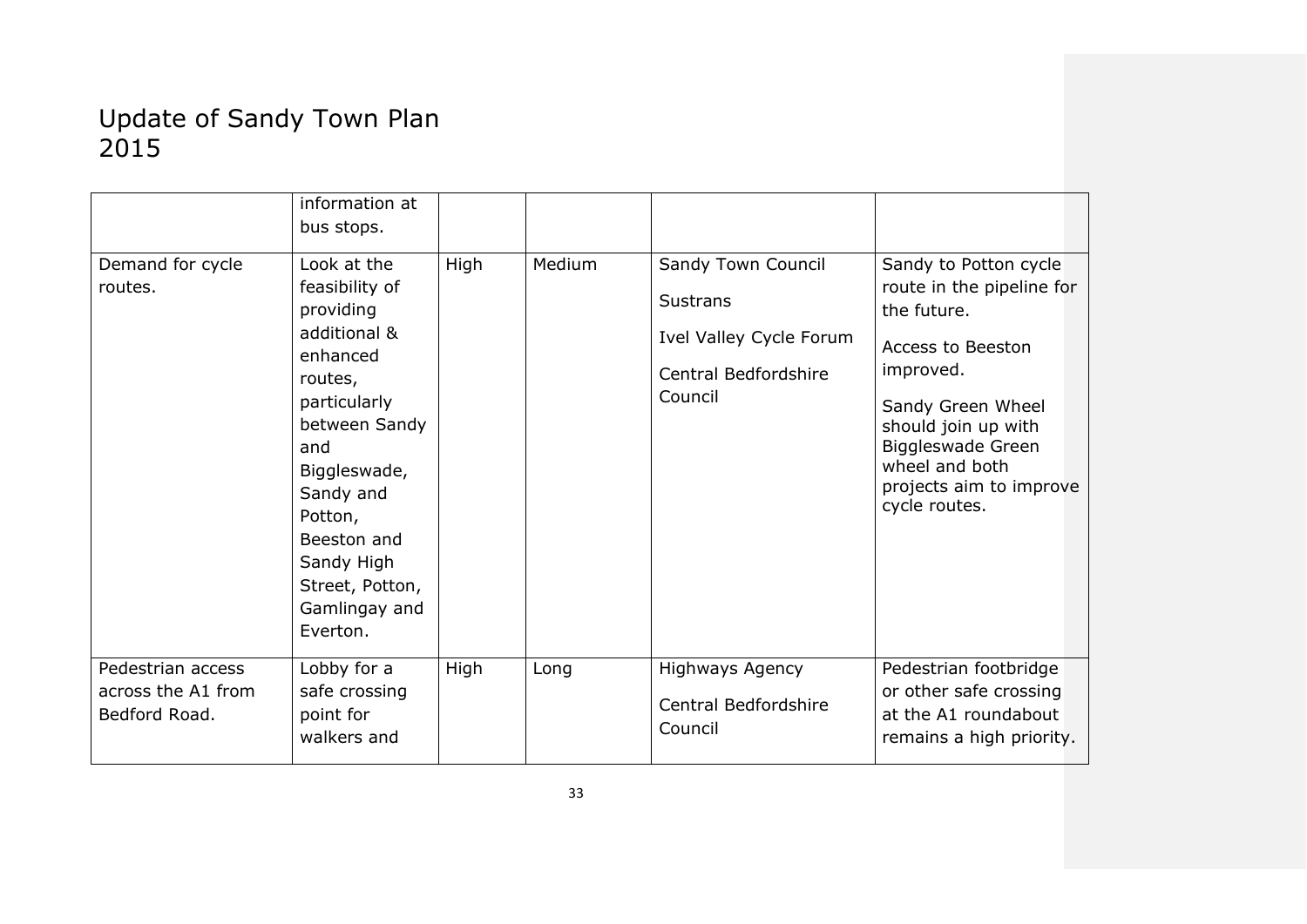|                                                                                                         | cyclists across<br>the A1 near the<br>Sandy Bedford<br>Road<br>roundabout.                                                                                                                                                                                             |        |       | Sandy Town Council                                                              | Beeston bridge<br>improved.                                                                                                                                                                                                                                                                                                                                                       |
|---------------------------------------------------------------------------------------------------------|------------------------------------------------------------------------------------------------------------------------------------------------------------------------------------------------------------------------------------------------------------------------|--------|-------|---------------------------------------------------------------------------------|-----------------------------------------------------------------------------------------------------------------------------------------------------------------------------------------------------------------------------------------------------------------------------------------------------------------------------------------------------------------------------------|
| Concerns regarding<br>pavement and road<br>surface condition and<br>overgrown vegetation<br>and hedges. | Make sure that<br>residents are<br>aware of how<br>to report<br>problems as<br>and when they<br>occur.<br>Conduct a<br>comprehensive<br>survey of all<br>roads and<br>pavements to<br>assess and<br>prioritise areas<br>where work<br>may be<br>needed.<br>Ensure that | Medium | Short | Central Bedfordshire<br>Council<br>Sandy Town Council<br><b>Highways Agency</b> | On-going checking of<br>road surfaces and<br>pavements.<br>Local concern about<br>impact of HGVs in<br>Beeston and in Sandy<br>town centre.<br>On-going arguments<br>about the pros and<br>cons of traffic calming<br>measures on St Neots<br>Road.<br>Potholes a national<br>problem, temporary<br>patches criticised Need<br>for residents to report<br>'dangerous' situations. |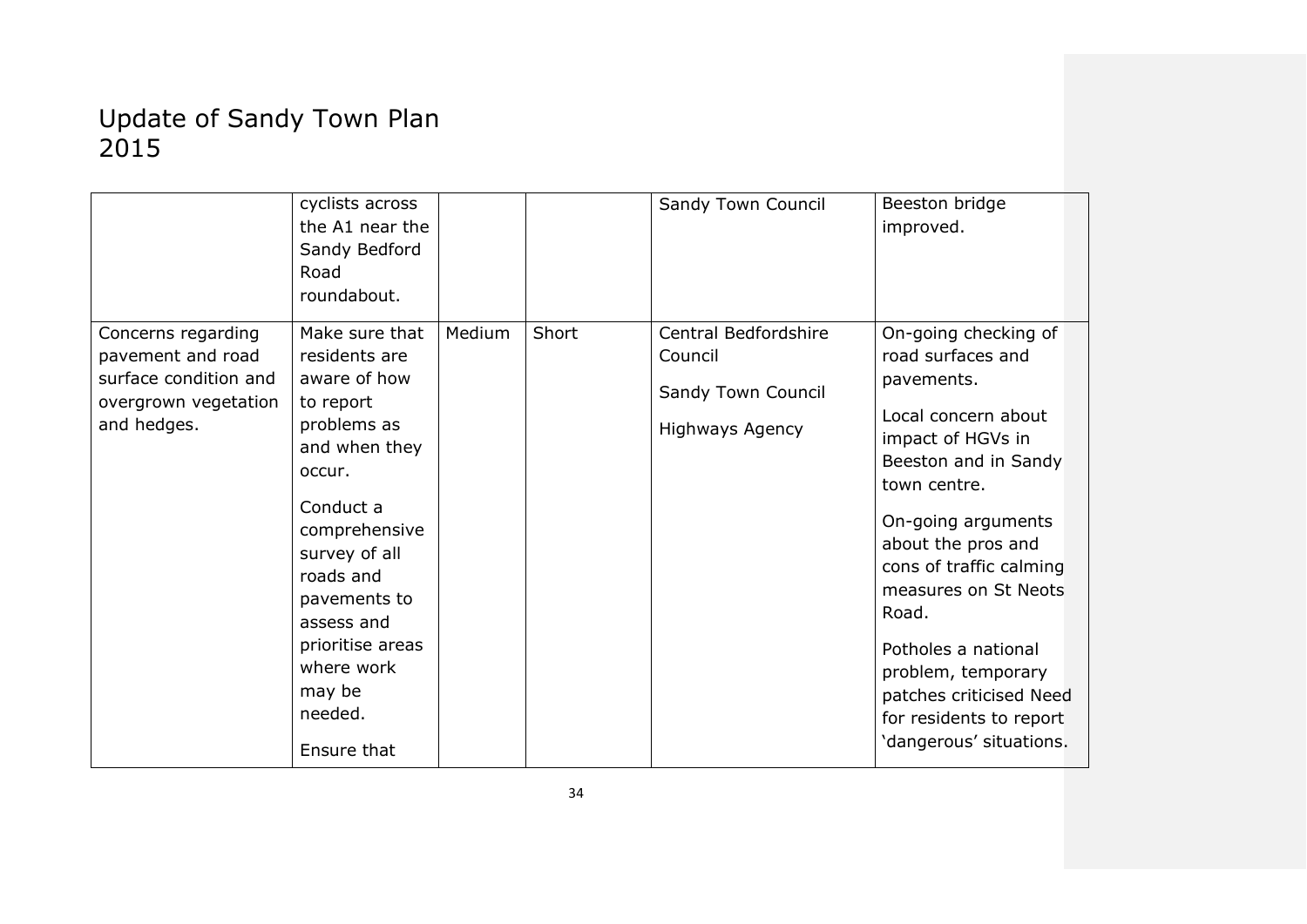|                                                                   | residents are<br>aware of how<br>to report issues<br>with overgrown<br>hedges and<br>vegetation.<br>Encourage<br>responsible<br>parties to carry<br>out regular<br>maintenance of<br>vegetation and<br>hedges. |        |        |                                                                                        |                                                                                                                                                                         |
|-------------------------------------------------------------------|----------------------------------------------------------------------------------------------------------------------------------------------------------------------------------------------------------------|--------|--------|----------------------------------------------------------------------------------------|-------------------------------------------------------------------------------------------------------------------------------------------------------------------------|
| Lack of available off-<br>street parking in<br>residential areas. | Identify<br>locations where<br>off-street<br>parking is an<br>issue and<br>identify any<br>possible<br>solutions.                                                                                              | Low    | Long   | Sandy Town Council<br>Aragon Housing<br>Association<br>Central Bedfordshire<br>Council | Keeping town centre<br>parking free remains a<br>priority.<br>Planning applications in<br>Sandy are reviewed by<br>TC and parking<br>implications always<br>considered. |
| Concern regarding                                                 | Identify &                                                                                                                                                                                                     | Medium | Medium | <b>Bedfordshire Police</b>                                                             | Yellow lines on Bedford                                                                                                                                                 |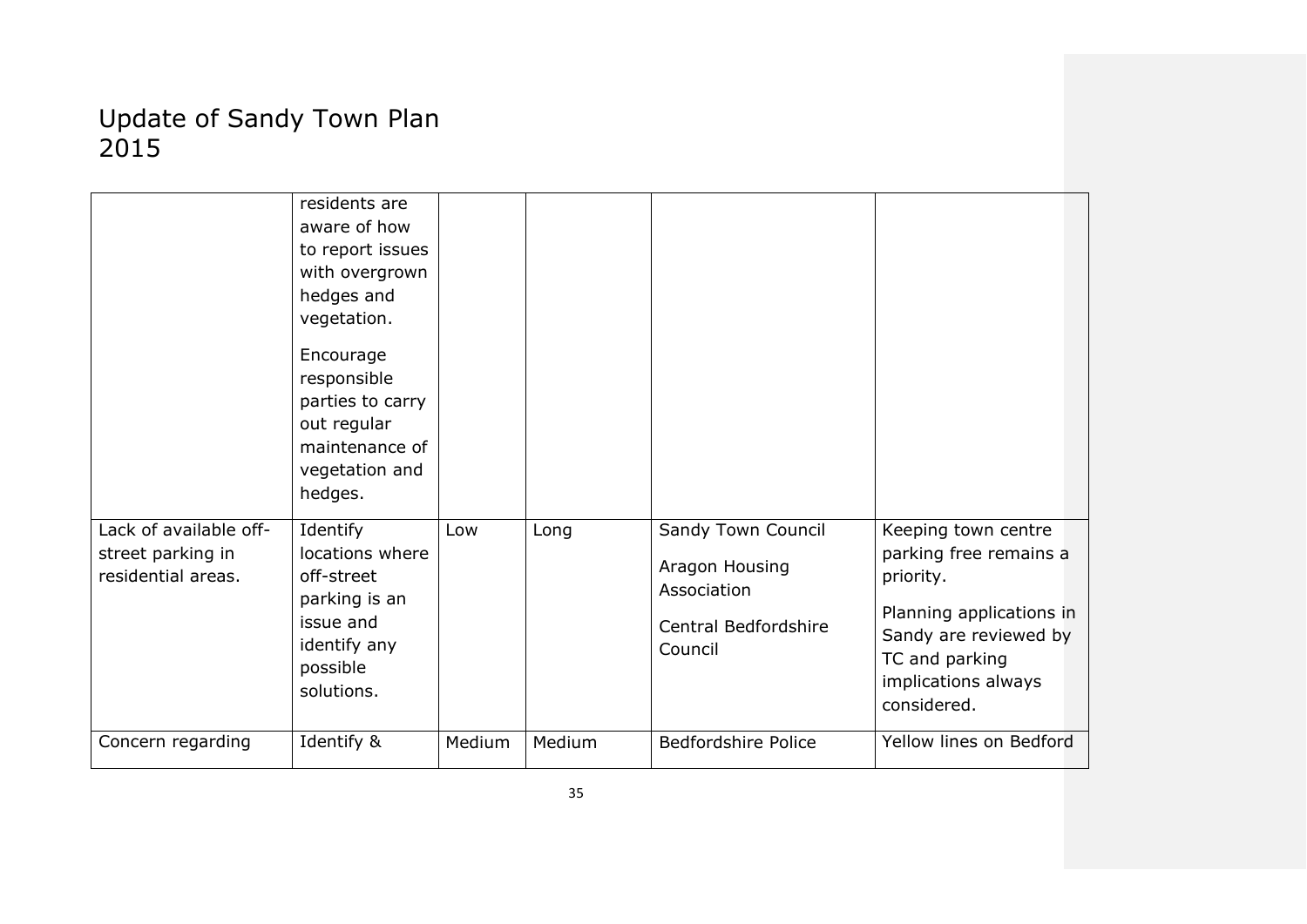| dangerous parking | prioritise                                                                                                                                                                                                                                                                          |  | Sandy Town Council              | Road and Albion Court.                                                                                                                                   |
|-------------------|-------------------------------------------------------------------------------------------------------------------------------------------------------------------------------------------------------------------------------------------------------------------------------------|--|---------------------------------|----------------------------------------------------------------------------------------------------------------------------------------------------------|
| near junctions.   | locations and<br>look into the<br>feasibility of<br>installing road<br>markings &<br>signage to<br>enable penalty<br>notices to be<br>issued.<br>Publicise to<br>residents what<br>is considered<br>dangerous<br>parking, its<br>effects and the<br>penalties that it<br>can incur. |  | Central Bedfordshire<br>Council | Road markings<br>improved in places.<br>Some progress<br>generally, especially on<br>Bedford Road.<br>Police will help<br>residents monitor if<br>asked. |
|                   | Encourage<br>Bedfordshire<br>Police to take<br>action where<br>dangerous                                                                                                                                                                                                            |  |                                 |                                                                                                                                                          |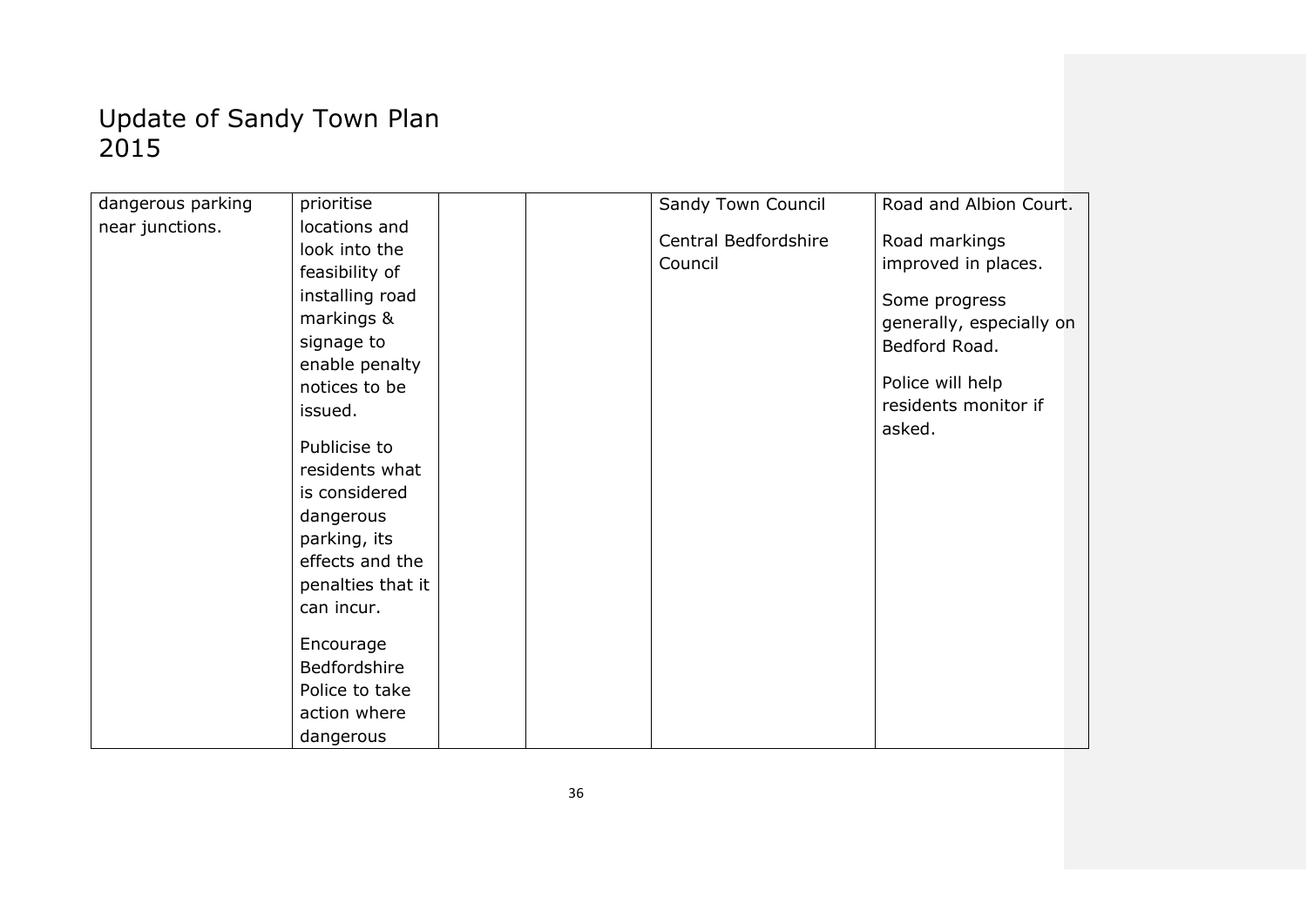|                                                                | parking is<br>occurring.                                                                                              |        |       |                                                                                        |                                                                                                                                                                 |
|----------------------------------------------------------------|-----------------------------------------------------------------------------------------------------------------------|--------|-------|----------------------------------------------------------------------------------------|-----------------------------------------------------------------------------------------------------------------------------------------------------------------|
| Increase reporting of<br>any problems with<br>street lighting. | Make sure that<br>residents are<br>aware of how<br>to report<br>problems as<br>and when they<br>occur.                | Low    | Short | Sandy Town Council<br><b>Central Bedfordshire</b><br>Council<br><b>Highways Agency</b> | Website reporting is<br>happening.                                                                                                                              |
| <b>Street Lights</b>                                           | Investigate the<br>possibility of<br>replacing street<br>lights with low<br>energy lights<br>as and when<br>required. | High   | Long  | Central Bedfordshire<br>Council<br>Sandy Town Council<br><b>Highways Agency</b>        | This has happened. All<br>replacements are now<br>low energy bulbs.<br>Significant<br>improvements on the<br>Sandy stretch of the A1<br>and in the town centre. |
| Demand for a zebra<br>crossing near St<br>Swithun's School.    | Look to install<br>a zebra<br>crossing on the<br><b>High Street</b><br>near to St<br>Swithun's                        | Medium | Long  | Sandy Town Council<br>Central Bedfordshire<br>Council                                  | Not likely to happen in<br>the near future due to<br>lack of funds.                                                                                             |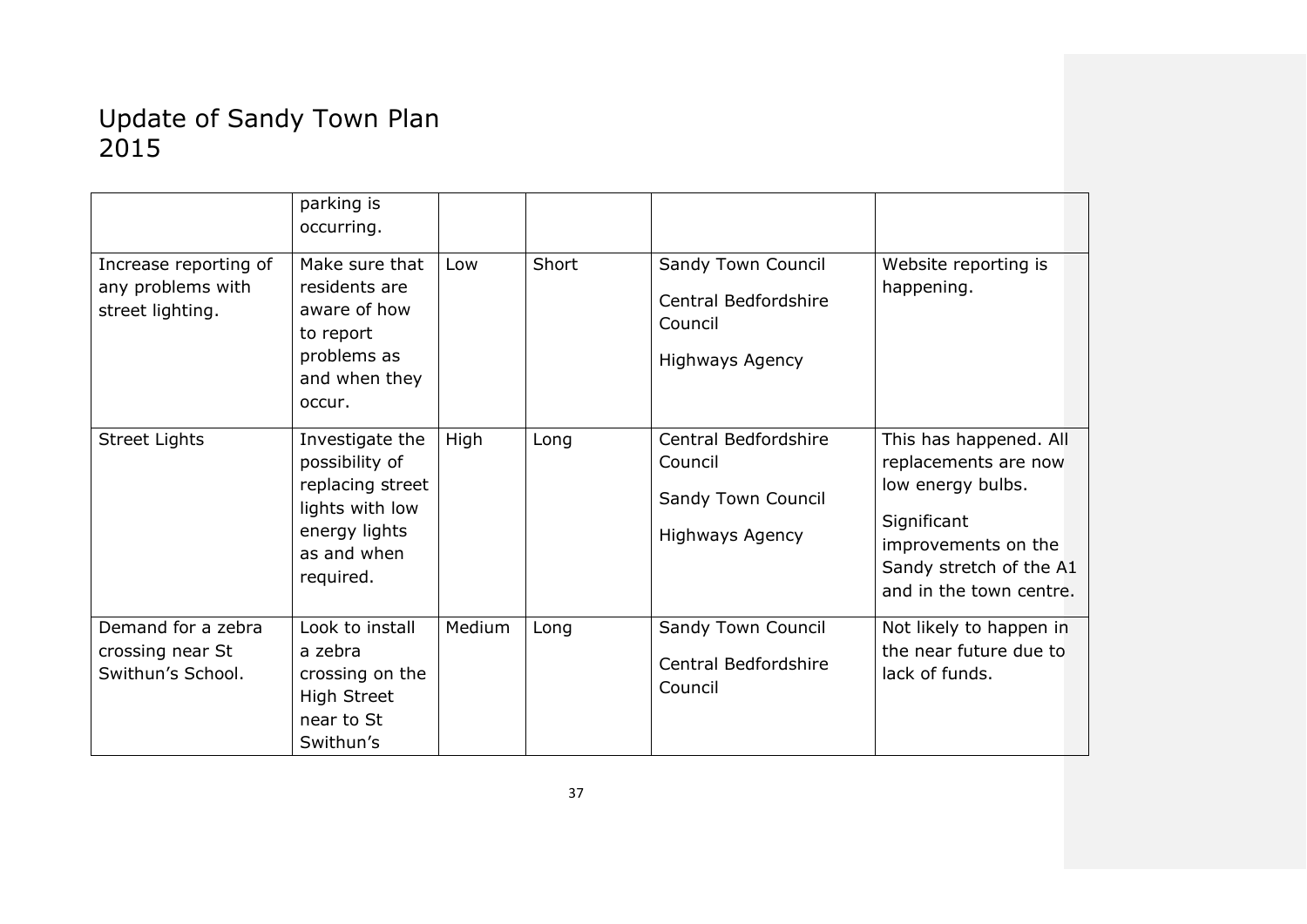|                                                                     | School.                                                                                                                                                                                                            |      |       |                                                       |                                                                                                                                                                                                                                                                                                                                                                                                                                                                   |
|---------------------------------------------------------------------|--------------------------------------------------------------------------------------------------------------------------------------------------------------------------------------------------------------------|------|-------|-------------------------------------------------------|-------------------------------------------------------------------------------------------------------------------------------------------------------------------------------------------------------------------------------------------------------------------------------------------------------------------------------------------------------------------------------------------------------------------------------------------------------------------|
|                                                                     |                                                                                                                                                                                                                    |      |       |                                                       |                                                                                                                                                                                                                                                                                                                                                                                                                                                                   |
| Concern about the<br>volume of HGVs<br>passing through the<br>Town. | Conduct a<br>survey of HGV<br>traffic including<br>information on<br>operators.<br>Encourage HGV<br>drivers to avoid<br>the Town<br>Centre where<br>possible using<br>appropriate<br>restrictions,<br>signage etc. | High | Short | Sandy Town Council<br>Central Bedfordshire<br>Council | This is one of the few<br>issues that have<br>probably gone<br>backwards since the<br>Town Plan published;<br>problems at the Black<br>Cat may increase<br>problems in the short<br>term. Other problems<br>on Sunderland Road<br>and on Beeston Green<br>with the Timber yard<br>traffic.<br>Drivers and residents<br>complain that SATNAVs<br>sending HGVs on<br>inappropriate routes.<br>CBC survey<br>undertaken.<br><b>Community Group</b><br>SG19 set up to |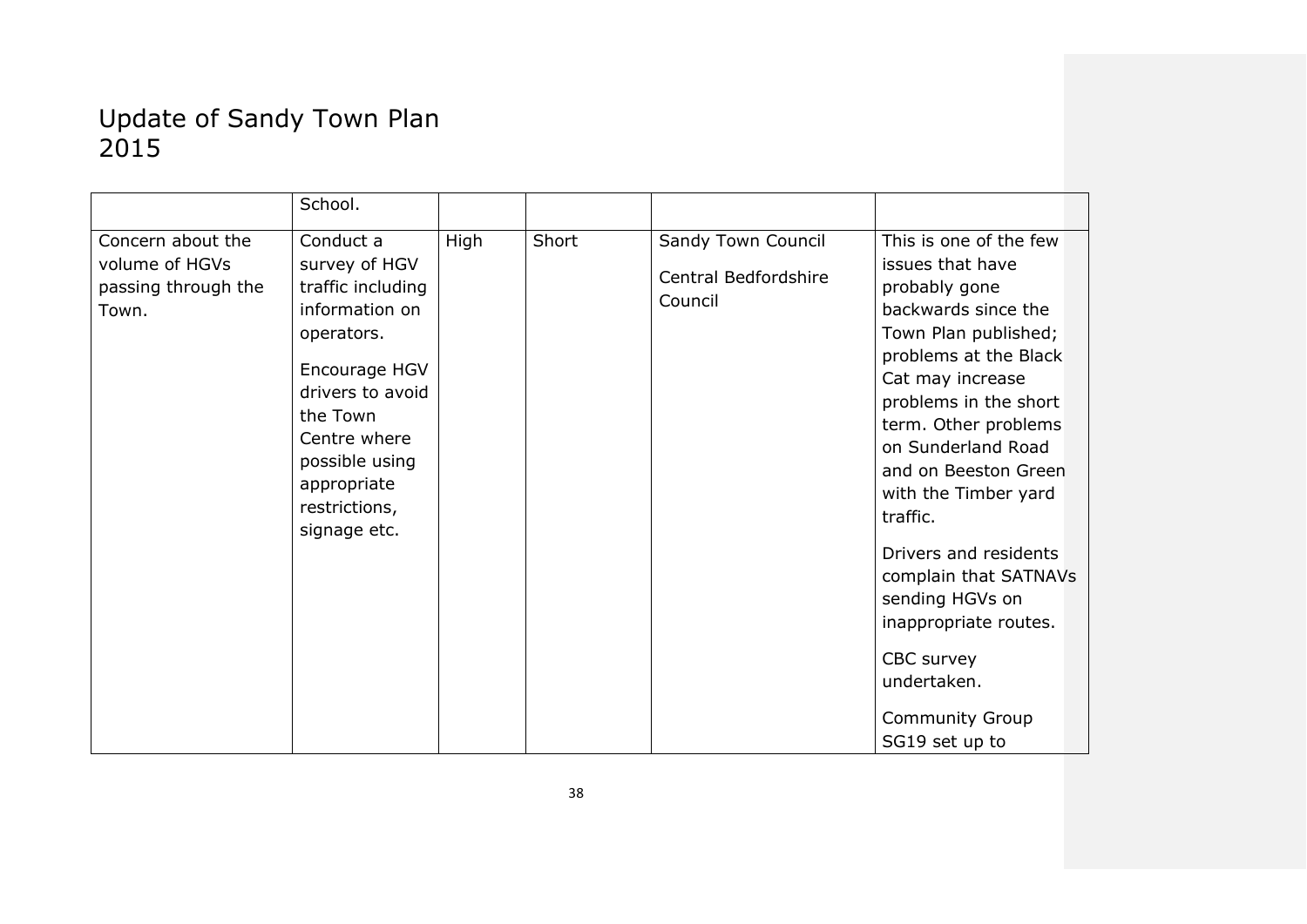|           |                                                                                       |        |        |                                                       | campaign on traffic<br>problems in the area.                                                                                                                                                                                                                                                                                                                                                 |
|-----------|---------------------------------------------------------------------------------------|--------|--------|-------------------------------------------------------|----------------------------------------------------------------------------------------------------------------------------------------------------------------------------------------------------------------------------------------------------------------------------------------------------------------------------------------------------------------------------------------------|
| Speeding. | Look into the<br>feasibility of<br>reducing the<br>traffic speeds<br>in target roads. | Medium | Medium | Sandy Town Council<br>Central Bedfordshire<br>Council | Insufficient volunteers<br>interested in<br>Speedwatch despite<br>several initiatives by<br>police.<br>A1 cameras only<br>operating<br>intermittently.<br>Local residents keeping<br>records.<br>Money the real issue<br>here.<br>Local campaigns<br>attracting publicity.<br>SG19 group formed to<br>petition for a Sandy by-<br>pass. Long term<br>government review of<br>A1 and possible |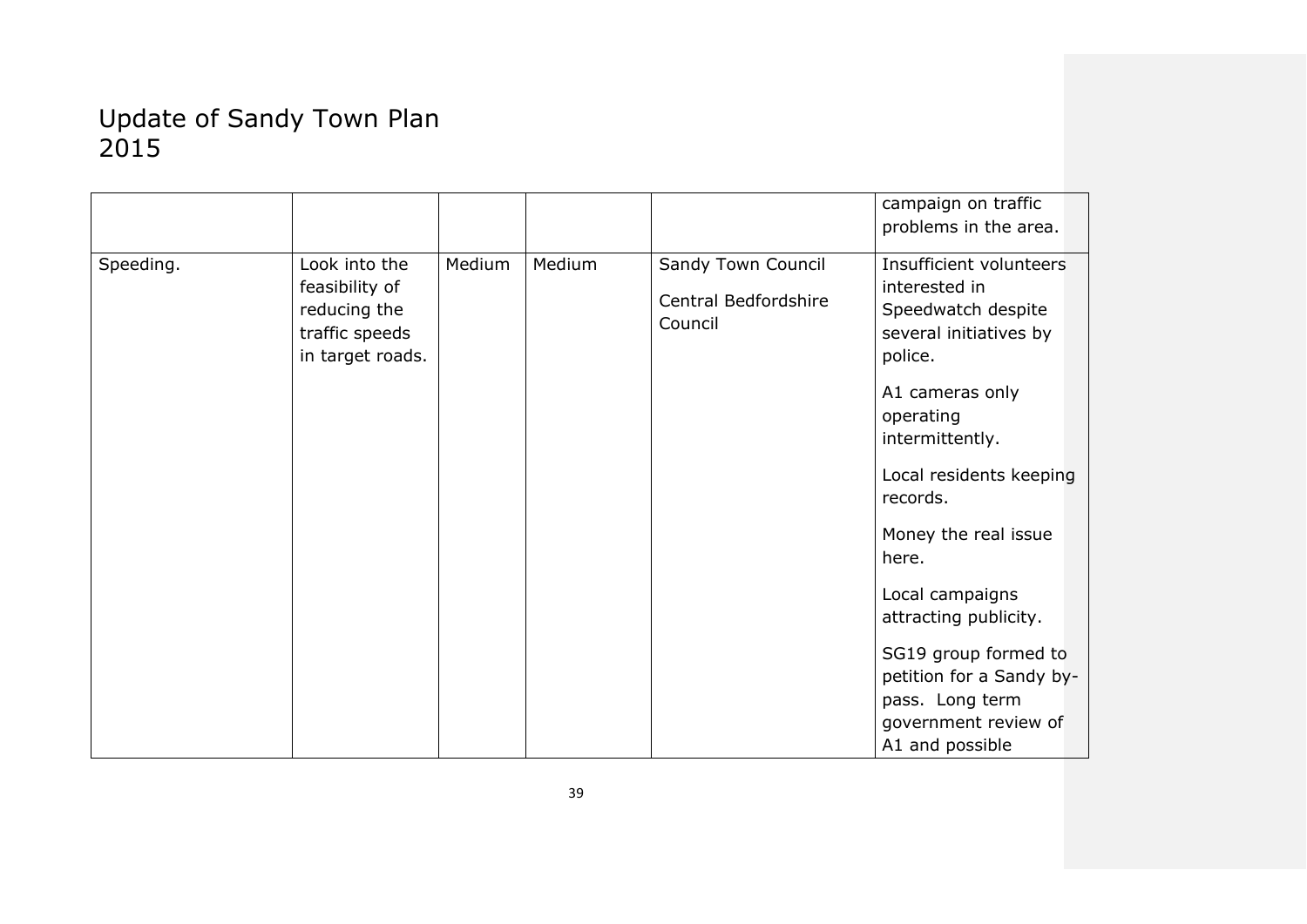|                           |                                                                                                                                                                                                                   |      |          |                                                                                                                            | motorway status.<br>Group also<br>campaigning on other<br>key issues such as<br>Sunderland and St<br>Neots Roads.                                                                                                                                                                                      |
|---------------------------|-------------------------------------------------------------------------------------------------------------------------------------------------------------------------------------------------------------------|------|----------|----------------------------------------------------------------------------------------------------------------------------|--------------------------------------------------------------------------------------------------------------------------------------------------------------------------------------------------------------------------------------------------------------------------------------------------------|
| <b>Crime &amp; Safety</b> |                                                                                                                                                                                                                   |      |          |                                                                                                                            |                                                                                                                                                                                                                                                                                                        |
| ASB.                      | Ensure<br>residents are<br>aware of how<br>to report<br>incidences of<br>anti-social<br>behaviour.<br>Promote<br>Neighbourhood<br>Watch.<br>Publish phone<br>number & web<br>address of<br>Safer<br>Neighbourhood | High | On-going | Sandy Town Council<br>Central Bedfordshire<br>Council<br><b>Bedfordshire Police</b><br>Neighbourhood Watch<br>Co-ordinator | All actions in respect of<br>informing residents<br>how to report ASB<br>carried out:<br>Two Pride In Days<br>conducted.<br>Two Op Visions.<br>Police pod and<br>surgeries.<br>Neighbourhood Watch<br>still in existence though<br>activities limited in<br>most parts of Sandy<br>and still trying to |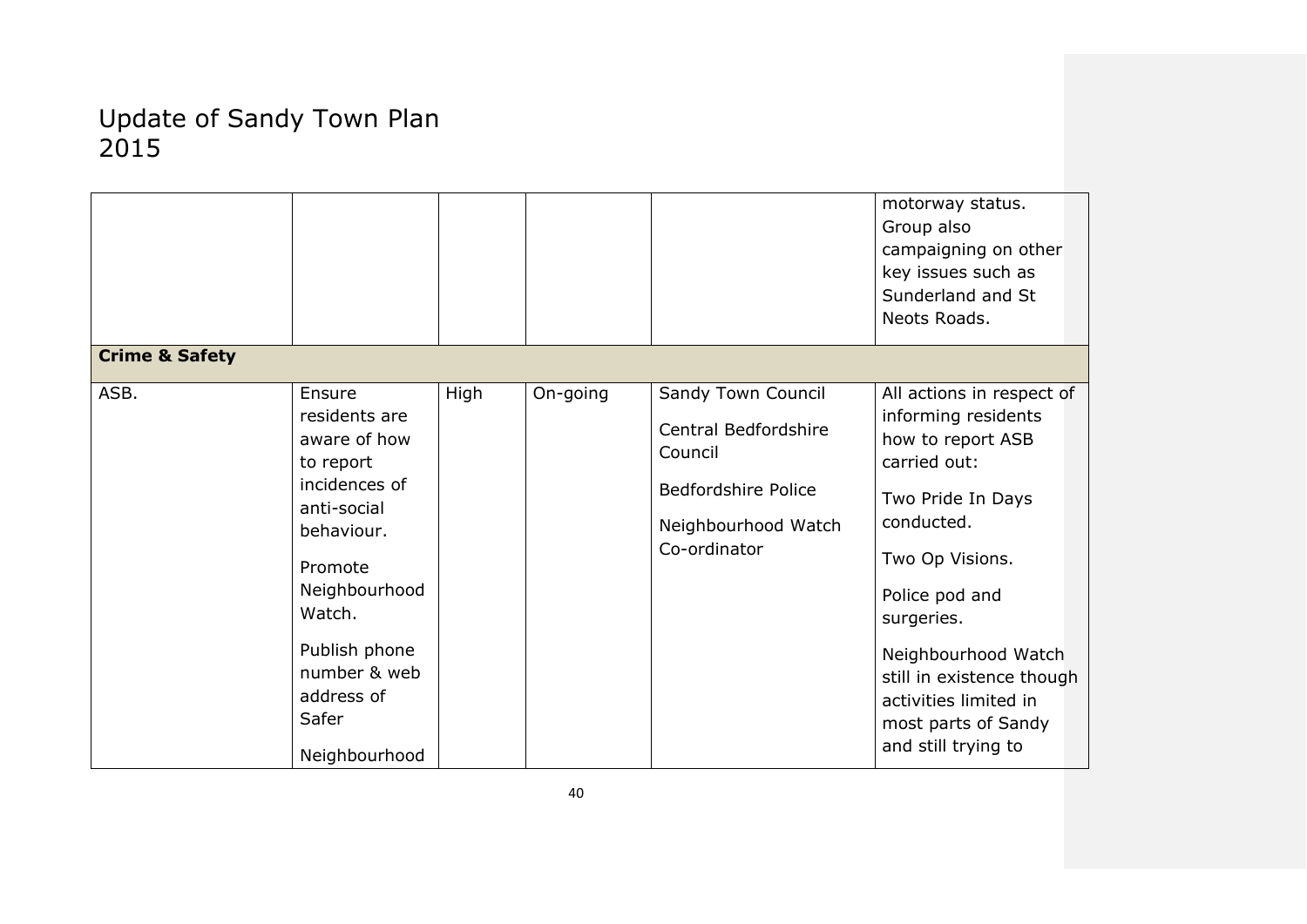|                                                                                                         | Team.<br>Promote Let's<br>Talk Together<br>meetings.                                                                             |        |          |                                                                                                                                 | establish a higher<br>profile.<br>STC website.<br>Let's Talk meeting x 2.<br>CBC leaflets.                                                |
|---------------------------------------------------------------------------------------------------------|----------------------------------------------------------------------------------------------------------------------------------|--------|----------|---------------------------------------------------------------------------------------------------------------------------------|-------------------------------------------------------------------------------------------------------------------------------------------|
| Varying levels of<br>awareness of existing<br>community safety<br>initiatives operating in<br>the Town. | Raise<br>awareness of<br>the Community<br>Safety group,<br>Let's Talk<br>Together and<br>Neighbourhood<br>Watch.                 | Medium | Short    | <b>Community Safety</b><br>Group<br><b>Central Bedfordshire</b><br>Council<br><b>Bedfordshire Police</b><br>Neighbourhood Watch | As above                                                                                                                                  |
| Demand for an<br>Alcohol-Free Zone in<br>the town centre.                                               | Introduce an<br>Alcohol-Free<br>Zone in the<br>Town Centre.<br>Police to work<br>with Chamber<br>of Trade and<br>local retailers | High   | On-going | Central Bedfordshire<br>Council<br><b>Bedfordshire Police</b><br>Sandy Town Council<br>Sandy Chamber of Trade                   | Alcohol Free Zone<br>achieved for the town<br>centre.<br>Alcohol related<br>offending still a<br>problem in line with<br>national trends. |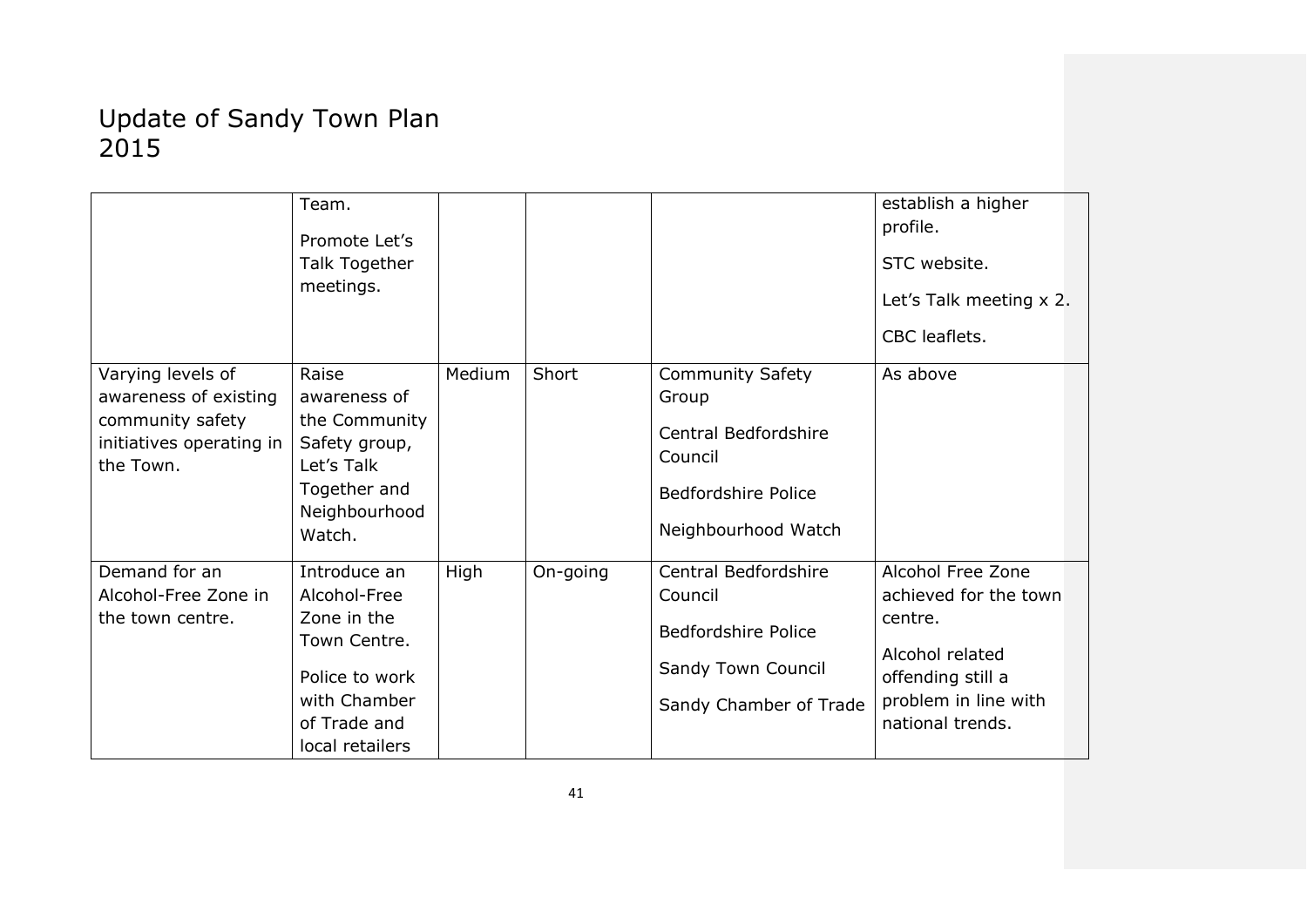|                  | to put together<br>a strategy to<br>improve control<br>of alcohol sales<br>in the Town.                                                                                                                                                                                                    |      |       |                                                                              |                                                                                                                                                                                                                                                                                                                                                                                                 |
|------------------|--------------------------------------------------------------------------------------------------------------------------------------------------------------------------------------------------------------------------------------------------------------------------------------------|------|-------|------------------------------------------------------------------------------|-------------------------------------------------------------------------------------------------------------------------------------------------------------------------------------------------------------------------------------------------------------------------------------------------------------------------------------------------------------------------------------------------|
| Police presence. | Discuss with<br>the Police the<br>possibility<br>ofproviding an<br>increase in<br>Police<br>presence.<br>Ensure that<br>there is a clear<br>process for<br>passing on<br>community<br>feedback<br>through the<br><b>Town Council</b><br>to the Police to<br>assist them<br>with allocating | High | Short | Central Bedfordshire<br>Council<br>Bedfordshire Police<br>Sandy Town Council | PCSOs retained though<br>this service was<br>threatened in 2013.<br>Police funding cuts<br>continue to impact on<br>local provision.<br>No permanent police<br>presence, community<br>policing team based in<br>Biggleswade.<br>Police pod not currently<br>in use though still<br>located in town.<br>Police attend most STC<br>meetings and bring a<br>written report on<br>recently reported |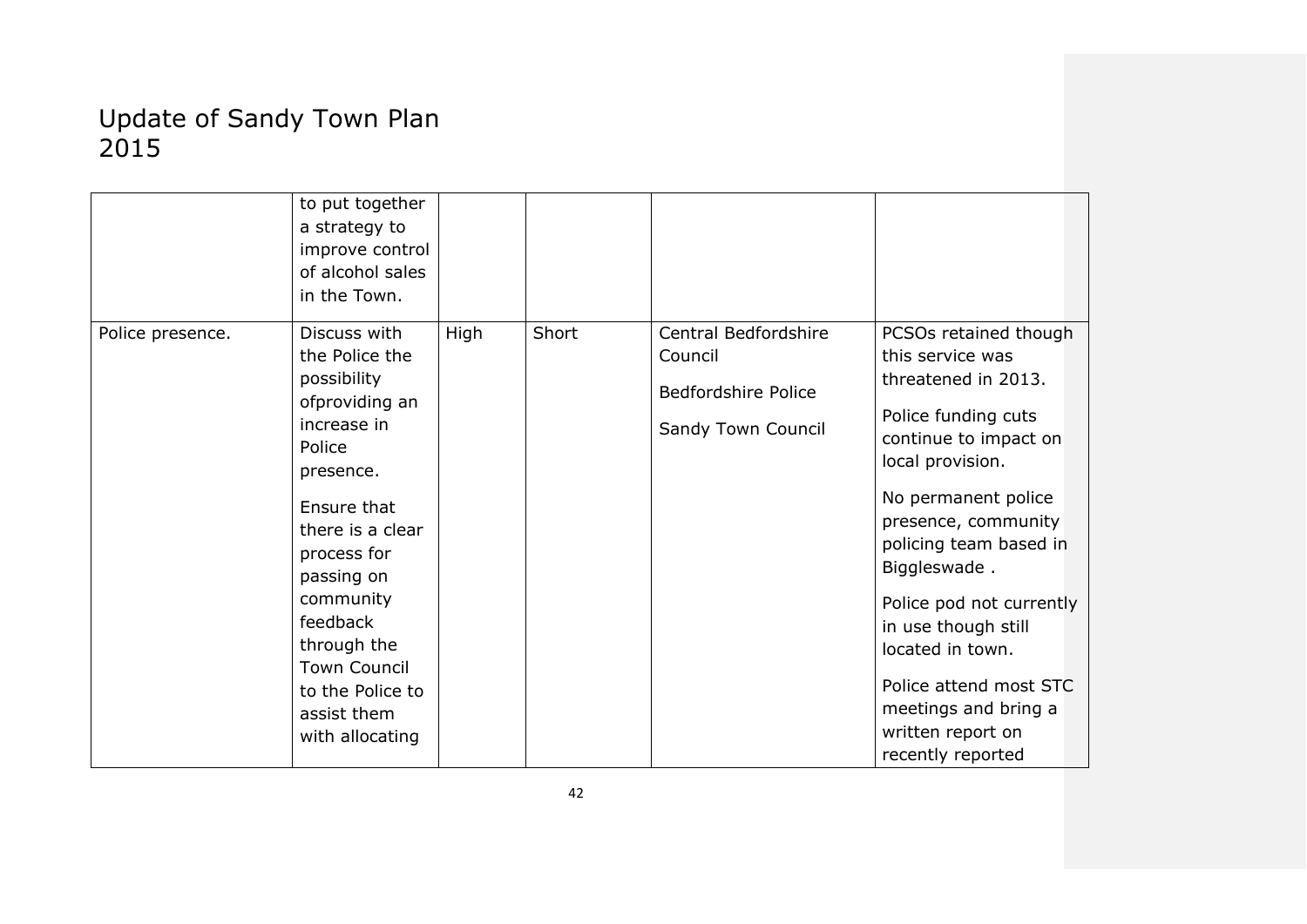|              | and directing               |      |          |                            | crime.                                       |
|--------------|-----------------------------|------|----------|----------------------------|----------------------------------------------|
|              | resources.                  |      |          |                            | PCSOs also liaise with                       |
|              |                             |      |          |                            | STC regularly.                               |
|              |                             |      |          |                            | Lack of visible police                       |
|              |                             |      |          |                            | presence in town, a<br>concern for many      |
|              |                             |      |          |                            | residents.                                   |
|              |                             |      |          |                            | Overall levels of crime                      |
|              |                             |      |          |                            | show a decrease in                           |
|              |                             |      |          |                            | past 5 years.                                |
| Drug issues. | Ask Police,                 | High | On-going | <b>Bedfordshire Police</b> | An on-going issue                            |
|              | Schools and<br>Publicans to |      |          | Drug Action Team           | though various drugs<br>agencies working in  |
|              | monitor                     |      |          | Central Bedfordshire       | Sandy and co-operation                       |
|              | situation and               |      |          | Council                    | between police, local                        |
|              | report on<br>successes.     |      |          | Pub Watch                  | councils, housing<br>associations etc during |
|              |                             |      |          | <b>Schools</b>             | the summer months<br>members of community    |
|              |                             |      |          |                            | see more evidence of                         |
|              |                             |      |          |                            | drug related activity.                       |
|              |                             |      |          |                            |                                              |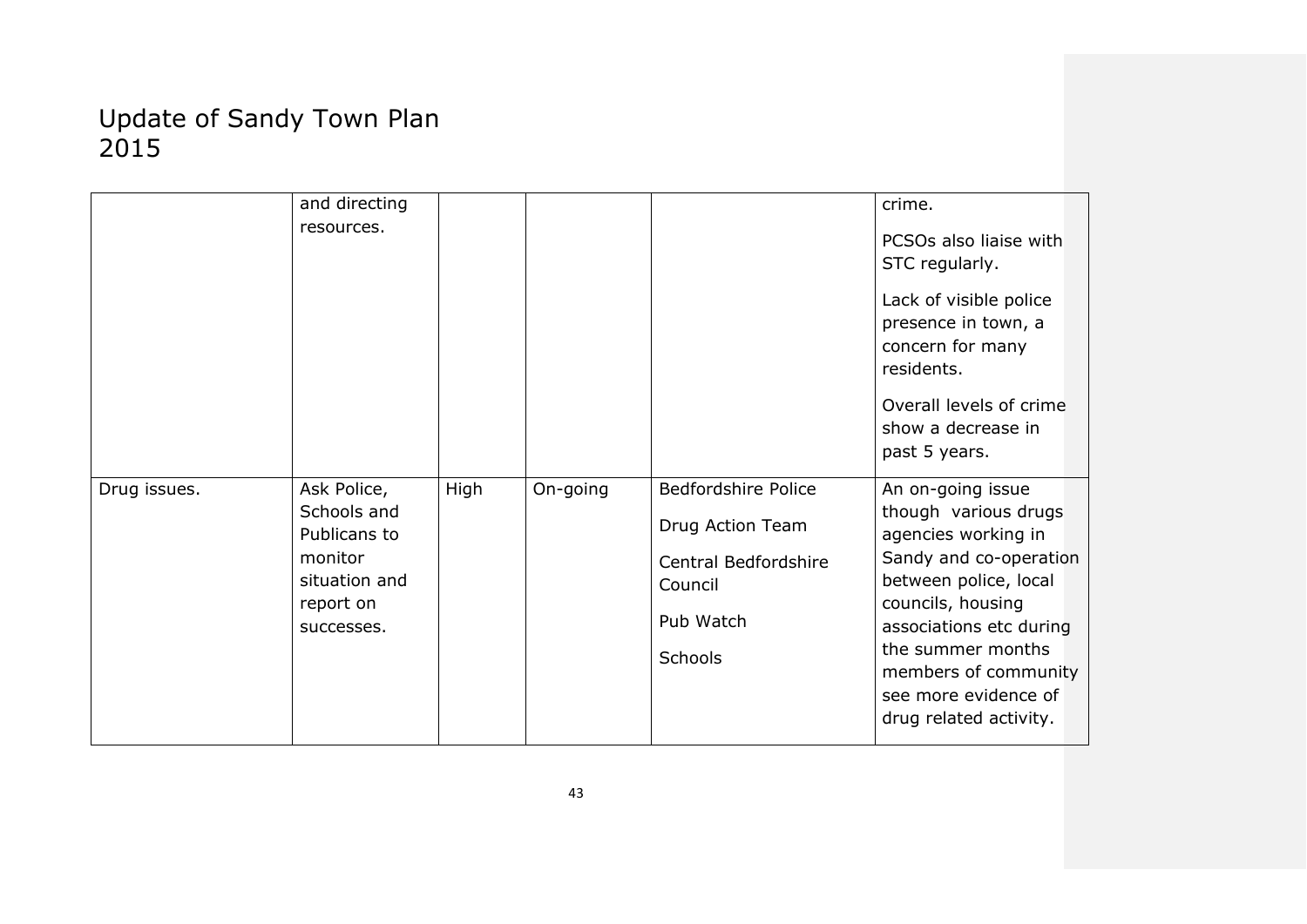| <b>Health</b>                                                                |                                                                                                                                                                       |        |          |                                                                                          |                                                                                                                                                                                                |
|------------------------------------------------------------------------------|-----------------------------------------------------------------------------------------------------------------------------------------------------------------------|--------|----------|------------------------------------------------------------------------------------------|------------------------------------------------------------------------------------------------------------------------------------------------------------------------------------------------|
| Residents'<br>experiences of using<br>the doctors' surgeries<br>in the Town. | Feed<br>information<br>regarding<br>respondents'<br>views on their<br>experiences of<br>using their<br>doctors'<br>surgery to the<br>respective                       | Medium | On-going | Sandy Town Council<br>Doctors' Surgeries<br>NHS Bedfordshire (& its<br>successors)       | Kings Road surgery full.<br>Actively seeking larger<br>premises and<br>meanwhile planning<br>additional portakabin<br>facilities.<br><b>Medical Centre surgery</b><br>extensively refurbished. |
| Residents'<br>experiences of using<br>Dental Practices in the<br>Town.       | surgeries.<br>Feed<br>information<br>regarding<br>respondents'<br>views on their<br>experience of<br>using their<br>respective<br>practices in<br>Sandy.<br>Encourage | Medium | On-going | <b>Town Council</b><br><b>Dental Surgeries</b><br>NHS Bedfordshire (& its<br>successors) | Increased dental<br>provision in the town<br>including NHS service.                                                                                                                            |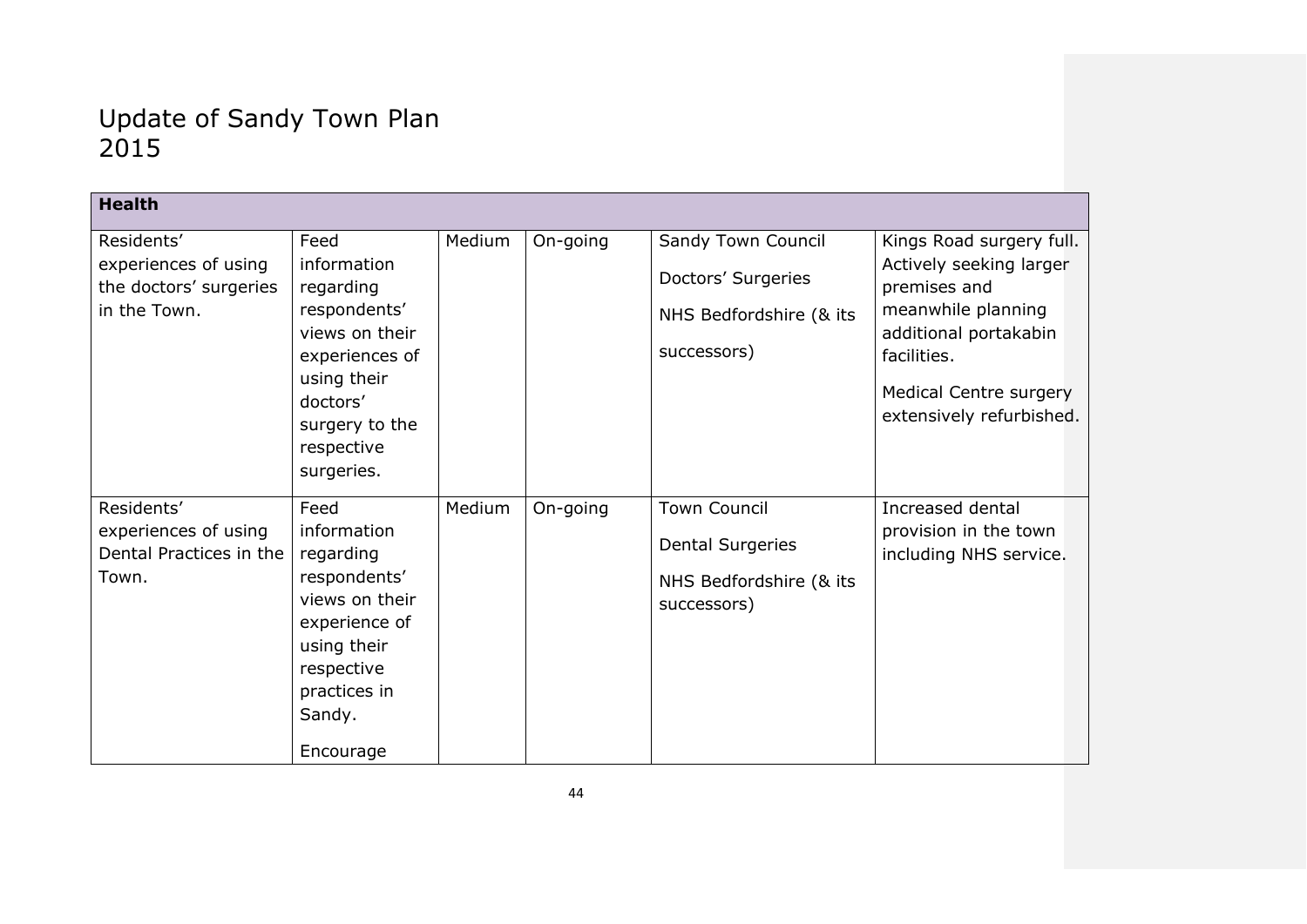|                                    | dentists to<br>promote their<br>NHS services. |        |          |                    |                                                |
|------------------------------------|-----------------------------------------------|--------|----------|--------------------|------------------------------------------------|
| Residents'<br>experiences of using | Discuss with<br>the pharmacies                | Medium | On-going | Sandy Town Council | Repeat prescription<br>services now available. |
| the pharmacies.                    | the feasibility                               |        |          | Pharmacies         |                                                |
|                                    | of extending                                  |        |          |                    | No real demand                                 |
|                                    | the opening                                   |        |          |                    | identified for late<br>opening hours.          |
|                                    | hours e.g. one                                |        |          |                    |                                                |
|                                    | late night<br>opening a week                  |        |          |                    | Most residents believe                         |
|                                    | and reinstating                               |        |          |                    | the town is lucky to<br>have TWO pharmacies.   |
|                                    | the repeat                                    |        |          |                    |                                                |
|                                    | prescriptions                                 |        |          |                    |                                                |
|                                    | service where                                 |        |          |                    |                                                |
|                                    | required.                                     |        |          |                    |                                                |
| Demand for Good                    | Approach BRCC                                 | High/  | Short    | Sandy Town Council | Good Neighbour                                 |
| Neighbour Scheme.                  | for support in                                | Medium |          | Bedfordshire Rural | Scheme initiated with                          |
|                                    | setting up a<br>Good                          |        |          | Communities        | help from BRCC<br>(Bedford Rural               |
|                                    | Neighbour                                     |        |          | Charity            | Charities).                                    |
|                                    | Scheme.                                       |        |          |                    |                                                |
|                                    | Encourage                                     |        |          |                    | Initial meeting held<br>with a view to Sandy   |
|                                    |                                               |        |          |                    |                                                |